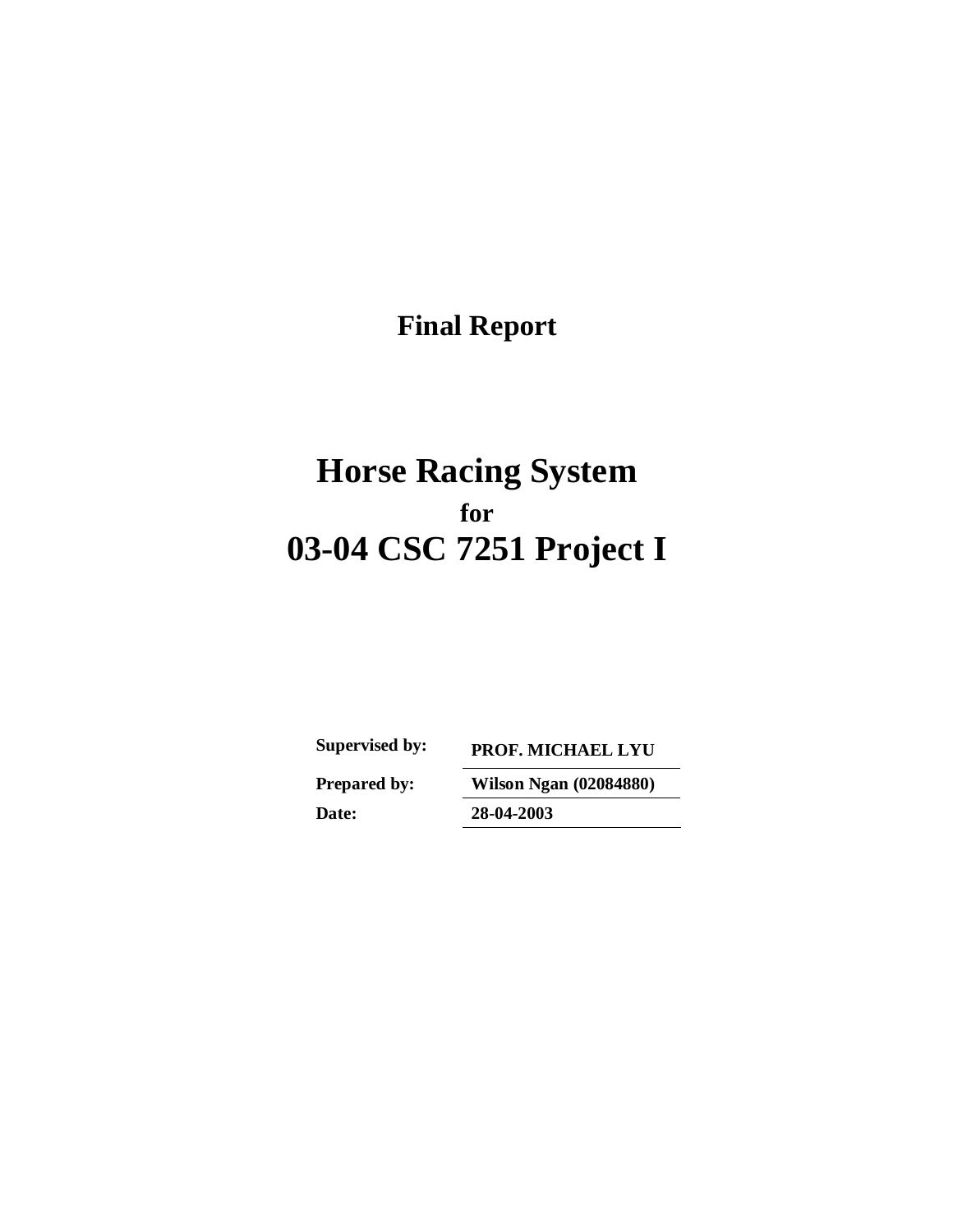## **Table of Content**

| 1.               |                                                    |  |
|------------------|----------------------------------------------------|--|
| 2.               |                                                    |  |
|                  | 2.1.                                               |  |
|                  | 2.2.                                               |  |
|                  | 2.3.                                               |  |
|                  | 2.4.                                               |  |
| 3.               |                                                    |  |
| $\overline{4}$ . | <b>OTHER ALTERNATIVES FOR ENHANCING SECURITY10</b> |  |
|                  | 4.1.                                               |  |
|                  | 4.2.                                               |  |
|                  | 4.3.                                               |  |
| 5.               |                                                    |  |
| 6.               |                                                    |  |
|                  | 6.1.                                               |  |
|                  | 6.2.                                               |  |
|                  | 6.3.                                               |  |
|                  | 6.4.                                               |  |
|                  | 6.5.                                               |  |
|                  | 6.6.                                               |  |
|                  | 6.7.                                               |  |
| 7.               |                                                    |  |
|                  | 7.1.                                               |  |
|                  |                                                    |  |
|                  | 7.2.                                               |  |
|                  | 7.3.                                               |  |
|                  | 7.4.                                               |  |
|                  | 7.5.                                               |  |
|                  | 7.6.                                               |  |
|                  |                                                    |  |
|                  | 8.1.                                               |  |
|                  |                                                    |  |
|                  | 8.3.                                               |  |
|                  | 8.4.                                               |  |
|                  | 8.5.                                               |  |
|                  | 8.6.                                               |  |
|                  | 8.7.                                               |  |
|                  | 8.8.                                               |  |
|                  | 8.9.                                               |  |
|                  | 8.10.                                              |  |
| 9.               |                                                    |  |
|                  | 9.1.<br>9.2.                                       |  |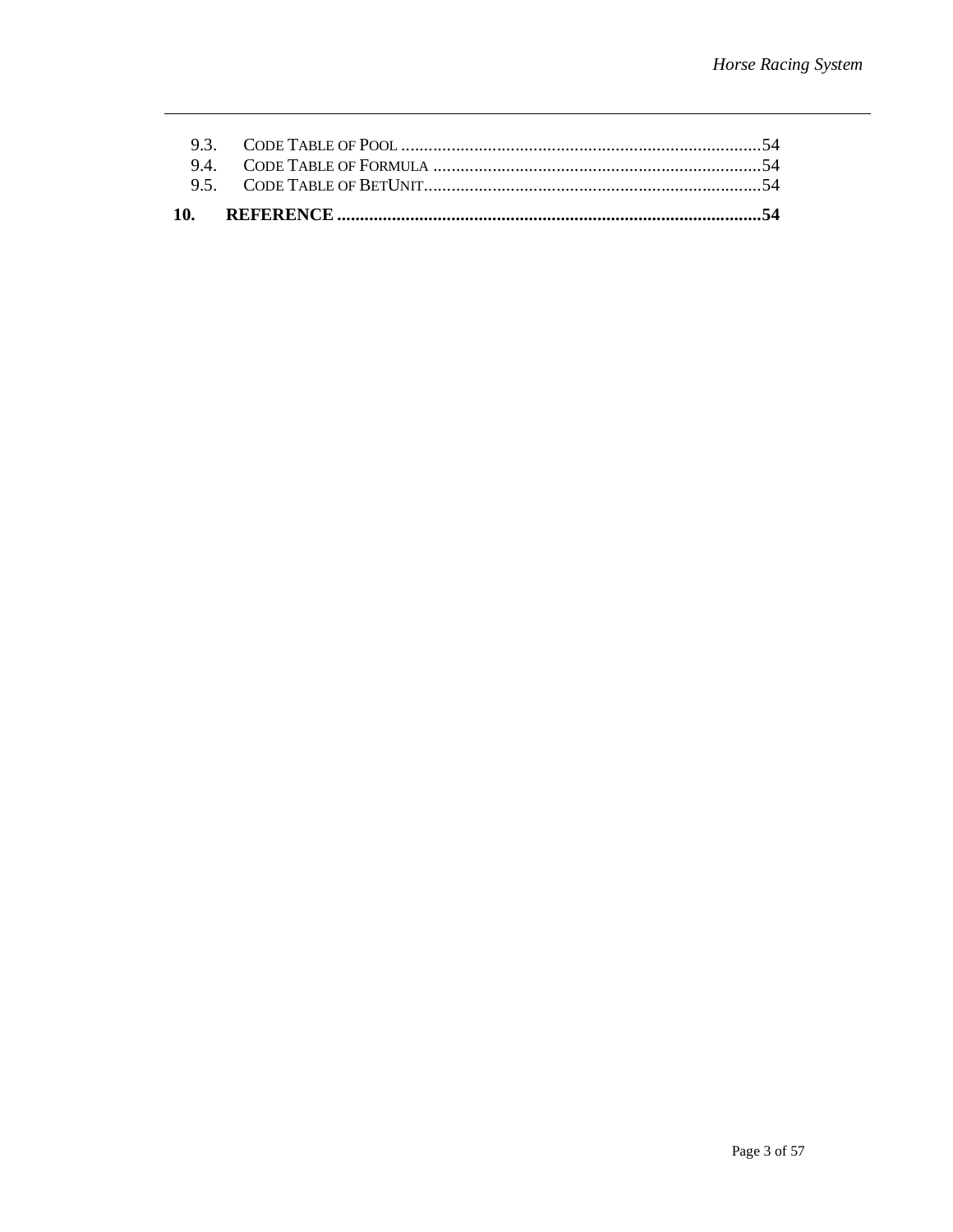### **1. Introduction**

In today's environment, many applications need to ensure that only authorized individuals or customers gain access to critical devices or services offered. With the availability of password/PIN cracking tools and ready to use "sniffers", the basic authentication mechanism, using username/password or PIN combination, may no longer be adequate to withstand the test of secure authentication.

Other means of discovering password are aided by users' bad habits. Many users in general use easy-to-guess combinations such as birthday or phone number. Most of them never change password for a long period of time. Some of them even write their password or PIN down on label and stuck besides the computer. Some assign the same value to all their email accounts, online banking accounts and even to their ATM cards.

As the online transaction become more important, single factor authentication method may not be able to meet the security requirement. To solve the problem, twofactor authentication is proposed. Requiring two factors significantly enhances security because one factor authentication by itself may not be sufficient to perform authentication that can be relied on. Singapore has forced her financial institutions to applied two factors authentication on online banking system while Hong Kong Monetary Authorization also recommended two factors authentication for online banking system on March 2004.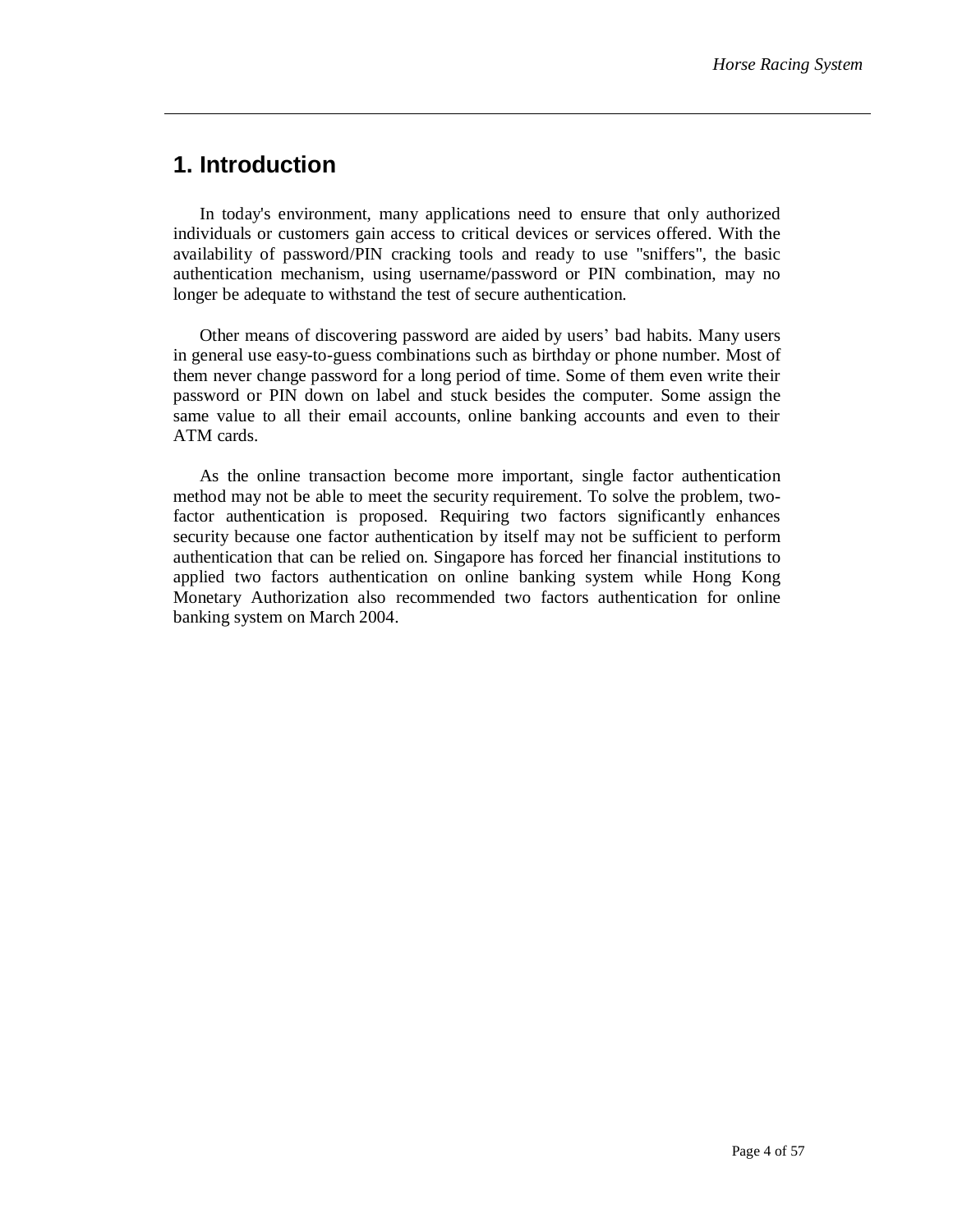### **2. Background**

The wider adoption of e-commerce, corresponding sophistication of IT infrastructure and our present global economic downturn have raised and sharpened the customers' focus on e-commerce. Hong Kong has two critical success factors for developing e-commerce. They are mature legal system and IT infrastructure. Before discuss these two critical factors, we explore the necessary of computer security.

### *2.1. What is Computer Security?*

Information is the most important asset any organization holds. It does not matter what form the information takes, either electronic, hardcopy or a person's knowledge. Whichever way the information is stored, the need for protection is of paramount importance, in order to provide business continuity, maximize business opportunities and mitigate potential risks to loss or damage. Information security has three important properties or requirements: integrity, confidentiality, and availability. Additional concepts that can be arguably kept separate are: Access Control, Nonrepudiation, Availability, and Privacy.

| Confidentiality | :Preventing unauthorized entities from accessing information or<br>resources.                                                                                |
|-----------------|--------------------------------------------------------------------------------------------------------------------------------------------------------------|
| Integrity       | Ensure that data was changed by the authorized person, it is<br>either not changed or any changes are detectable.                                            |
| Authentication  | :Making sure that entities are who/what they claim to be.                                                                                                    |
| Access Control  | :Ensure that entities can only access services, resources, or<br>information that they are authorized for.                                                   |
| Non-repudiation | :One may not deny his/her actions.                                                                                                                           |
| Availability    | :Ensure resource can be accessed by authorized users only.<br>While this goes beyond security, security is expected to address<br>denial of service attacks. |

### *2.2. Why is Two Factors Authentication needed?*

**Authentication is verification that the user's claimed identity is valid and is usually implemented through a user password at log-on time.** 

*Ronald L. Krutz , The CISSP Prep Guide: Mastering the Ten Domains of Computer Security*

Single-factor authentication usually consists of "something you know". However, generally, these could be susceptible to attacks that could compromise the security of the application. Some of the more common attacks can occur at little or no cost to the perpetrator and without detection.

One example of single factor authentication is amply demonstrated by fake website for banking system. On 27 Dec 2003, DBS Group Holdings, Singapore's largest bank, has notified police and banking regulators of a fake website that has sprung up under the DBS name, purporting to serve customers of its Hong Kong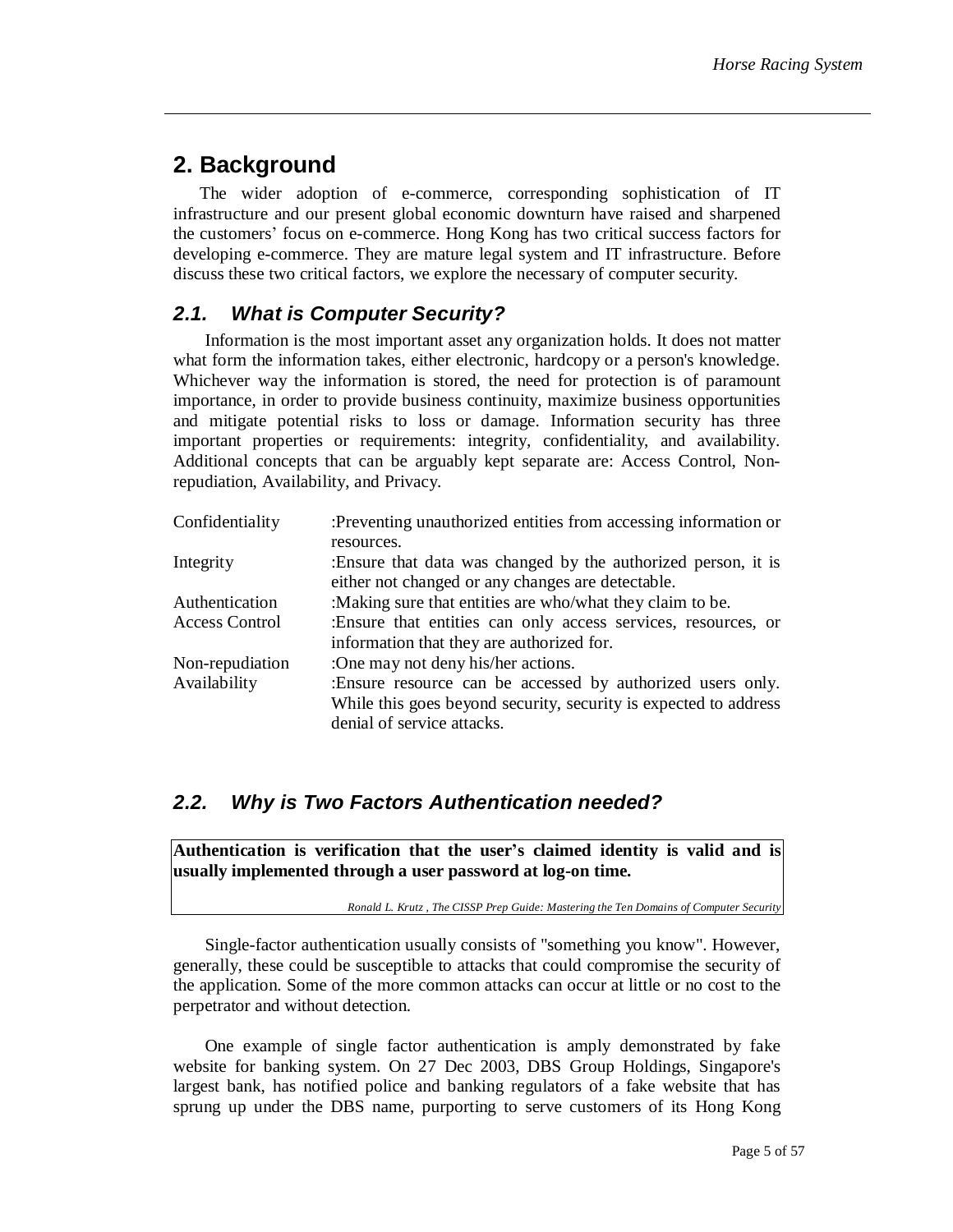operations. It is the fourth financial institution in Hong Kong to report a phony website, after Bank of China, HSBC Holdings and Schroders all reported similar fakes last year.

Choosing the appropriate identification and authentication tools depends on the channels through which an organization wishes to provide its services, the flexibility that it wishes to provide its users and customers alike, and the perceived risks.

Ÿ **Subject must prove something he knows (e.g. password)**  Ÿ **Subject must prove something he has (e.g. smart card)** 

Ÿ **Subject must prove something he are (e.g. fingerprint)**

*Shon Harris, Mike Meyers' CISSP(R) Certification Passport,*

Specifically, there are three user authentication methods:

- Something you have this can include a key to a door or a token card;
- Something you know passwords or PINs may be classed in this category;
- Something you are this area includes biometric authentication such as fingerprints, voice recognition, retina or iris scans.

Two-factor authentication is based on "something you know", and "something you have" or "something you have" — providing a much more reliable level of user authentication than reusable password. In addition to reducing the risk of unauthorized access, two-factor authentication also provides institutions with a foundation to enforce electronic transactions and agreements (Non-repudiation). First, effective authentication provides the basis for validation of parties to the transaction and their agreement to its terms. Second, it is a necessary element to establish authenticity of the records evidencing the electronic transaction should there ever be a dispute. Third, it is a necessary element to establish the integrity of the records evidencing the electronic transaction. All of these elements promote the enforceability of electronic agreements.

An effective authentication method should have customer acceptance, ease of use, reliable performance, scalability to accommodate growth, and interoperability with existing systems and strategic plans of the organization.

No matter what type of two-factor authentication model is used, the organization should be sensitive to the fact that proper implementation is key to the reliability and security of the system. For example, a poorly implemented two-factor system may be less secure than a properly implemented single-factor system because of weak organizational policy, procedures or standards. This is so, because the human element is the weakest link in any security application or system.

#### *2.3. Electronic Transactions Ordinance (ETO)*

To promote the development of electronic commerce, the Hong Kong Government launched an Electronic Service Delivery (ESD) scheme. The first phase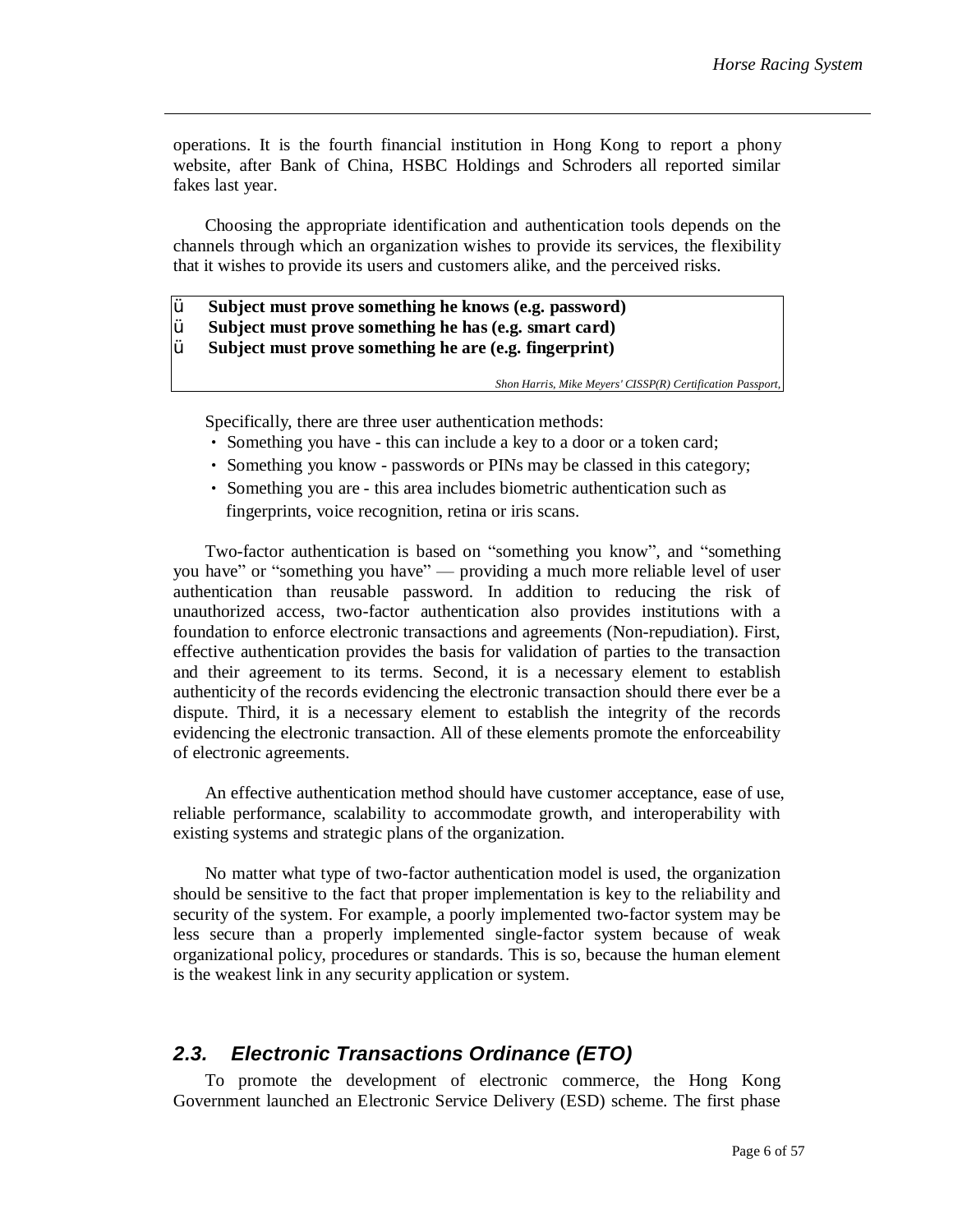of ESD will be implemented in the latter half of 2000, public services will be available on-line, 24 hours a day, seven days a week.

In parallel, the Government introduced the Electronic Transaction Bill on July 14, 1999 to address public concerns about the security and certainty of electronic transactions, e.g., the legal status of electronic records and digital signatures, authentication of the parties to electronic transactions, the confidentiality and integrity of electronic messages transmitted over open communications networks and nonrepudiation of electronic transactions. To provide a secure and trusted environment for the conduct of electronic transactions, Government has established a public key infrastructure (PKI) in Hong Kong through the Hongkong Post, which started to provide public certification services on a non-exclusive basis by the end of 1999. With the issue of digital certificates by certification authorities (CAs) and through the use of digital signatures and public/private key encryption, individuals and businesses will be able to establish the identity of the opposite party in electronic transactions, authenticate electronic messages received, ensure that the confidentiality and integrity of electronic messages have not been breached and safeguard against the repudiation of electronic transactions.

### *2.4. What is a Smart Hong Kong Identity card?*



*Figure 1. The front and back of a smart ID card* 

With effect from 23 June 2003, the Government of the HKSAR starts to issue a new generation of identity cards (Shown in Figure ) in the form of smart cards. The new smart identity card bears the following characteristics:

- 1. The new identity card takes the form of a smart card with the size of a standard credit card;
- 2. The card is produced by polycarbonate, a durable and secure base material with strong resistance to environmental influences as well as mechanical, chemical and thermal stress;
- 3. The card is embedded with an integrated circuit, or a "chip" which has the capacity of storing and processing data.
- 4. The card is embedded with card applications: Immigration Applications, e-Cert Application, Library Card Application and Driving Licence-related Functions

Under the current policy, only the Hongkong Post e-Cert can be loaded on the card and accessed by using e-Cert Application.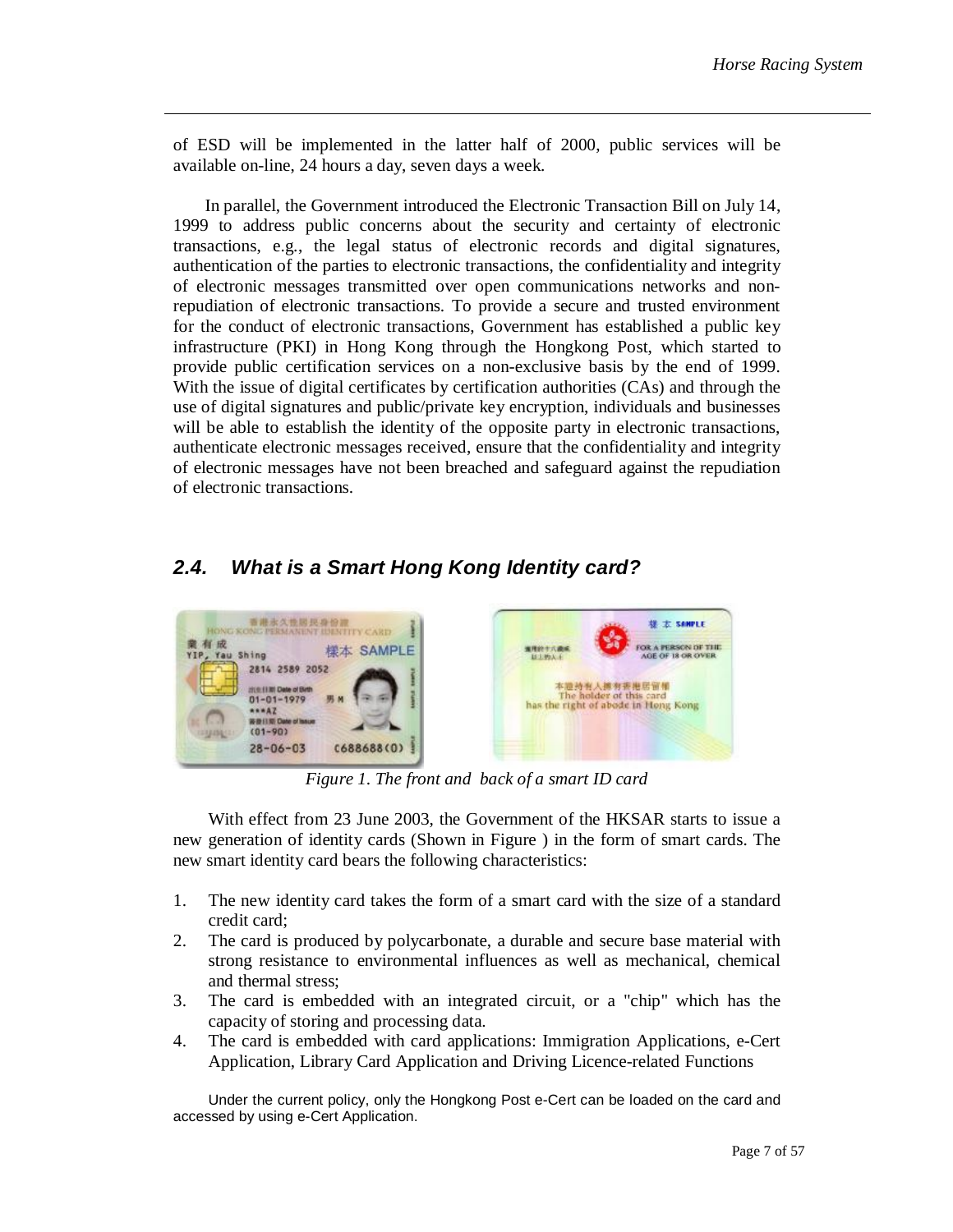#### **What is e-Cert?**

Hongkong Post e-Cert can be regarded as a user's "online identity card" for authentication purposes. It ensures integrity, confidentiality and non-repudiation of the data transmitted in an electronic transaction. The issue of e-Cert involves a trusted organisation (the Hongkong Post Certification Authority) to verify an e-Cert applicant's identity. With an e-Cert, cardholders are able to prove their identity as well as digital signatures and can send encrypted messages. The recipient could check with the certification authority to determine if the e-Cert and digital signature attached to it are valid and genuine. The validity period of the e-Cert on smart ID card is three years. With this smart ID card introduction offer, residents can enjoy free use of e-Cert for the first year. After this initial trial period, residents can continue using the e-Cert by paying an annual subscription fee. For details of the annual subscription fee, please click here.

#### **Usage of e-Cert**

The key to enjoying the full "anytime, anywhere" benefits of e-commerce is to ensure that the online trading environment is secure and reliable. Hongkong Post e-Cert may be used for public and commercial purposes such as secure email communication; e-government services; online entertainment, stock trading and payment; as well as e-banking services.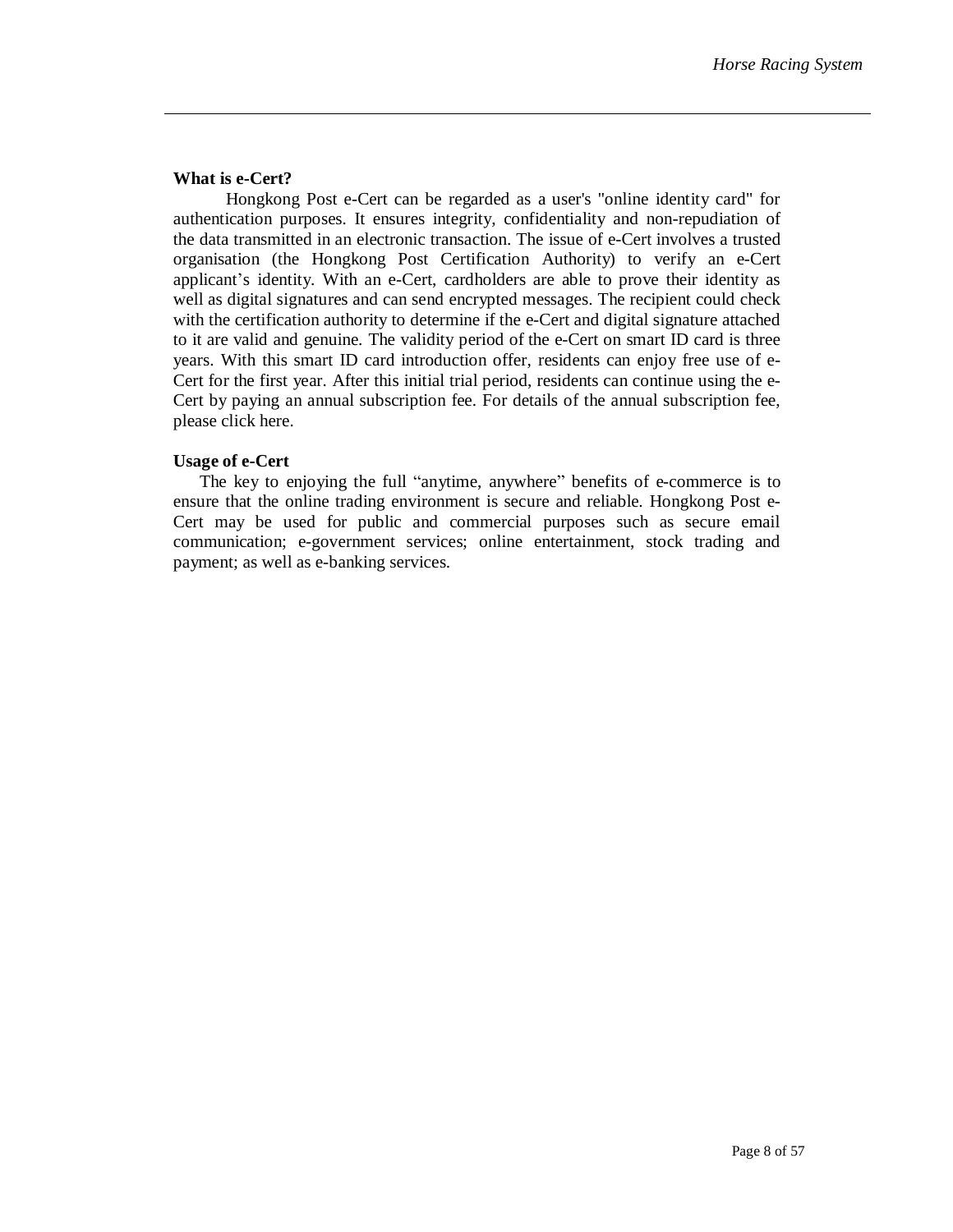## **3. Project Objectives**

**Europe has been at the forefront of smart card technology, with the number of cards in circulation estimated at around 50 million, accounting at present for more than 95 percent of the global total.** 

*From Banking and Finance on the Internet; Mary J. Cronin ; John Wiley & Sons, Inc., 1997*

**A smart card, about the size of a credit card, can contain an electronic purse that the user fills with e-cash and then uses for making purchases** 

*Cybercorp; James Martin ; Amacom, 1996* 

Mary J. Cronin and James Martin pointed out that smart card are useful for electronic transaction. Providing e-banking services through different channels using a flexible, portable two-factor authentication model, one of the most cost-effective solutions available is smart cards solution.

The objective of Horse Racing system is to demonstrate how to enhance the security of e-Commerce by applying several well-proven technologies and the e-Cert embedded in Smart HKID card. These well-proven technologies include Web Services, PKI and Smart Card.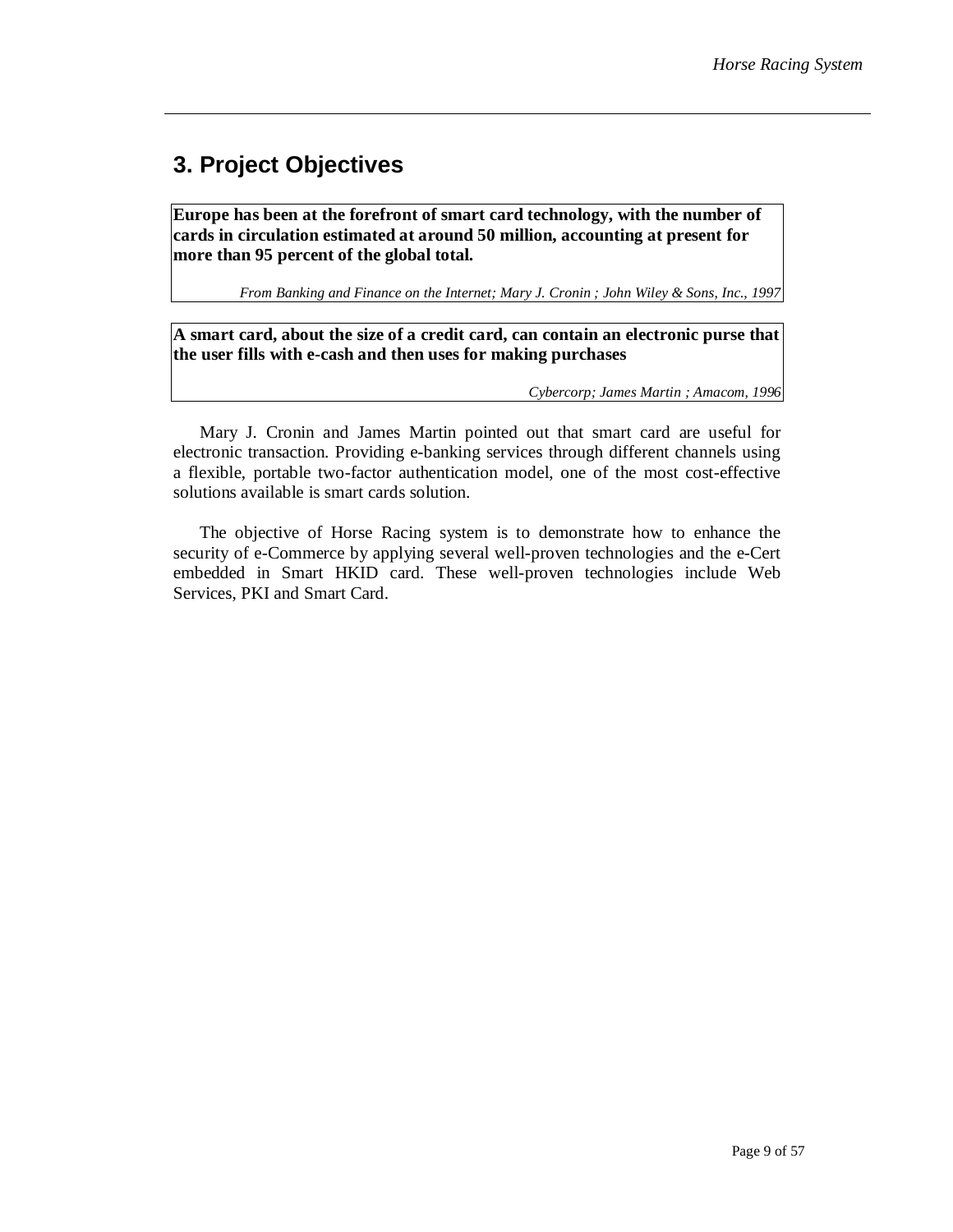### **4. Other Alternatives for Enhancing Security**

### *4.1. Virtual Private Networking (VPN)*

VPN's allow you to use the public Internet to securely connect remote offices and remote employees at a fraction of the cost of dedicated, private telephone lines, such as frame relay. There are two major uses for VPNs. The first is to connect two or more geographically separated networks, such as those at a main office and a remote branch office. The second is to allow employees or authorized users to access a network from a remote PC, such as a traveling laptop or home computer. Both of these uses involve providing authorized users with access to protected network resources. The following are some of the basic VPN concepts:

### *4.2. RSA Secure ID*

The RSA SecurID system is a well-recognized two-factor user authentication solution. Thousands of organizations deployed this system and protect valuable network resources. An RSA SecurID authenticator (Shown in Figure 2) functions like an ATM card for your network, requiring users to present identify themselves with two unique factors — something they know and something they have — before they are granted access. Each end user is assigned an RSA SecurID authenticator which generates a new, unpredictable code every 60 seconds. The user combines this number with a secret PIN to log into protected resources.

This is a highly secure solution but too expensive for corporation with large customer base such as banks. Thus, an economic two-factor user authentication solution over Internet is necessary for future.



*Figure 2. Different RSA SecurID authenticator*

### *4.3. Biometric authentication*

Biometrics are automated methods of recognizing a person based on a physiological or behavioral characteristic. Among the features measured are; face, fingerprints, hand geometry, handwriting, iris, retinal, vein, and voice. Biometric technologies are becoming the foundation of an extensive array of highly secure identification and personal verification solutions. As the level of security breaches and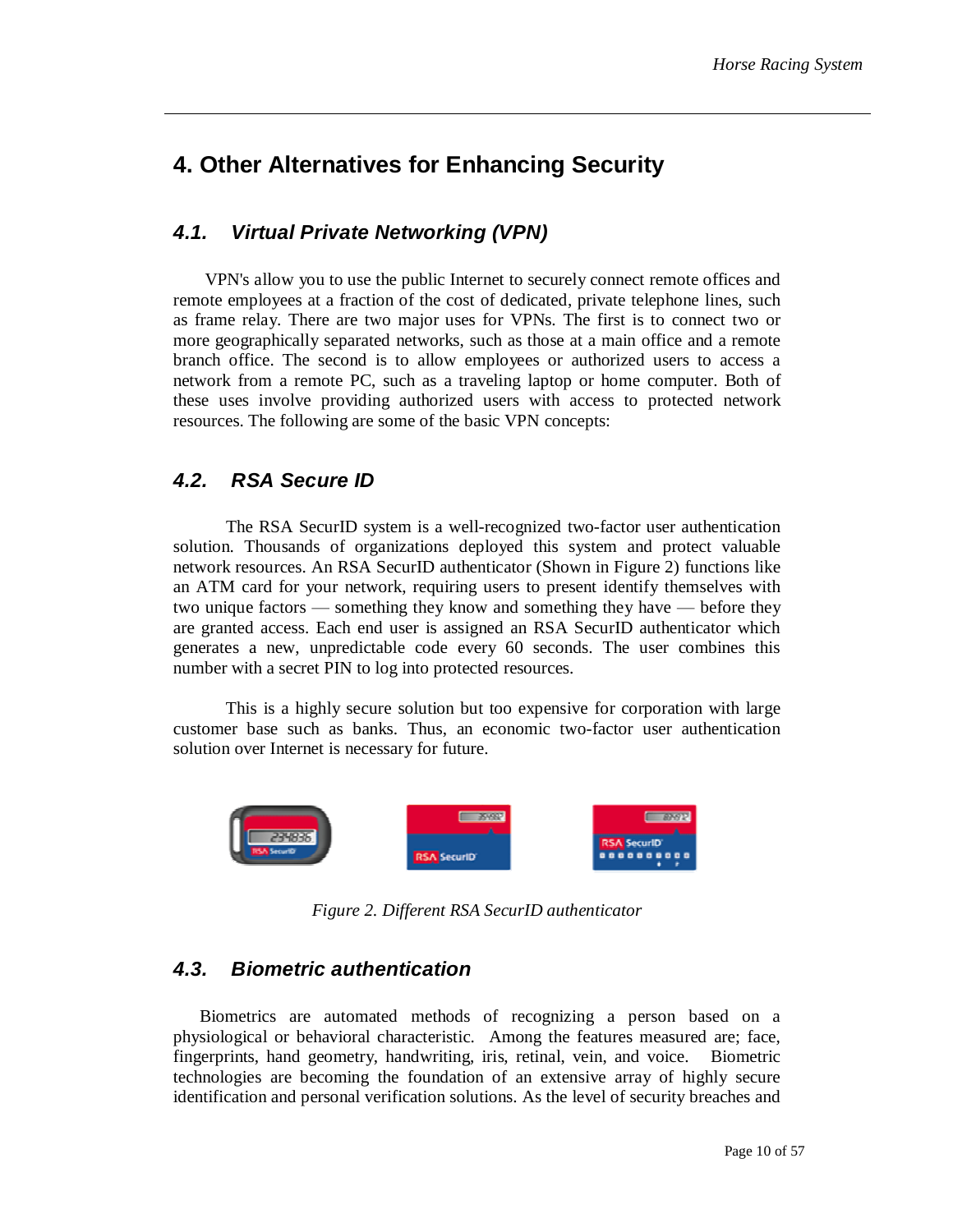transaction fraud increases, the need for highly secure identification and personal verification technologies is becoming apparent.

Biometric-based authentication applications include workstation, network, and domain access, single sign-on, application logon, data protection, remote access to resources, transaction security and Web security. Trust in these electronic transactions is essential to the healthy growth of the global economy. Utilized alone or integrated with other technologies such as smart cards, encryption keys and digital signatures, biometrics are set to pervade nearly all aspects of the economy and our daily lives. Utilizing biometrics for personal authentication is becoming convenient and considerably more accurate than current methods (such as the utilization of passwords or PINs). This is because biometrics links the event to a particular individual (a password or token may be used by someone other than the authorized user), is convenient (nothing to carry or remember), accurate (it provides for positive authentication), can provide an audit trail and is becoming socially acceptable and inexpensive.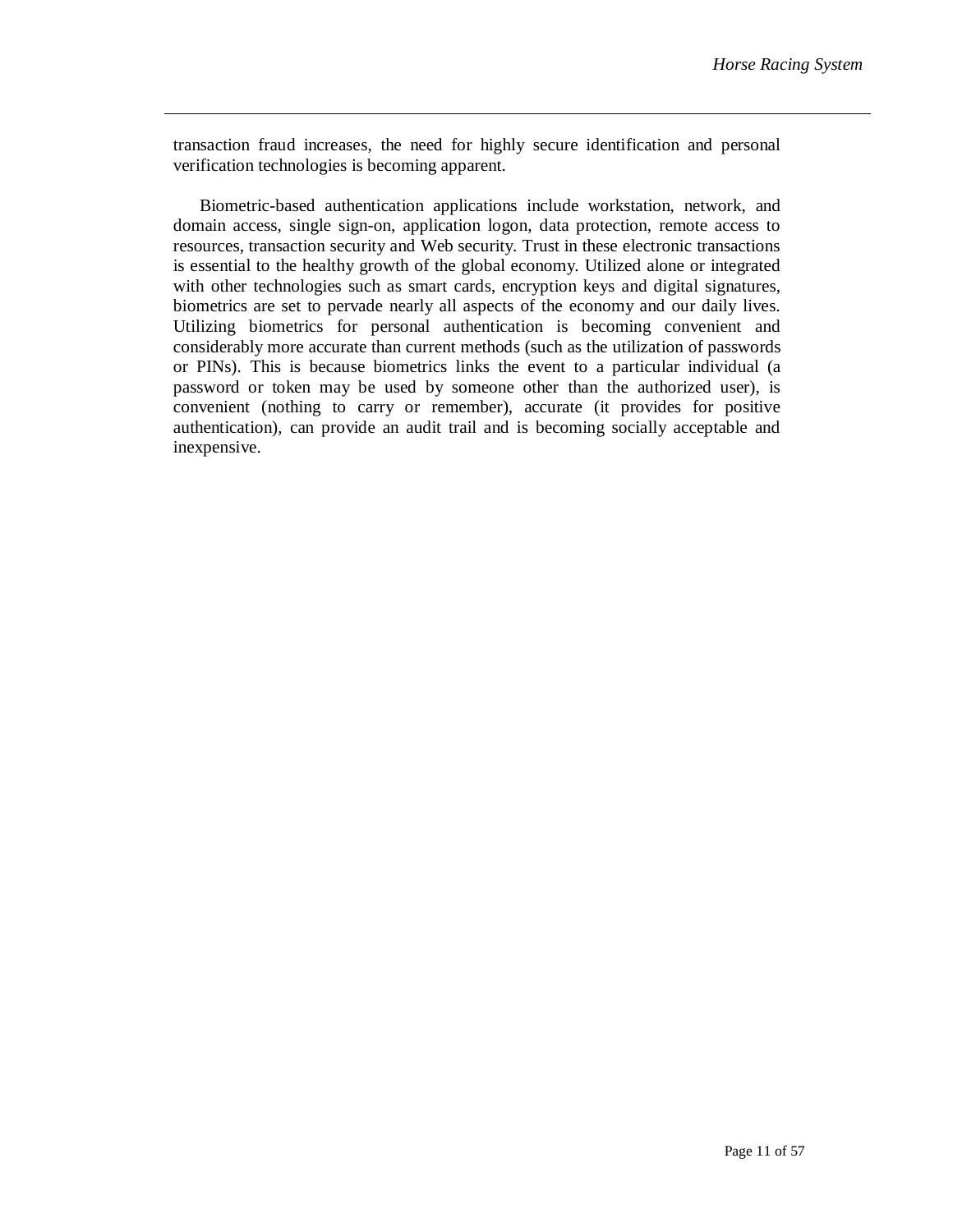### **5. Proposed System – Horse Racing System**

**The question is not so much how to make profits today but how to spot future profitability.**

*Net Profit; Peter S. Cohan ; Jossey-Bass, 1999 y*

Without improving the functionality of system, changing from web-base system to a web service system seems make no profits. But Peter S. Cohan points out our focus should be shift to future profitability. Imagine that when every web-base system with a web service interface, a new business model will be evolved.

Horse Racing System is a kind of web service system. It allows any application interact with web service server over protocol SOAP. The client application may be a Windows application, Java application or even server application. With the Smart HKID card supports, computer security CIA – Confidentiality Integrity, Authentication can be applied with Non-repudiation.

The detail design of Horse Racing System can refer to Section 8 System Design of Horse Racing Sytem.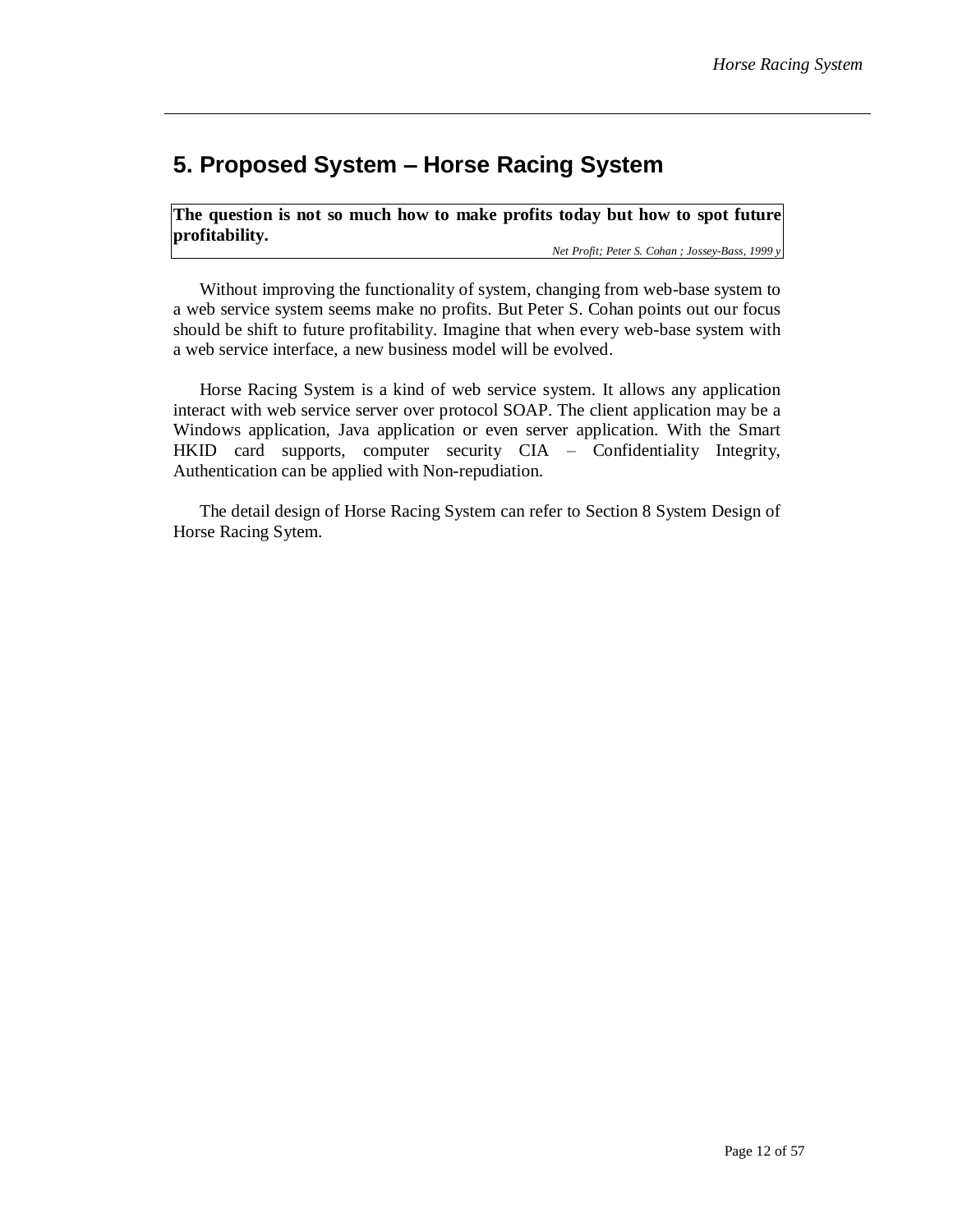### **6. Case Study -- Dah Sing Bank**

#### *6.1. Introduction*

Dah Sing e-banking is the first Bank that supports Smart ID card as their authentication process over Internet. It is an example two-factor user authentication approach. It brings extra security and protects customers from unauthorized access to their accounts.

In physical world, when customers make transactions with their accounts, they have to present a passbook together with their authorized signature. Using an digital certificate is similar to presenting a passbook together with your HKID at the bank counter. Besides, you are still required to submit your Personal Identification Number (PIN) for verification.

### *6.2. e-Cert Media Type*

The e-Cert (and associated key pair) on Smart HKID card cannot be copied to other storage media. Hongkong Post offers an optional service to backup your smart ID card e-Cert on a floppy disk at the time you submit your e-Cert application. Each floppy disk costs HK\$10. With the back-up copy, you can then import your e-Cert into the browser of your personal computer and access the e-Cert directly (if the smart card reader has not been installed yet). The backup e-Cert floppy disk will be delivered to your address by Recorded Delivery service.

Other than Smart HKID card and floppy, user can carry that confidence with you and safeguard all of critical information by using iKey, a new storage media, offered by Hongkong Post CA. The iKey is an USB-based secure token designed for costeffective and easy-to-use control and protection for your private/public key-pairs and digital certificates. And Dah Sing e-banking supports e-Cert stored on three different types of media. (Show in Figure 3)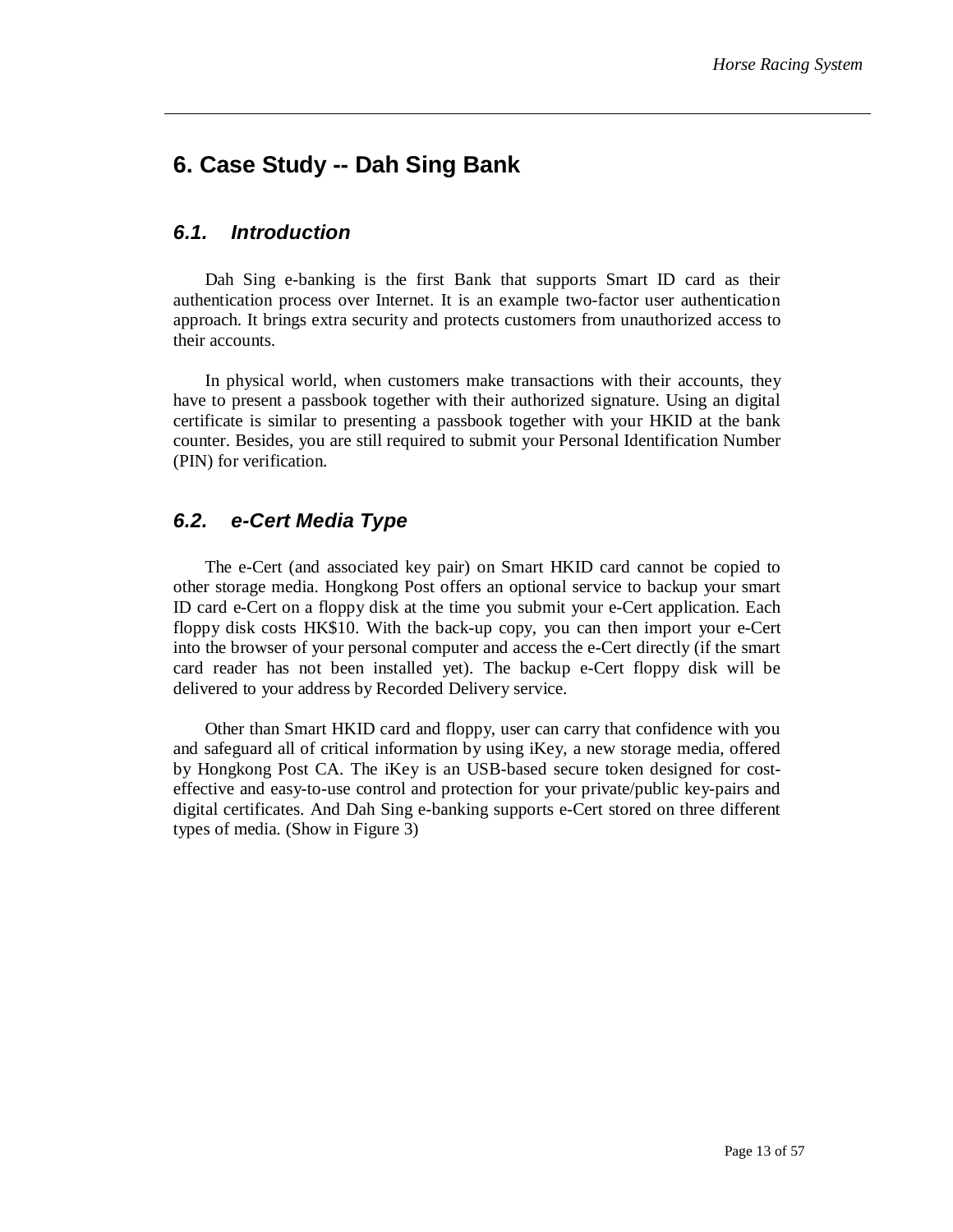

*Figure 3 Select media type that contain e-Cert* 

### *6.3. Client Installation*

To access the e-Cert application on Smart HKID card, software must be installed. The distribution of client software is through browser. Within the HTML page, an embedded object is declared. Browser will download the software client from server and verify it. The Dah Sing eBanking's client software located at their web server <https://dahsing.com/eBank/js/P11Applet.cab> (Show in Figure 4)

|               | http://www.dahsing.com/eBark/jc/P11Applet.cab |
|---------------|-----------------------------------------------|
| Type:         | WinZip Film                                   |
| Soc.<br>112KB |                                               |
| Cache name:   | P11Apple(1) cab                               |
| Expires:      | <b>None</b>                                   |
|               | Last Modified 21/8/2003 17:45                 |
|               | Last Accessed: 17/12/2003 0:59                |
|               |                                               |

*Figure 4 CAB file(Client Software)* 

During the installation and verification process by browser, a popup window (Show in Figure 5) will ask for authorization of installation. We find that this CAB is signed by SecureNet Asia Limited. To complete the installation process, press Y to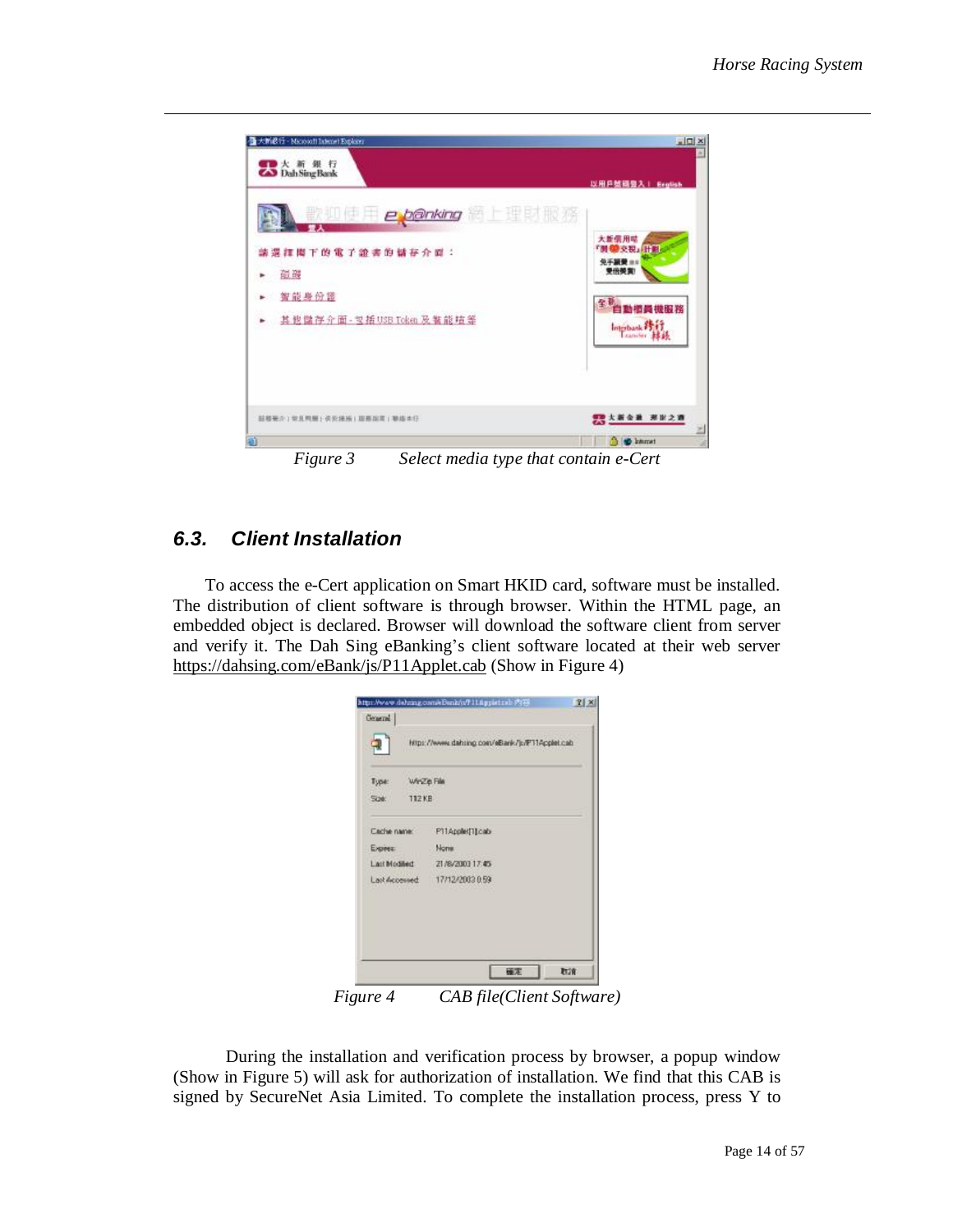install. Without the proper software installation, user cannot access the e-Cert on any media.



*Figure 5 Authorization Request from SecureNet Asia Limited* 

### *6.4. Login with e-Cert store at Floppy Base*

To login system by floppy base e-Cert, user have to enter password for digital certificate, PIN for e-banking account and the file path of certification by clicking the button "請選擇檔案" (Shown in Figure6). And then click button "登入".

| <b>CAS</b> Dah Sing Bank<br>数组使用 <i>e b@rking</i> 網上理財服務                                                                        | 以用户被销责入   English                                                           |
|---------------------------------------------------------------------------------------------------------------------------------|-----------------------------------------------------------------------------|
| 数等差音表<br>請索務數務策告<br>语消罪智笑<br><b>NUME</b><br>朝上理财管理<br>$\blacksquare$<br>8起網上理財密碼 7<br>按 "登入, 雜以便使用 whanking限動並表示因量及明白本領務之母則及保险。 | 大新信用地<br>(图 B 交换, 计算)<br>免于装置 nm<br>塑造療院<br>至戰<br>自動櫃員機服務<br>Ingeland Staff |
| 每春繁没上喜乱照顶上深实接面   服務国際   開路牛行                                                                                                    | 大新会議 現日之通                                                                   |

*Figure 6 Login with e-Cert store at Floppy Base* 

Client software will use the password to open the digital certificate in PKCS12 format. As the PKCS12 format support storing more than one pair of certificate and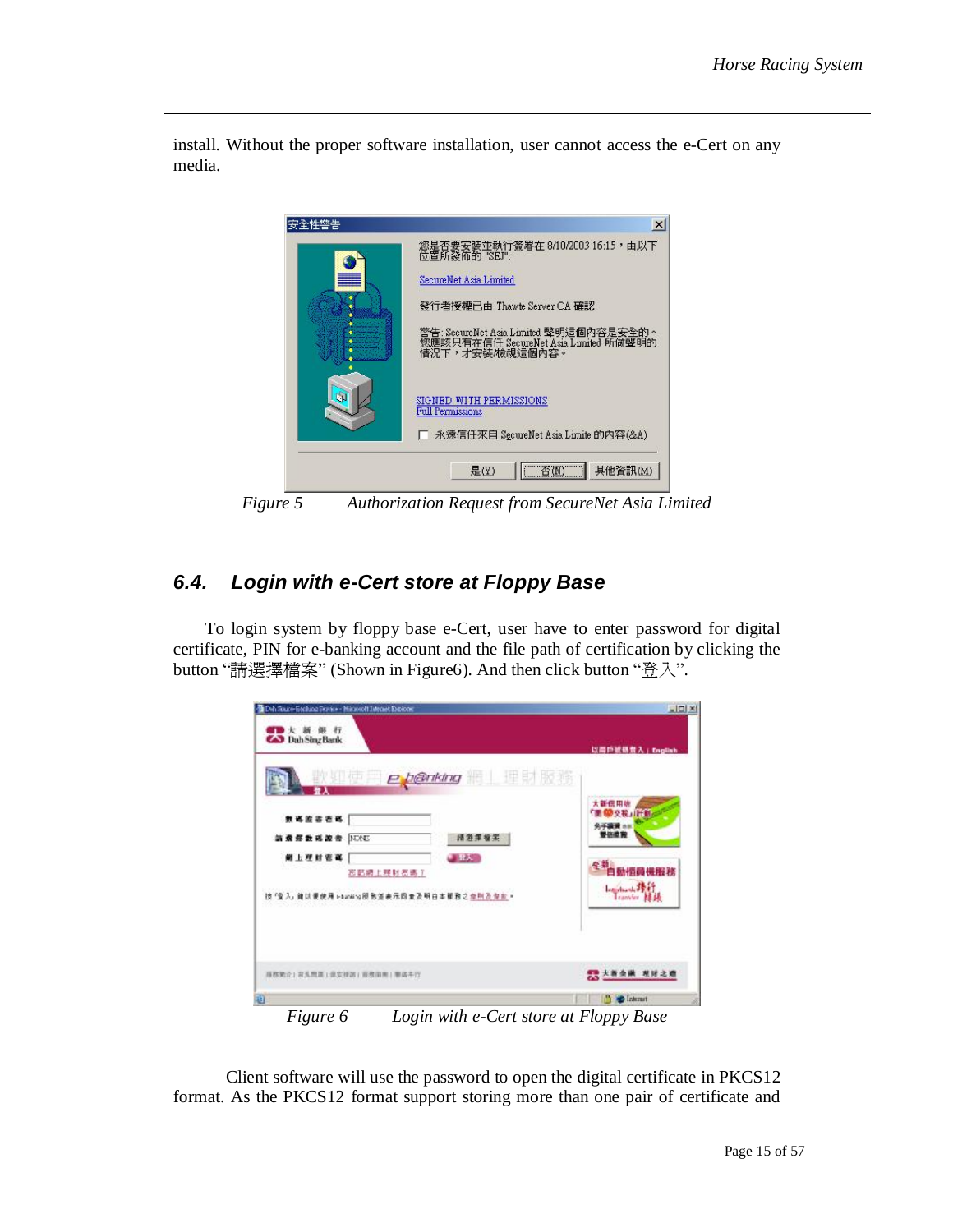

user may acquire another digital certificate from other CA , TrustNet Applet (Show in Figure 7) may ask for selecting the digital identity for login.

*Figure 7 Selecting the digital identity* 

After successfully open and select the digital identity, client software will sign the challenge embedded in HTML page (Shown in Figure 6). The signed content of HTML page (Shown in Figure 8) is a challenge. This challenge is a numeric value made up of 22 characters that may be the result of a hashing function using the date, time and value of the transaction itself. It is store in field named "text" and the signature on this challenge will be store at field named "sign". Although the signature algorithm does not stated in HTML page, the signature algorithm most likely is SHA1-RSA.

```
<tr><td height="35" width="22%"> 
   <div align="right"><font face="Arial, Helvetica, sans-serif" size="2"><B>數碼證書密碼
</B></font></div> 
 \langle t \, ds \rangle<td height="35" width="2%">&nbsp; </td>
 <td height="35" width="30%"> 
   <input type=password name=eCertPassword size="20"> 
   <input type=hidden name=cert size="1000"> 
   <input type=hidden name=epin size="50"> 
   <input type=hidden name=key> 
   <input type=hidden name=lang value="CHI"> 
   <input type=hidden name=ipaddress> 
   <input type=hidden name=lKSStatus size="3"> 
    <input type=hidden name=text value="1071591611520620538783"> 
    <input type=hidden name=sign value=""> 
 \langle t \, dt \rangle<td height="35" width="2%">&nbsp; </td>
 <td height="35" width="44%"></td> 
</tr> 
<tr><td height="35" width="22%"> 
   <div align="right"><font face="Arial, Helvetica, sans-serif" size="2"><B>請選擇數碼證書
</B></font></div> 
 </td><td height="35" width="2%">&nbsp; </td>
 <td height="35" width="30%">
   <input type=text name=txtFile> 
 </td><td height="35" width="2%">&nbsp; </td>
```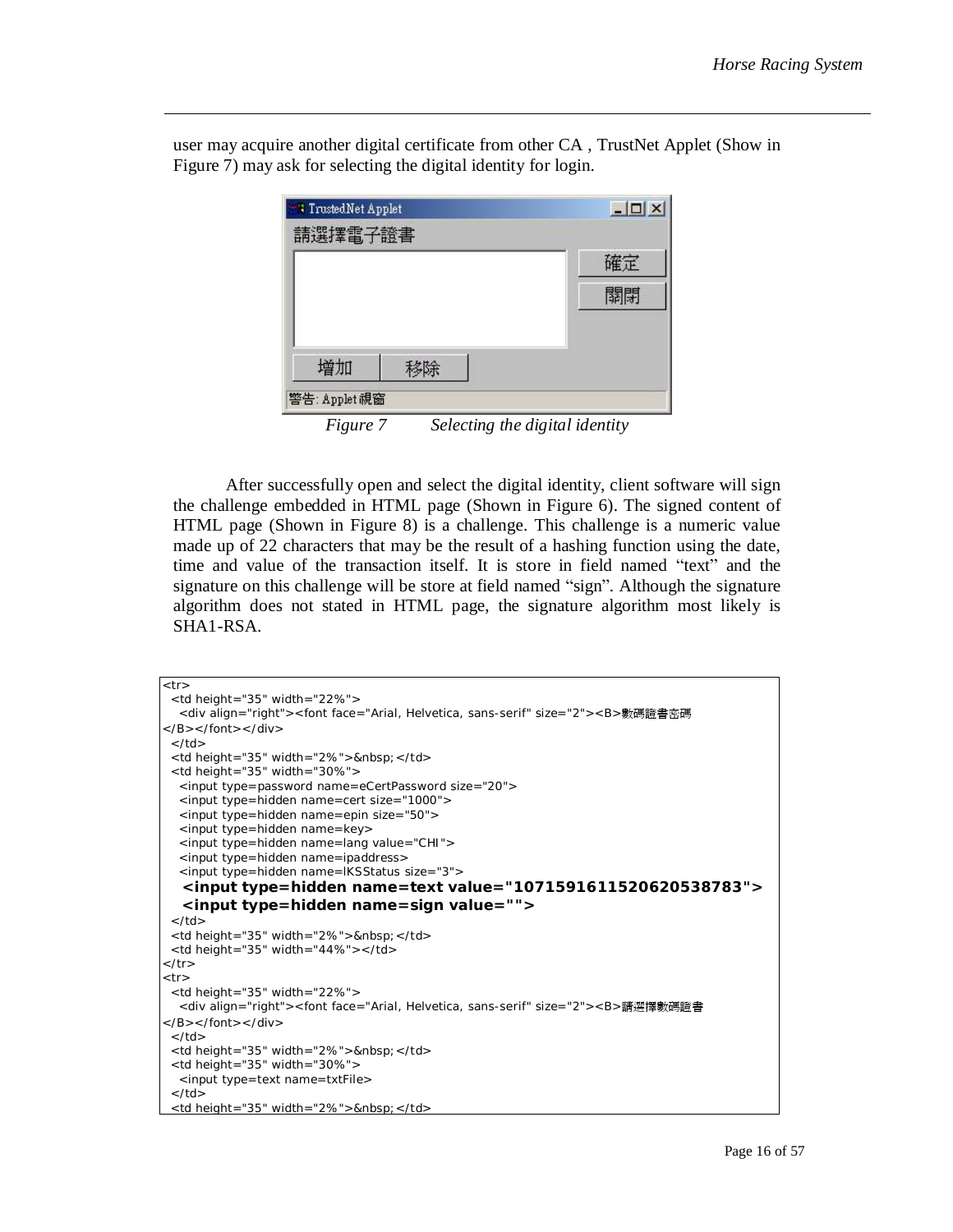```
<td height="35" width="44%"><input name=btnFile onClick="javascript:applet_show_dialog(); " 
 type=button value="請選 擇 檔 案"></td> 
\langle tr \rangle<tr><td height="35" width="25%"> 
  <div align="right"><font face="Arial, Helvetica, sans-serif" size="2"><b>網上理財密碼</b>
</font></div> 
 \langle t \, d \rangle<td height="35" width="1%">&nbsp; </td>
 <td height="35" width="30%"> 
   <input type=PASSWORD name="pin" size="20" MAXLENGTH="6"> 
 \langle t \, d \rangle<td height="35" width="1%">&nbsp; </td>
 <td height="35" width="43%"><a href="javascript:validateAndSubmit()"><img 
src="/eBank/images/ebank_pb_login_e12_c.gif" width="63" height="18" border="0"></a></td> 
\langle tr \rangle
```
*Figure 8. HTML of Login Page (Using e-Cert store at Floppy Base)* 

As server generates the challenge for this HTTP session, server can verified the signature against their challenge record in database. After successfully verification, the authentication is complete.

### *6.5. Login with e-Cert store at Smart HKID*

To login system by using e-Cert embedded in Smart ID card. Users simply insert their Smart HKID card into smart card reader. Enter password for e-Cert and PIN for e-banking account into login page (Shown in Figure 9)

| <sup>4</sup> Dah Sing e-Banking Service - Microsoft Internet Explorer | $ $ $ $ $\Box$ $\times$              |
|-----------------------------------------------------------------------|--------------------------------------|
| ■大新銀行<br><b>△</b> DahSingBank                                         | 以用户装码签入   English                    |
| 歡迎使用 experiking 網上理財服務                                                | 大新信用咕                                |
| 智能身份總密碼                                                               | 開發交税」指數                              |
| 網上理財密碼                                                                | 免手續費 #3                              |
| <b>START OF</b>                                                       | 雙倍獎賞                                 |
| 忘記網上理財密碼?                                                             | 全新 動櫃員機服務                            |
| 按「登入」 韓以優使用 e-banking 服務並表示同意及明自本服務之意別及能数 e                           | Interbank #17                        |
| 顾務施介   常見問題   保安措施   服務指南   雑絡本行<br><b>ET Done</b>                    | ■大新金融 理解之源<br>А<br><b>D</b> Internet |

*Figure 9 Login with e-Cert store at Smart HKID*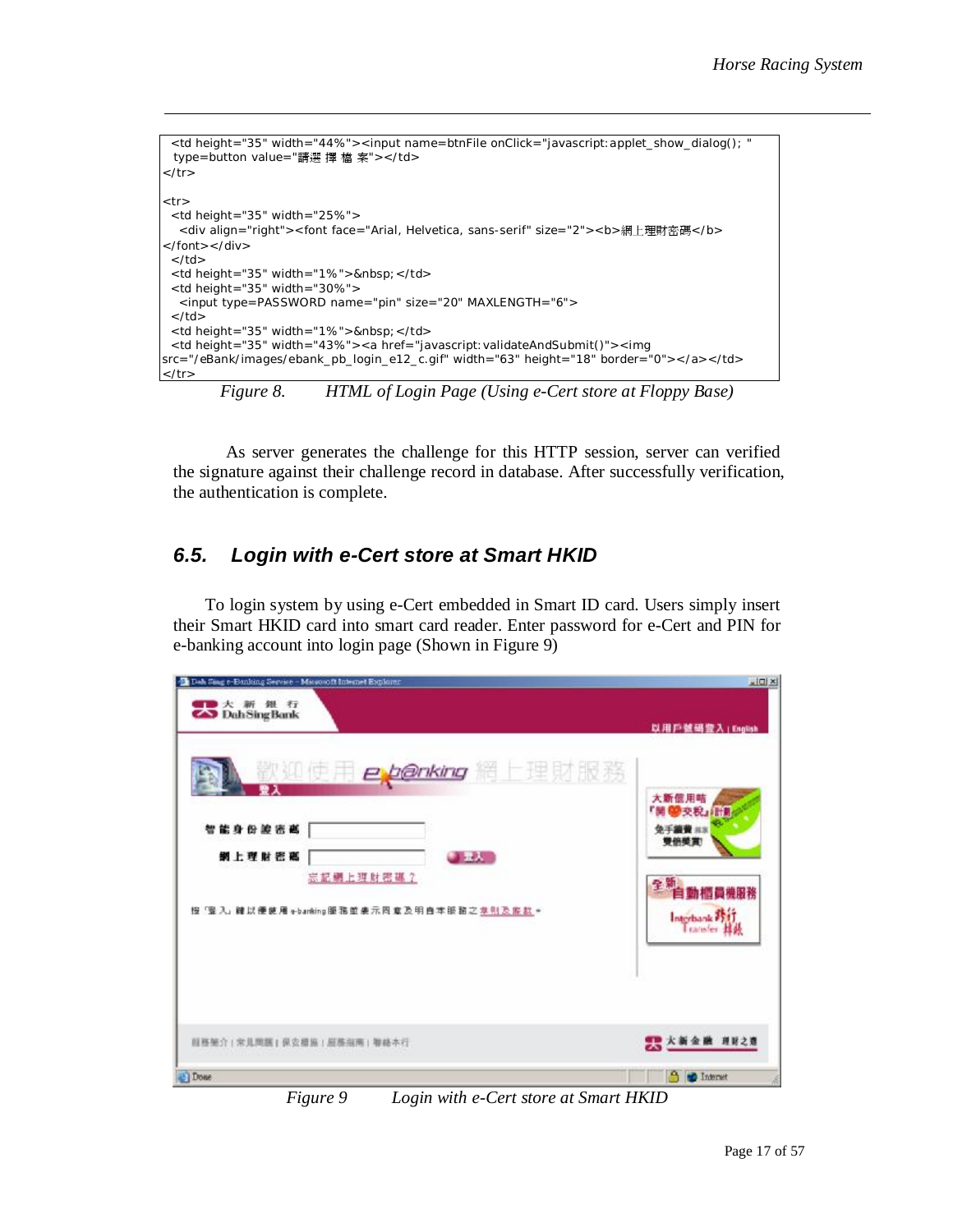Client software use the password to access e-Cert application and create a digital signature on this challenge. Similar to floppy base HTML page, this HTML page (Show in Figure 10) has field named "text" contains the challenge which is a numeric value made up of 22 characters. The field named "sign" will store the signature value and post to server.

```
<tr> 
 <td height="35" width="22%"> 
   <div align="right"><font face="Arial, Helvetica, sans-serif" size="2"> 
  <b>智能身份證密碼</b></font></div>
 </td><td height="35" width="2%">&nbsp; </td>
 <td height="35" width="30%">
   <input type=password name=spin size="20"> 
   <input type=hidden name=cert size="1000" > 
    <input type=hidden name=text value="1071593261920437400658"> 
    <input type=hidden name=sign value=""> 
   <input type=hidden name=epin size=50> 
   <input type=hidden name=key> 
   <input type=hidden name=lang value="CHI"> 
   <input type=hidden name=ipaddress> 
   <input type=hidden name=smidlogin value="Y"> 
 \langle t \, d \rangle<td height="35" width="2%"> </td>
 <td height="35" width="44%">&nbsp; </td>
</tr> 
<tr> 
 <td height="35" width="25%"> 
  <div align="right"><font face="Arial, Helvetica, sans-serif" size="2"><b 網 上 理 財 密 碼</b>
</font></div> 
 \langle t \, d \rangle<td height="35" width="1%">&nbsp; </td>
 <td height="35" width="30%"> 
   <input type=PASSWORD name="pin" size="20" MAXLENGTH="6"> 
 </td> 
 <td height="35" width="1%">&nbsp; </td>
 <td height="35" width="43%"><a href="javascript:validateAndSubmit()"><img 
src="/eBank/images/ebank_pb_login_e12_c.gif" width="63" height="18" border="0"></a></td> 
\langletr>
```
*Page 10. HTML of Login Page (Using e-Cert store at Smart HKID)* 

#### *6.6. Login with e-Cert store at iKey*

The last option is to use the e-Cert stored on iKey (Shown in Figure 11). iKey is a two factor authentication device produced by Rainbow Technologies for use with a wide range of products and solutions. It can plugs into a standard USB port, and is small and robust enough to carry on a key-ring iKey can also be used to encrypt files and to digitally sign emails or documents.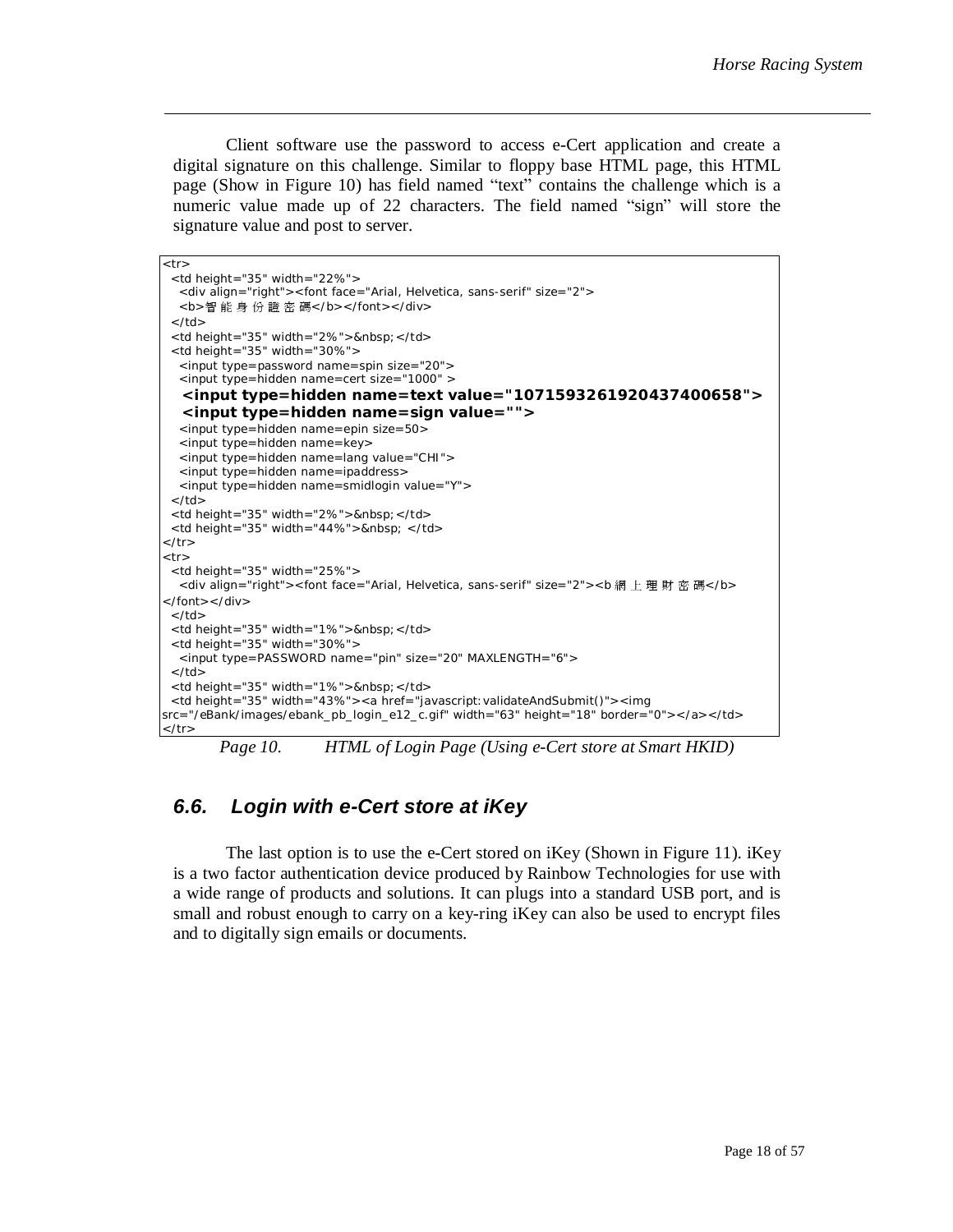

Specification:-

1. Support Hongkong Post e-Cert, storage of X.509 certificate, private/public keys;

2. 32K secured storage; USB 1.1 / 2.0 compliant;

3. On-board 1024-bit RSA algorithm, key signing and key pair generation:

4. PKCS#11 and Microsoft CAPI middleware

5. Supports MS IE, Outlook and Outlook Express.

*Figure 11 Specification of iKey by Rainbow* 

To login system by using e-Cert embedded in iKey. Users simply insert their iKey into USB slot. Enter password for e-Cert and PIN for e-banking account into login page (Shown in Figure 12)

Similar to previous authentication mechanism, client software uses the password to access iKey and create a digital signature on this challenge. The signature will be store at field named "sign" and then post to server. After success verification, user is authentication.

| <b>CaD</b> DahSingBank<br>欲迎使用 <i>expenking</i> 體上理財服務                                               | 以用户號碼签入   English                                                    |
|------------------------------------------------------------------------------------------------------|----------------------------------------------------------------------|
| 请還釋裝置及証書<br>儲存裝置密碼<br>劉上理財密碼<br>$\mathbf{1}$<br>忘記欄上理財密碼?<br>馆「登入」第以便使用ebasking 服务显击术同意互用自本服装之意航互临航。 | 大新信用站<br>『関 の交税』 計劃<br>免手續費 ※※<br>雙倍獎賞<br>全新 動榴員機服務<br>Interbank ### |
| 顾務施介   常見問題   保安措施   服務指南   聯絡本行                                                                     | 黒 大新金融 理財之理<br><b>3 D</b> Internet                                   |

*Page 12. HTML of Login Page (Using e-Cert store at iKey)*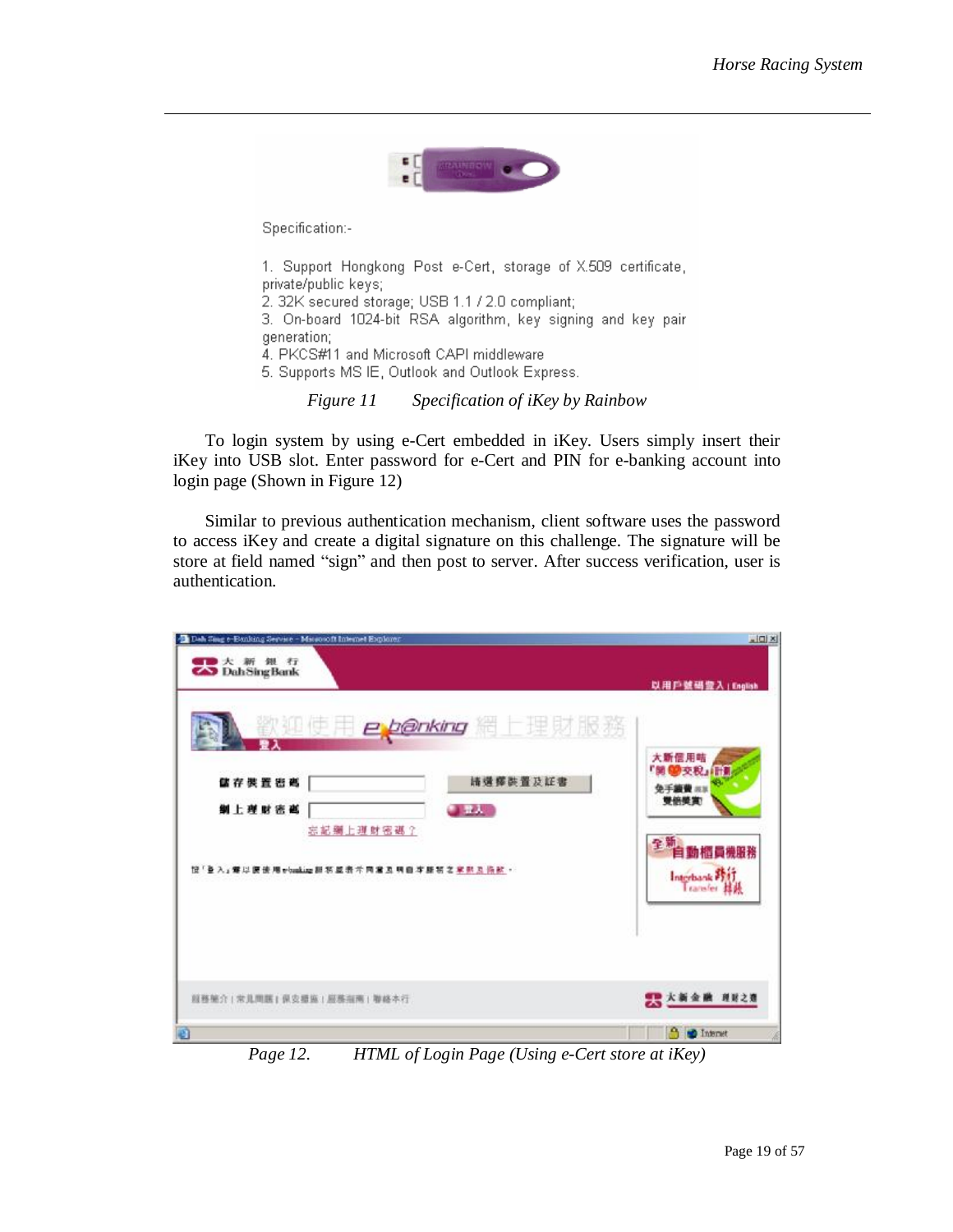|                                            | Dah Sing eBanking           | Horse Racing System          |
|--------------------------------------------|-----------------------------|------------------------------|
| <b>Client Application</b>                  | <b>Internet Explorer</b>    | <b>Windows Application</b>   |
| Client Authentication   Challenge-response |                             | Challenge-response           |
|                                            | mechanism                   | mechanism                    |
| <b>Server Authentication HTTPS</b>         |                             | Challenge-response           |
|                                            |                             | mechanism                    |
| Data Exchange                              | Runtime session key         | Runtime session key          |
| Mechanism                                  | Two-factor                  | Two-factor                   |
| Integration Difficulty Difficult           |                             | Easy                         |
| Development                                | Server Side: Java           | Server Side: Java            |
| Language                                   | Client Side: $Applet + DLL$ | Client Side: $VB + VC + DLL$ |

### *6.7. Dah Sing ebanking vs Horse Racing System*

*Table 1 Feature comparison between Dah Sing eBanking and Horse Racing System* 

In summary, Horse Racing System can provide the same security level as Dah Sing ebanking system. The more important is that the authentication mechanism implemented by Horse Race System has more flexibility on migration and system integration.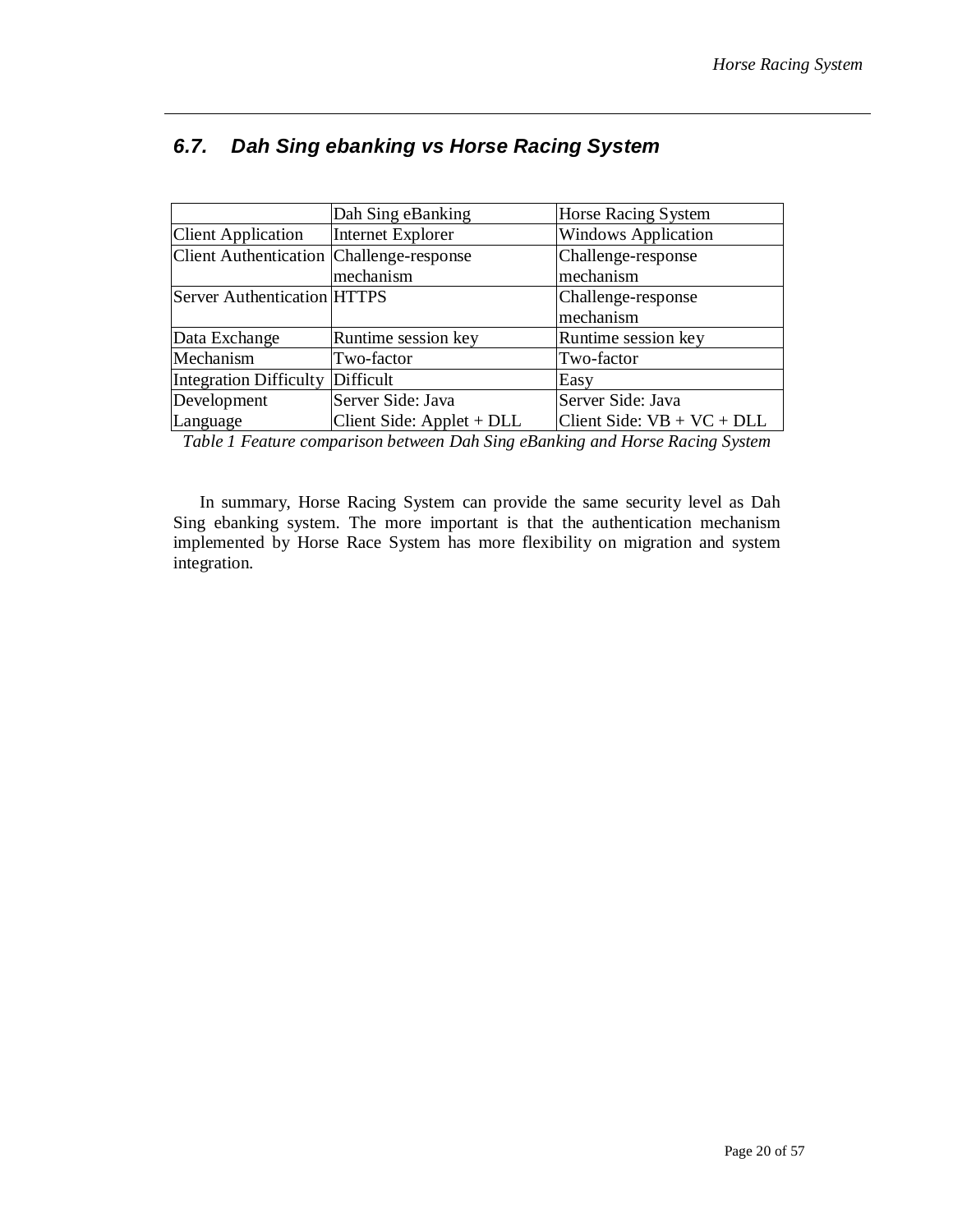### **7. Technology and Software**

Many technologies and software have been used in Horse Racing System. Before we further discuss the system design of Horse Racing System, we discuss those technologies and software one by one.

### *7.1. SOAP*

The Simple Object Access Protocol (SOAP) is designed to invoke remote applications independent of platform and programming language. It is important for application development to allow applications to communicate over the Internet, irrespective of the platform on which the application is running. Today's applications communicate using Remote Procedure Call (RPC) mechanisms between objects using protocols like DCOM and CORBA. However, HTTP was not really designed to accommodate the sophisticated interactions needed when using these RPCs. Because an RPC carries a request to do something rather important, RPC represents a compatibility and security vulnerability that firewalls and proxy servers will normally block. The challenge then is to allow this kind of complex application interaction using an RPC without compromising security and without sacrificing platformagnostic advantages. SOAP is the protocol for packaging these requests when sending method calls over HTTP. SOAP makes it possible to communicate between applications running on different operating systems, with different technologies and programming languages all in play. In this chapter covers the nuts and bolts of SOAP.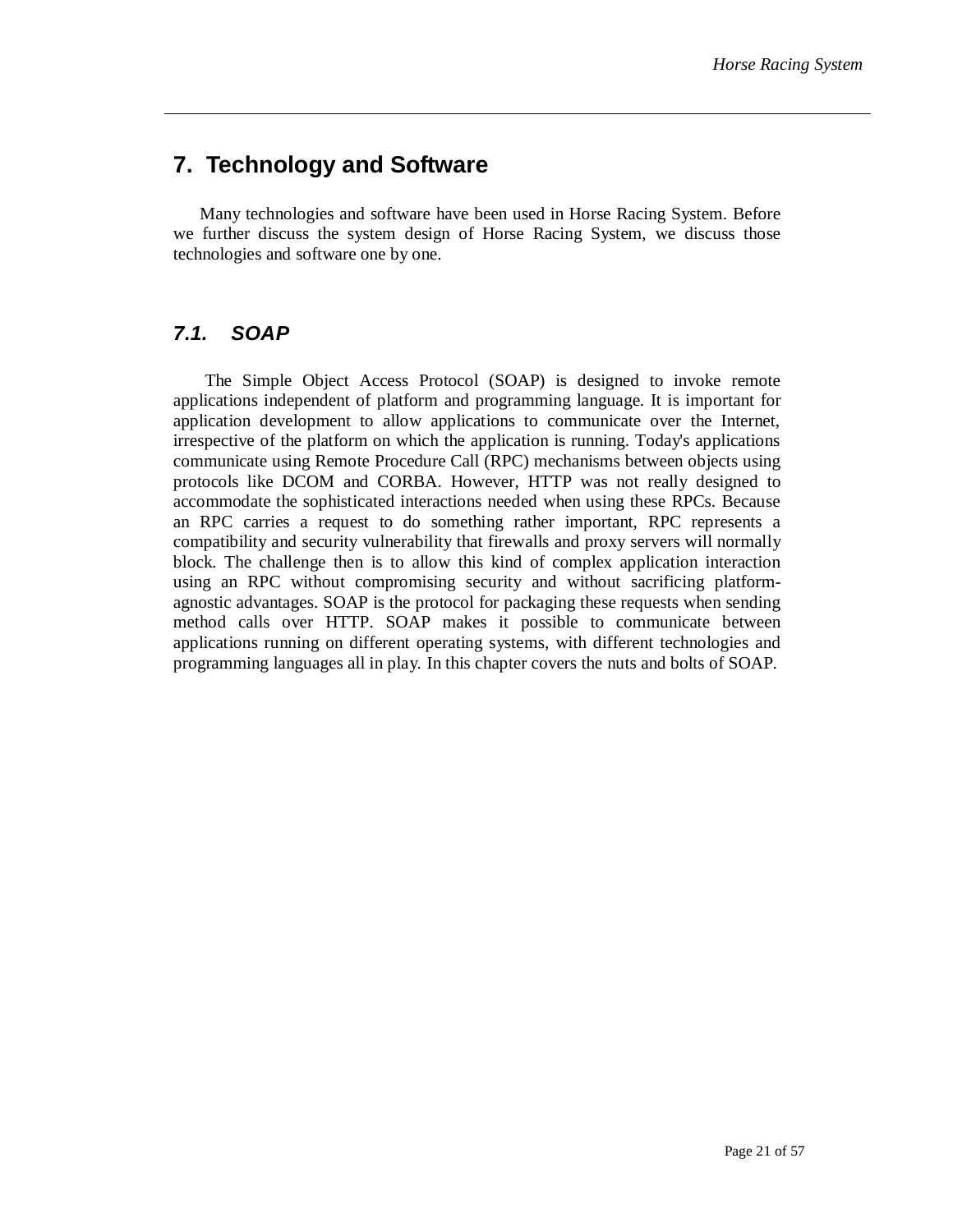#### *7.2. Web Service*

#### **7.2.1. What is Web Service?**

A Web service is a component-based, self-describing application based on an architecture of emerging standards. Other technologies like CORBA, DCOM, and Java RMI have all targeted the same objective: deliver application functionality as a service-oriented component in a distributed and heterogeneous environment. This chapter introduces readers to the concepts of Web services and how they relate to application development, whether the applications leverage XML or not. The chapter starts with the basic concepts of Web Services Architectures, SOAP, WSDL, and UDDI.

#### **7.2.2. What is WSDL?**

WSDL is the other moving part of a Web Services Architecture, which defines what SOAP calls and responses should look like, and helps Web service calling agents define what an interface should be to a specific Web service.

#### **7.2.3. What is UDDI?**

Universal Description, Discovery and Integration (UDDI) is an industry specification for publishing and locating information about Web services. It defines an information framework that enables you to describe and classify your organization, its services, and the technical details about the interfaces of the Web services you expose. The framework also enables you to consistently discover services, or interfaces of a particular type, classification, or function. UDDI also defines a set of Application Programming Interfaces (APIs) that can be used by applications and services to interact with UDDI data directly

#### *7.3. Web Services Server Development Toolkit*

#### **7.3.1. Java Web Services Developer Pack (Java WSDP)**

The Java Web Services Developer Pack (Java WSDP) is a free integrated toolkit developed by Sun Microsystems that allows Java developers to build and test XML applications, Web services, and Web applications with the latest Web service technologies and standards implementations. Technologies in Java WSDP include the Java APIs for XML, Java Architecture for XML Binding (JAXB), JavaServer Faces, Web Services Interoperability Sample Application, XML Security, JavaServer Pages Standard Tag Library (JSTL), Java WSDP Registry Server, Ant Build Tool, and Apache Tomcat container.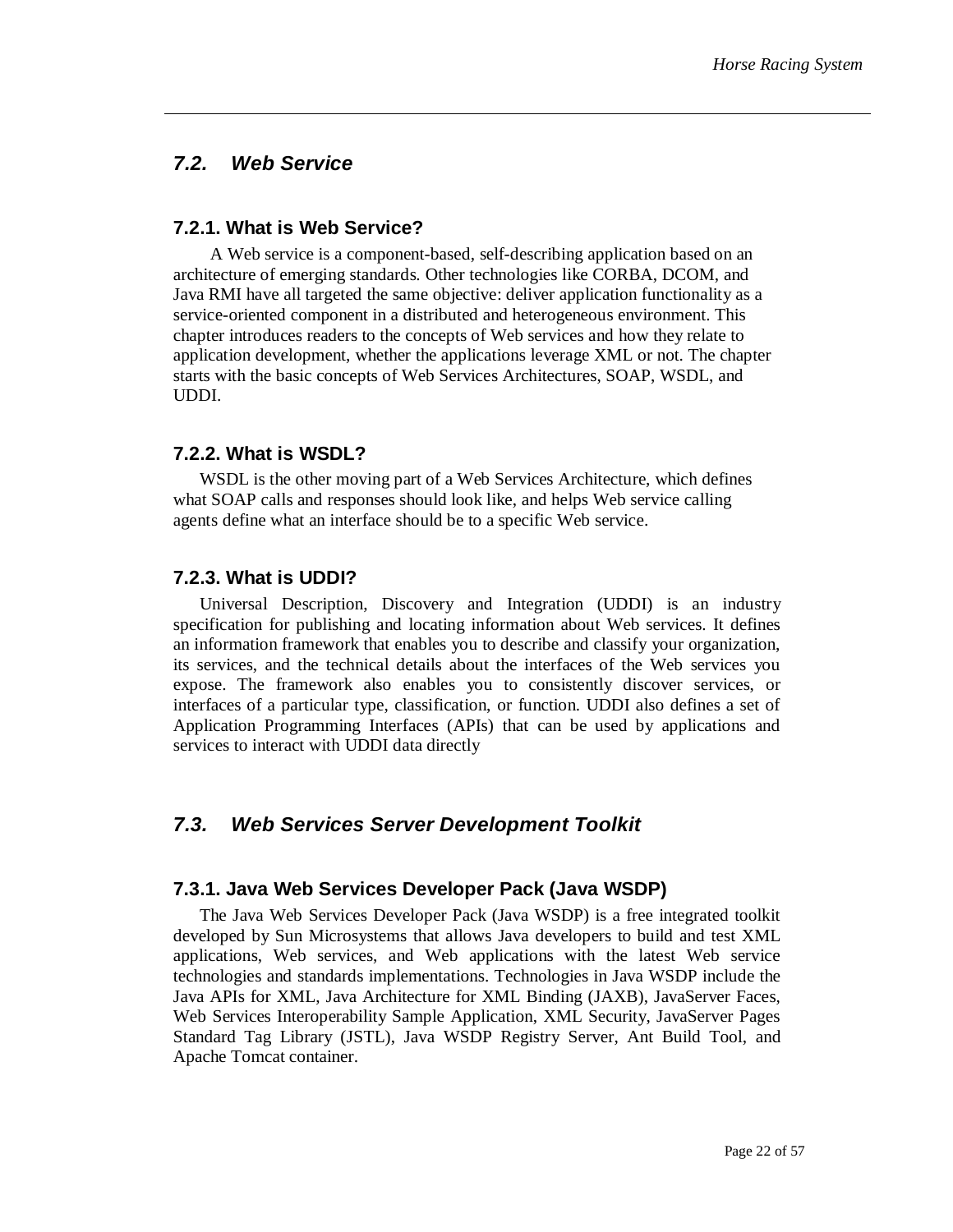#### **7.3.2. Apache Axis**

Axis is a generalized SOAP message handling system that is focused on providing developers with a rich set of tools and infrastructure for developing and consuming Web Services. This open-source tool contains all the basic elements a developer would need to rapidly consume, build, deploy, and host a Web Service. Axis strikes a nice balance between power and complexity, allowing developers to quickly build Web Services with a relatively short learning curve while still allowing more advanced customization of message processing, type mapping, and so on. In this chapter, the fundamentals of the Axis architecture are covered, taking an in-depth look at how the Axis engine processes requests and responses. The chapter will also examine some of the goals of the architecture and how these goals influenced the solution that was ultimately implemented. It will also discuss each of the deployment models that are supported by Axis. Specifically, the chapter will look into how developers can customize their Web Service configuration via deployment descriptors

#### **7.3.3. Web Services Toolkit (WSTK)**

Other Java WSDP, Web Services Toolkit (WSTK) developed by IBM is another choice. WSTK has evolved into the Emerging Technologies Toolkit (ETTK). ETTK is a software development kit for designing, developing, and executing emerging autonomic and Web service technologies. The ETTK provides an environment in which to run emerging technology examples that showcase recently announced specifications and prototypes from IBM's emerging technology development and research teams. In addition, it provides introductory material to help developers easily get started with development of autonomic technologies and Web services.

#### **7.3.4. Microsoft's .NET Framework**

The .NET Framework comes with all of the building blocks for Web services built right in. Essentially, any server with the .NET Framework and IIS installed is ready to provide Web services. Furthermore, .NET carefully balances the need for making Web services easier to create, deploy, and maintain with the requirement that developers still be able to go under the hood and do more advanced techniques

#### **7.3.5. Summary of Development Toolkit**

| Package Name                                 | Vendor     | Server    |
|----------------------------------------------|------------|-----------|
| Java Web Services Developer Pack (Java WSDP) | Sun        | Tomcat    |
| Emerging Technologies Toolkit (ETTK)         | <b>IBM</b> | Websphere |
| Apache eXtensible Interaction System (AXIS)  | Apache     | Apache    |
| Microsoft's .NET Framework                   | Microsoft  | ШS        |
| $T = 11.0$ $T = 0$ $T = 11.0$ $T = 11.0$     |            |           |

Table 2 Summary of Web Service Development Toolkit

In Horse Racing System, we select the Java WSDP as the Web Service Development Toolkit. It is because it is FREE and provides complete document. Moreover, the web application can be easily integrate with servlet and JSP.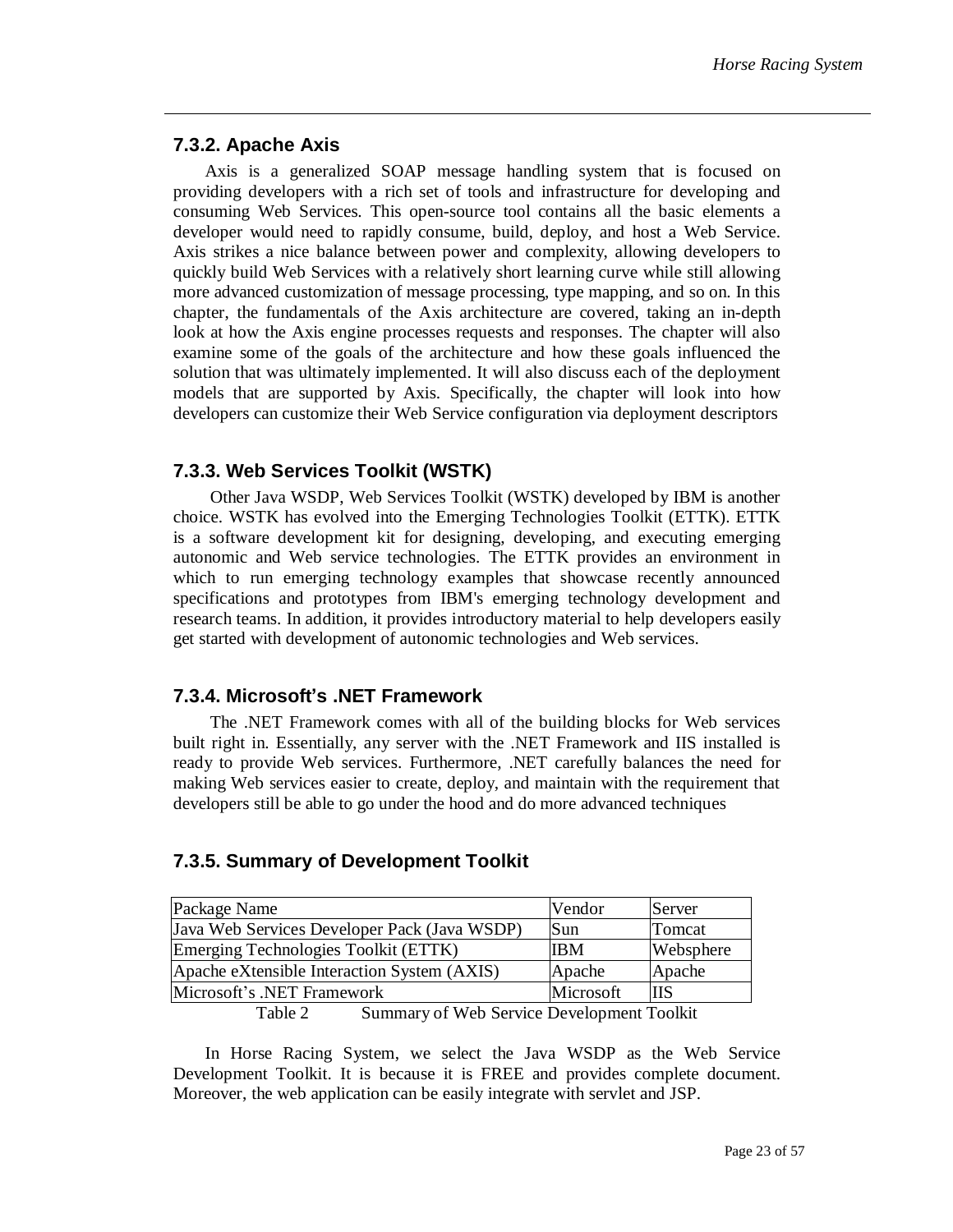#### *7.4. Cryptographic Library*

To perform cryptographic operation, cryptographic library is required. The following list of cryptographic libraries are famous over the world and widely used. To support Horse Racing System, more than one cryptographic library may be used.

#### **7.4.1. Openssl**

The OpenSSL Project is a collaborative effort to develop a robust, commercialgrade, full-featured, and Open Source toolkit implementing the Secure Sockets Layer (SSL v2/v3) and Transport Layer Security (TLS v1) protocols as well as a fullstrength general purpose cryptography library. The project is managed by a worldwide community of volunteers that use the Internet to communicate, plan, and develop the OpenSSL toolkit and its related documentation.

OpenSSL is based on the excellent SSLeay library developed by Eric A. Young and Tim J. Hudson. The OpenSSL toolkit is licensed under an Apache-style licence, which basically means that you are free to get and use it for commercial and noncommercial purposes subject to some simple license conditions.

Other than cryptographic Library, OpenSSL is a robust and has rich refined set of command line tools. Therefore, we will use it in application server.

#### **7.4.2. Java Cryptography Extension (JCE)**

The Java Cryptography Extension (JCE) provides APIs for performing cryptographic operations in Java code. Essentially, the JCE lets us scramble and unscramble data, annotate code and data with information that lets others verify it came from us, verify the integrity of data sent from others, and perform administrative operations associated with cryptographic primitives like ciphers, secret keys, etc. We'll discuss these in more detail later, but first we need to introduce some basic terminology used when doing cryptography, understand how the JCE relates to other Java security APIs, and get an overview of the JCE's architecture.

#### **7.4.3. Bouncy Castle Crypto Package**

The Bouncy Castle Crypto package is a Java implementation of cryptographic algorithms. The package is organized so that it contains a light-weight API suitable for use in any environment (including the newly released J2ME) with the additional infrastructure to conform the algorithms to the JCE framework. Bouncy Castle Crypto package has a light-weight cryptography API, a clean room implementation of the Sun Java Cryptography Extension (JCE) and a cryptographic provider for the JCE and the JCA.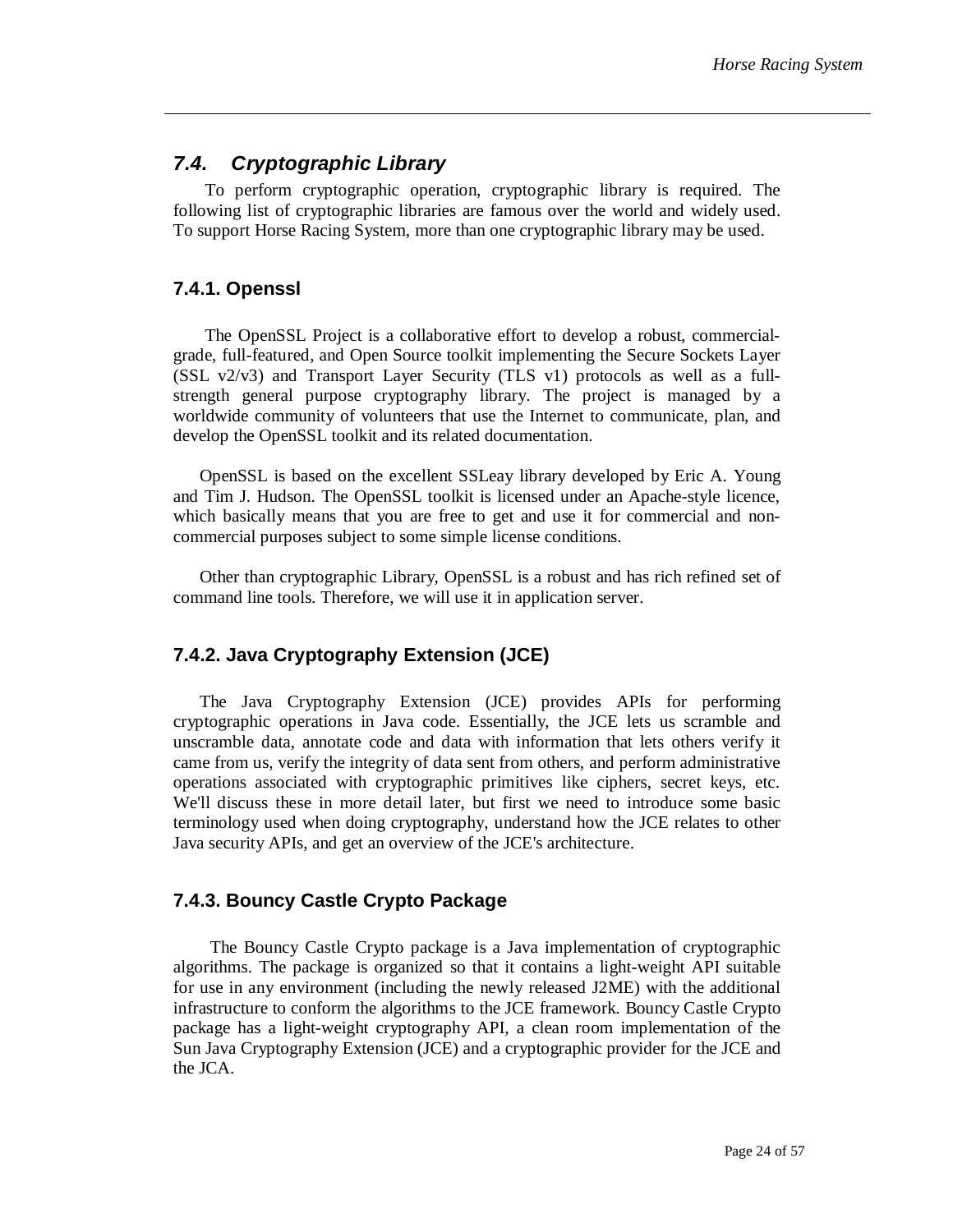#### **7.4.4. Microsoft CryptoAPI**

The Cryptography API is implemented as an application-level system that Win32 applications may call for cryptographic services. The applications are thereby insulated from the business of providing their own algorithms for such things as encryption and hashing. Against that, the applications are limited to whatever cryptographic services happen to be available in the current configuration of the CryptoAPI system.

The CryptoAPI system is built in parts. An interface layer is exposed to the client applications. Underneath are drivers that do the actual work of providing the cryptographic services. Each such driver is called a Cryptographic Service Provider (CSP). Microsoft itself supplies some CSPs with the CryptoAPI system. As it is built in parts of Windows System, we will use it in our workstation.

|                      | Command Line Platform |                  | Language | CA support |
|----------------------|-----------------------|------------------|----------|------------|
| <b>OpenSSL</b>       | Yes                   | Windows, Unix, C |          | Yes        |
|                      |                       | Linux, MasOS,    |          |            |
|                      |                       | VMS, OS2         |          |            |
| <b>JCE</b>           | No                    | Follow Java      | Java     | No         |
| <b>Bouncy Castle</b> | No                    | Follow Java      | Java     | Yes        |
| Crypto API           | No                    | Windows          | VC       | Yes        |

### **7.4.5. Summary of Cryptographic Library**

Table 3 Summary of Cryptographic Library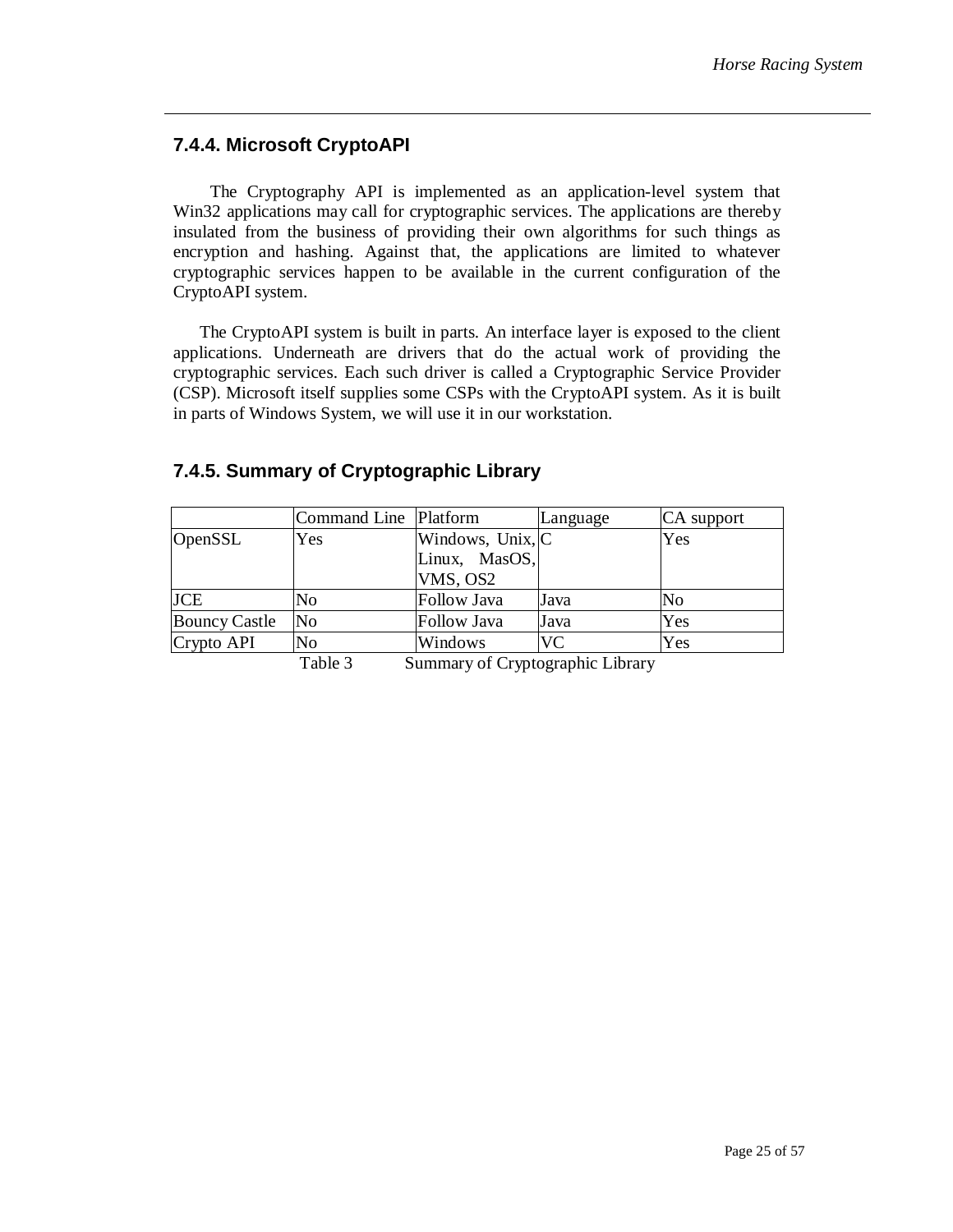#### *7.5. Free Marker*

The J2EE relies heavily on JavaServer Pages (JSP) to bridge the gap between EJB and HTML code, placing JSPs at the key boundary between data and presentation. However, JSP falls short of its intended purpose. For one thing, advocates of the model-view-controller design pattern still find fault in JSP's architecture. FreeMarker, an alternative to JSP. FreeMarker is a "template engine"; a generic tool to generate text output (anything from HTML or RTF to auto generated source code) based on templates. It is 100% written in Java.

FreeMarker is designed to be practical for the generation of HTML Web pages, particularly by servlet-based applications following the MVC (Model View Controller) pattern. The idea behind using the MVC pattern for dynamic Web pages is that you separate the designers (HTML authors) from the programmers. Everybody works on what they are good at. Designers can change the appearance of a page without programmers having to change or recompile code, because the application logic (Java programs) and page design (FreeMarker templates) are separated. Templates do not become polluted with complex program fragments.

Although FreeMarker has some programming capabilities, it is not a full-blown programming language like PHP. Instead, Java programs prepare the data to be displayed, and FreeMarker just generates textual pages that display the prepared data using templates.



*Figure 12 Overview of FreeMarker Flow* 

FreeMarker is not a Web application framework. It is suitable for a component in a Web application framework, but the FreeMarker engine itself knows nothing about HTTP or servlets. It simply generates text. As such, it is perfectly usable in non-web application environments as well. Note, however, that we provide out-of-the-box solutions for using FreeMarker as the view component of Model 2 frameworks (e.g. Struts), which also let you use JSP taglibs in the templates.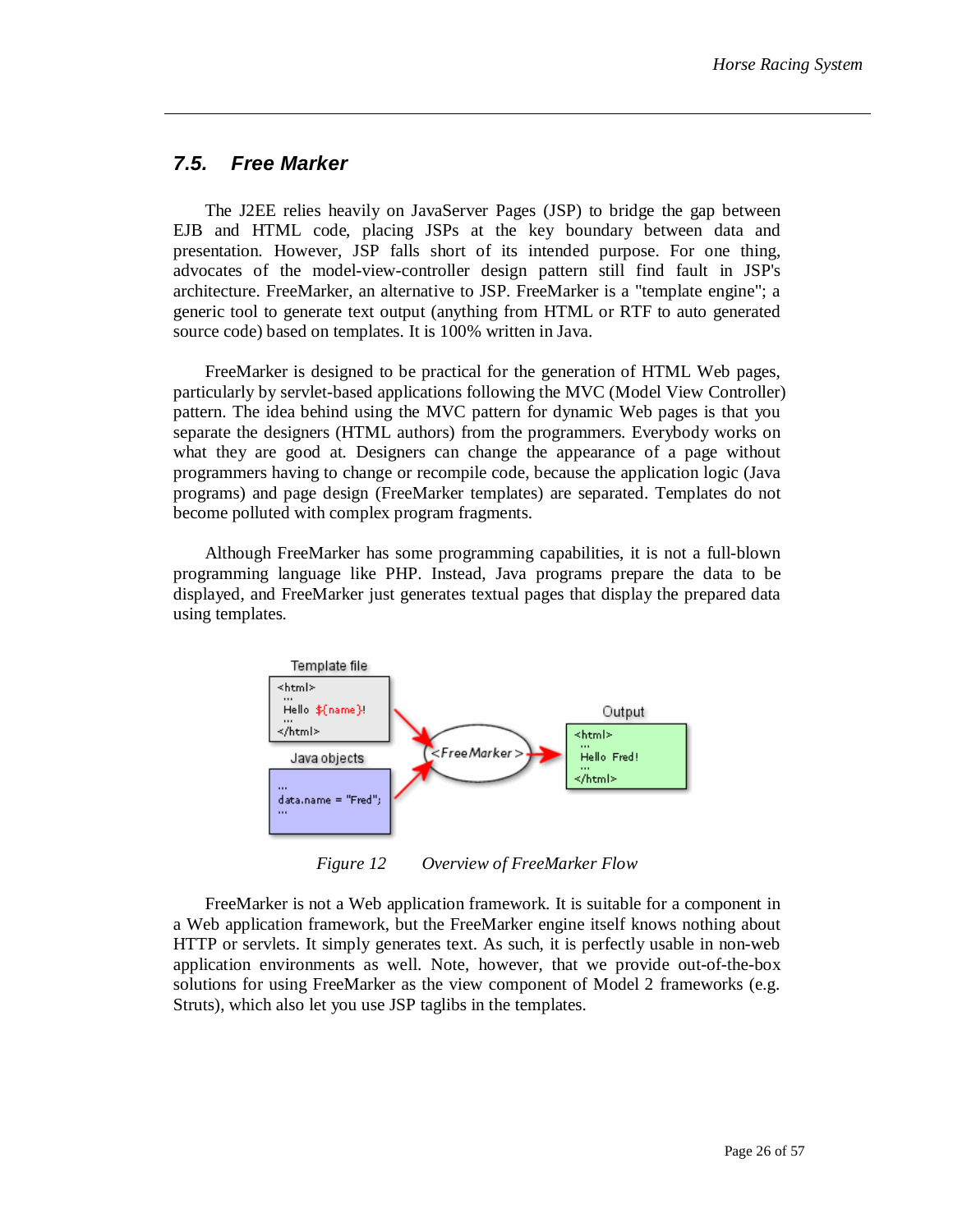#### *7.6. Ant*

Apache Ant is a Java-based build tool. In theory, it is kind of like Make, but without Make's wrinkles.

Makefiles are inherently evil as well. Anybody who has worked on them for any time has run into the dreaded tab problem. "Is my command not executing because I have a space in front of my tab!!!" said the original author of Ant way too many times. Tools like Jam took care of this to a great degree, but still have yet another format to use and remember.

Ant is different. Instead of a model where it is extended with shell-based commands, Ant is extended using Java classes. Instead of writing shell commands, the configuration files are XML-based, calling out a target tree where various tasks get executed. Each task is run by an object that implements a particular Task interface.

Granted, this removes some of the expressive power that is inherent by being able to construct a shell command such as `find . -name foo -exec rm {}`, but it gives you the ability to be cross platform -- to work anywhere and everywhere. And hey, if you really need to execute a shell command, Ant has an <exec> task that allows different commands to be executed based on the OS that it is executing on.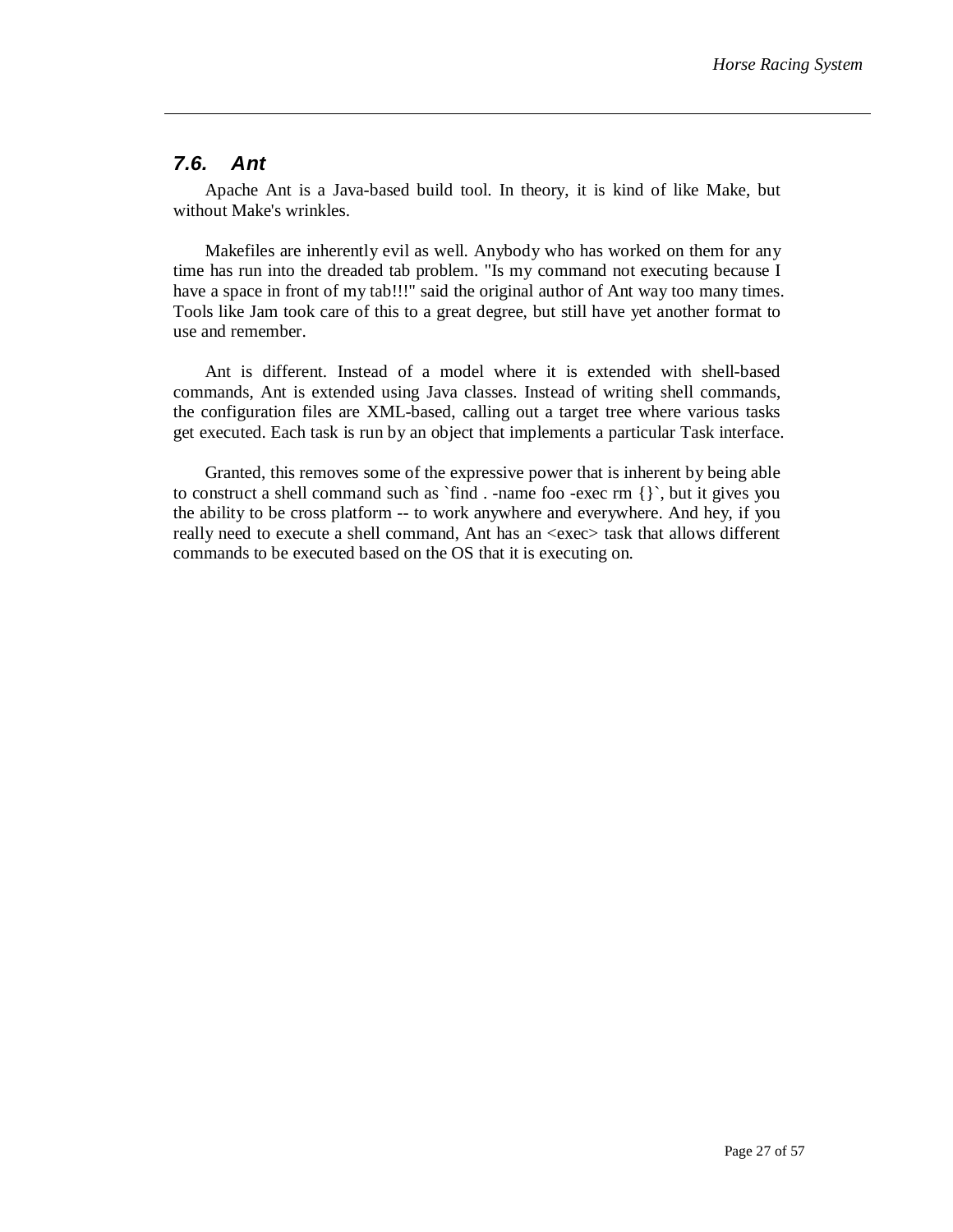## **8. System Design Of Horse Racing System**

### *8.1. Architecture Overview*



**Figure 13 Architecture Overview**

Horse Racing System is a 3-tire system and can be divided into two zones. They are Secure Zone and Non-Secure Zone. These two zones are separated by using software Firewall.

In Secure Zone, the security requirement will be less restricted. It is because environment within Secure Zone is under control. Hardening, policy and other physical security can be considering as feasible solution to enhance security level. Within the secure zone, web & application server, database server and terminals are setup. The Web & Application server will be the single point of contact with Internet. Database server and terminals are unreachable from outsides.

In Non-Secure Zone, the security requirement will be highly important. Privacy, data integrity, authentication and non-repudiation are four basic requirements. Within nonsecure zone, UDDI registry server and workstation are setup.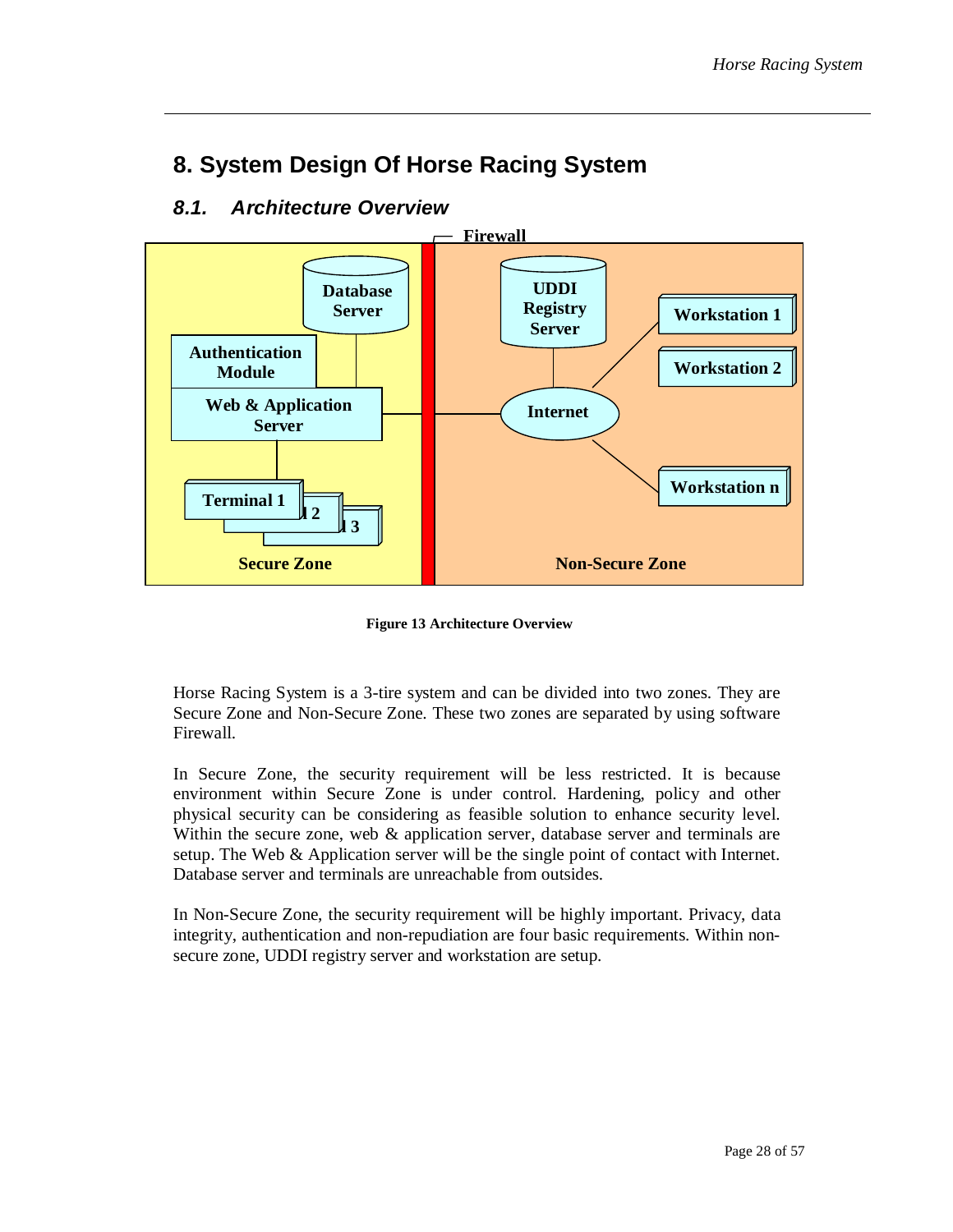### *8.2. Web & Application Server Design*

#### **8.2.1. System Overview**



**Figure 14 Application Server Overview**

Application Server is the most complicated component within Horsing Racing System. It interacts with Database Server, Workstations and Terminals using JDBC, SOAP, and HTTP corresponding. Other than distributed component, an Authentication Module for e-Cert is embedded in Application Server and communicates with Application Server through JNI.

Application Server contains the logic and workflow of Horsing Racing System. It acts as the middle tire among 3 tires.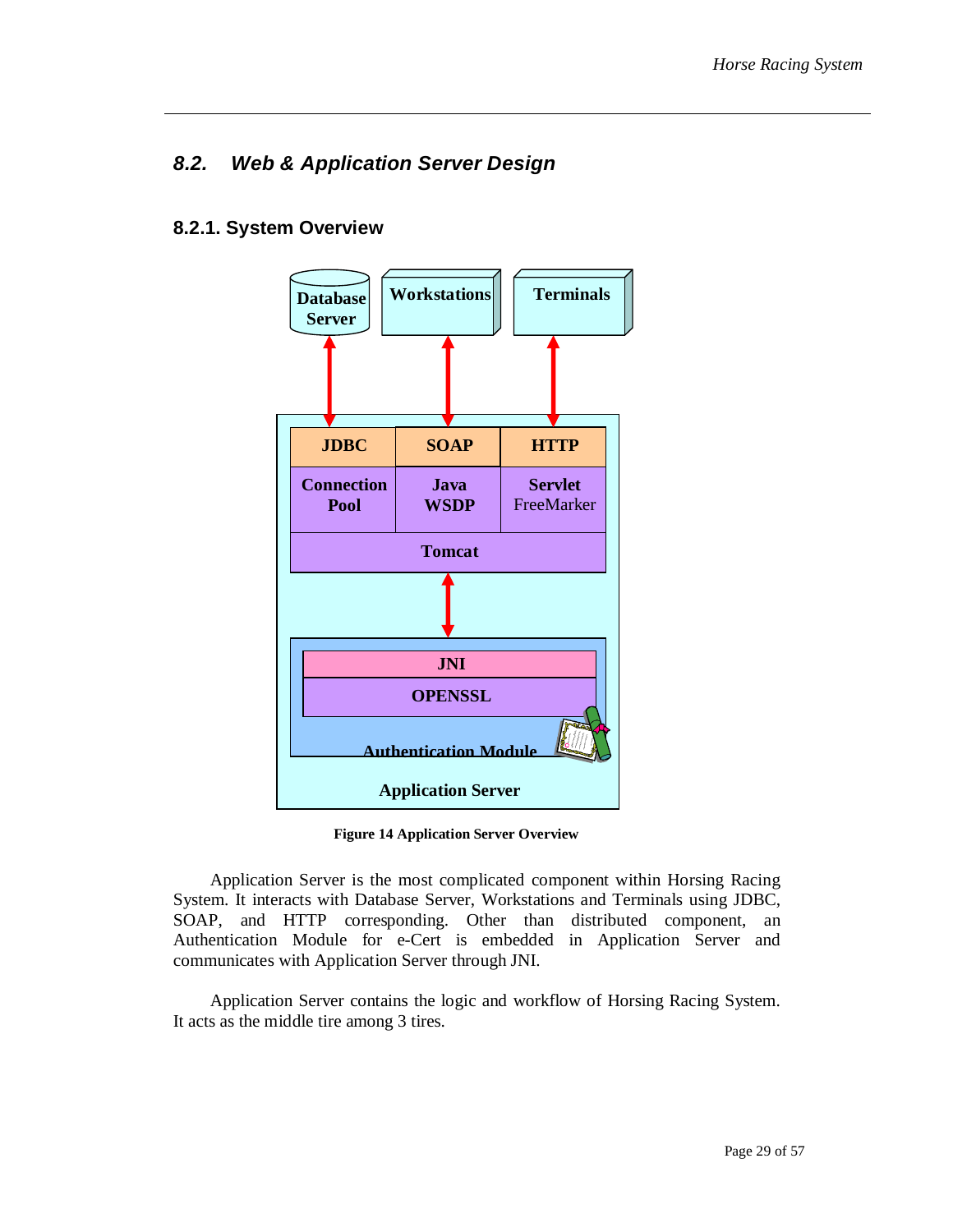#### **8.2.2. System Requirement**

Application is design to run on Windows system. It is recommended to run on Windows 2000 Professional SP4. Several software are required for application server. They are as following:

- 1. Java<sup>TM</sup> 2 SDK, Standard Edition (jdk1.4.2 $\_\$ 03)
- 2. Java Web Services Developer Pack (Java WSDP)
- 3. Apache Commons Logging module 1.0.3 or above
- 4. Apache Commons DBCP 1.1 or above
- 5. Apache Commons Pool 1.1 or above
- 6. Jakarta log4j 1.2.8 or above
- 7. Openssl 0.9.7 or above
- 8. Oracle JDBC Driver

#### **8.2.3. Web Service Server**

Web Service Server provides two services over SOAP. They are viewing balance and bet. To obtain these services, customers have to complete mutual authentication and get a session key before proceed. (Detail please refers to Section 10.8.1 Mutual Authentication). After exchange session key, data are available exchange under a secure channel (Detail please refers to Section 10.8.2 Secure Data Exchange). Each session will be cleaned up after disconnect (Detail please refers to Section 10.8.3 Session Clean Up). In order to fulfill the above requirement, five web service interfaces are necessary in Horse Racing System. They are as following:

1.) GetChallenge – This API will trigger server to generate a challenge for login purpose and save into database along with session id. A base 64 encoded server challenge and session id will be return.

[in] void

[out] String sessionID – Session ID for each connection

- [out] String b64ServerChallenge Server challenge for authenticating client
- 2.) Login This API will submit the login request to server. If server authenticate client successfully, session key encrypted by server public key and digital signature for client challenge will be returned. If authentication failure, empty string will be return.

[in] String sessionID – Session ID for each connection [in] String b64Signature – Digital signature for server challenge [in] String b64ClientChallenge – Client challenge for authenticating server [out] String b64RSAEncryptSessionKey – Encrypted Session Key for data exchange [out] String b64Signature – Digital signature for client challenge

3.) ViewBalance – This API trigger server to query the balance and return to balance to workstation.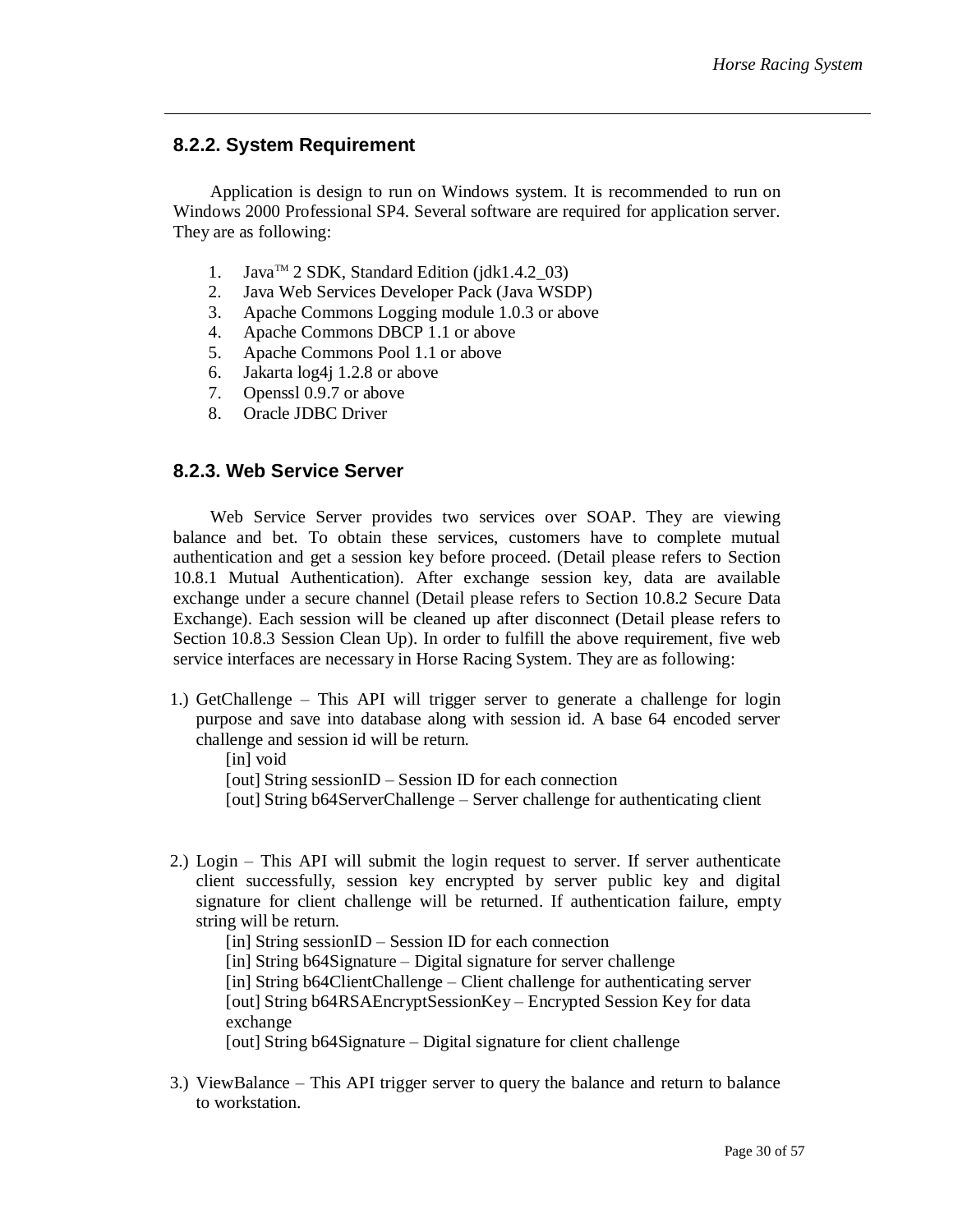[in] String sessionID – Session ID for each connection [in] String b64TriDesEncryptInstruction – Session key encrypted instruction [out] String b64TriDesEncryptBalance – Session key encrypted balance

4.) Bet – This API submits the bet request to server and create an transaction record at database.

[in] String sessionID – Session ID for each connection [in] String b64TriDesEncryptInstruction – Session key encrypted instruction [out] String b64TriDesEncryptResult – Session key encrypted transaction ID

5.) Logout – This API end the connection and clear the session information for database.

[in] String sessionID – Session ID for each connection

[in] String b64TriDesEncryptInstructiont – Session key encrypted result

#### **8.2.4. Web & Application Server**

HTTP Server provides management function for administrators. In Horse Racing System, there are 7 types of administrators. Each type of administrator is allowed to manage its scope only.

| <b>Administrator Type</b>         | <b>Scope</b>        | <b>Value</b> |
|-----------------------------------|---------------------|--------------|
| Stable Administrator              | Stable              | 0x01         |
| <b>Stable Owner Administrator</b> | <b>Stable Owner</b> | 0x02         |
| Race Administrator                | Race                | 0x04         |
| Jockey Administrator              | Jockey              | 0x08         |
| Horse Administrator               | Horse               | 0x10         |
| Trainer Administrator             | Trainer             | 0x20         |

Table 4. Scope and value for different administrator type

For the detail of each Scope, please refer to Section 8.4 Terminals.

#### **8.2.5. Connection Pool**

Applications that make use of databases often need to frequently obtain connections to the database. For example, a popular website that is serving out information from a back-end database may need to obtain a database connection for each client who is requesting a page with their browser. To ensure the application is capable of responding to each client fast enough we need to profile the time spent performing each of it's tasks. One of the most expensive tasks involving accessing databases is the initial creation of the connection. Once the connection has been made the transaction often takes place very quickly. This is where the connection pool comes in, by retaining a pool of already-opened connections so the application can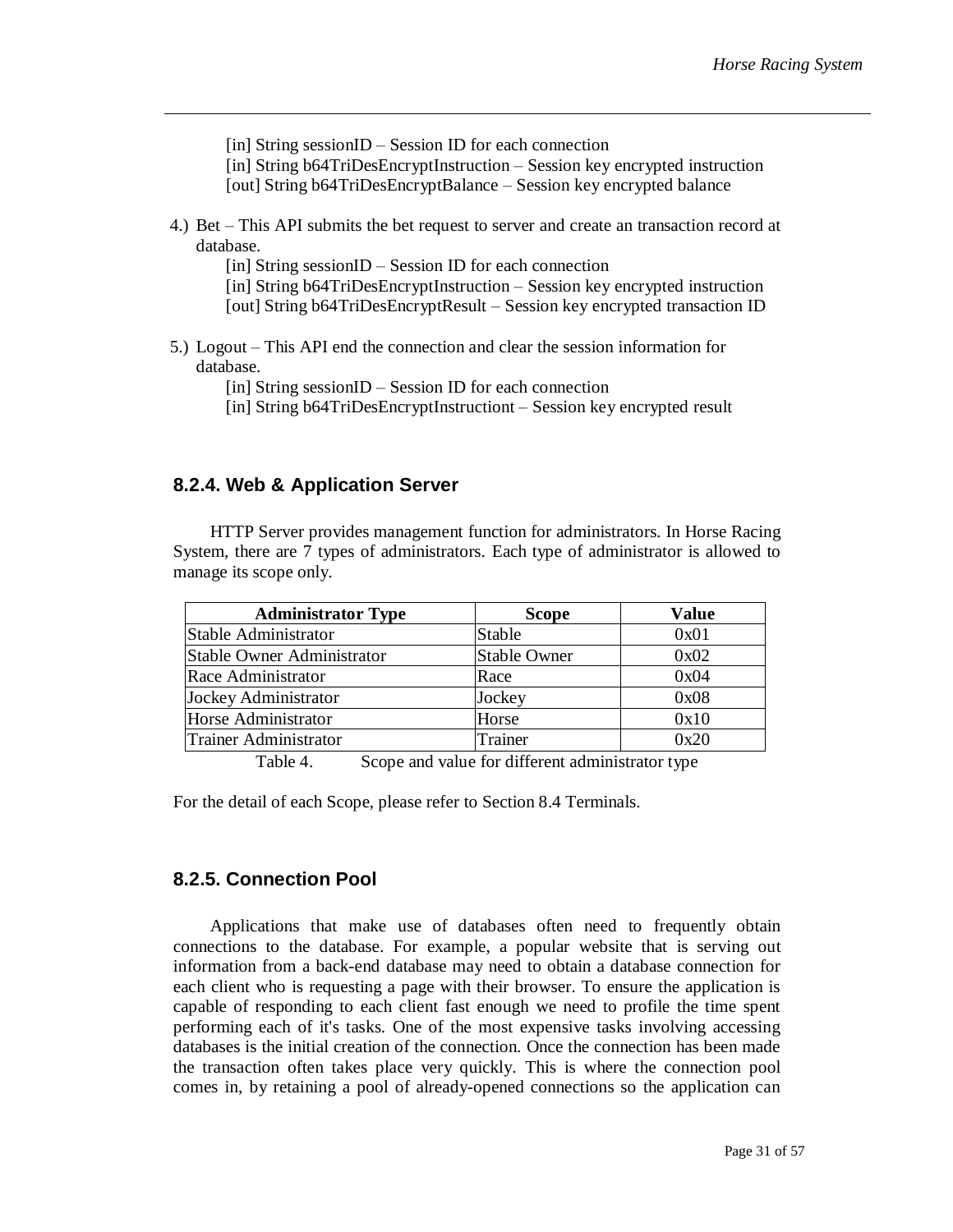| <b>Parameter</b> | <b>Description</b>                                                             |  |  |
|------------------|--------------------------------------------------------------------------------|--|--|
|                  | defaultAutoCommit The default auto-commit state of connections created by this |  |  |
|                  | pool.                                                                          |  |  |
| maxActive        | The maximum number of active connections that can be.                          |  |  |
|                  | allocated from this pool at the same time, or zero for no limit.               |  |  |
| lmaxIdle         | The maximum number of active connections that can remain idle                  |  |  |
|                  | in the pool, without extra ones being released, or zero for no                 |  |  |
|                  | limit.                                                                         |  |  |
| minIdle          | The minimum number of active connections that can remain idle                  |  |  |
|                  | in the pool, without extra ones being created, or zero to create               |  |  |
|                  | none.                                                                          |  |  |
| maxWait          | The maximum number of milliseconds that the pool will wait                     |  |  |
|                  | (when there are no available connections) for a connection to be               |  |  |
|                  | returned before throwing an exception, or -1 to wait indefinitely.             |  |  |

simply grab one when it needs to, use it, and then hand it back, without the long wait for the initial creation of the connection.

Table 5. Configuration Parameter of Connection Pool

#### **8.2.6. e-Cert Authentication Module**



**Figure 15 Authentication Module Overview** 

e-Cert Authentication Module is divided into two components. They are OpensslWrapperCOM and CryptoWrapperJNI. Web Service Server can perform cryptographic operation directly through the interface provided by JNI.

#### **OpensslWrapperCOM**

Openssl wrapper COM library provides a COM API for Openssl Library. Windows application developed by Visual Basic or Visual C++ or VBA can call it and perform cryptographic operation easily.

#### **CryptoWrapperJNI**

Cyrpto wrapper provides a Java API for OpenWrapperCOM library. Java application can call it and perform cryptographic operation easily.

This major advantage of divide e-Cert Authentication Module into two components is the OpensslWrapperCOM library can be reused in the future and easy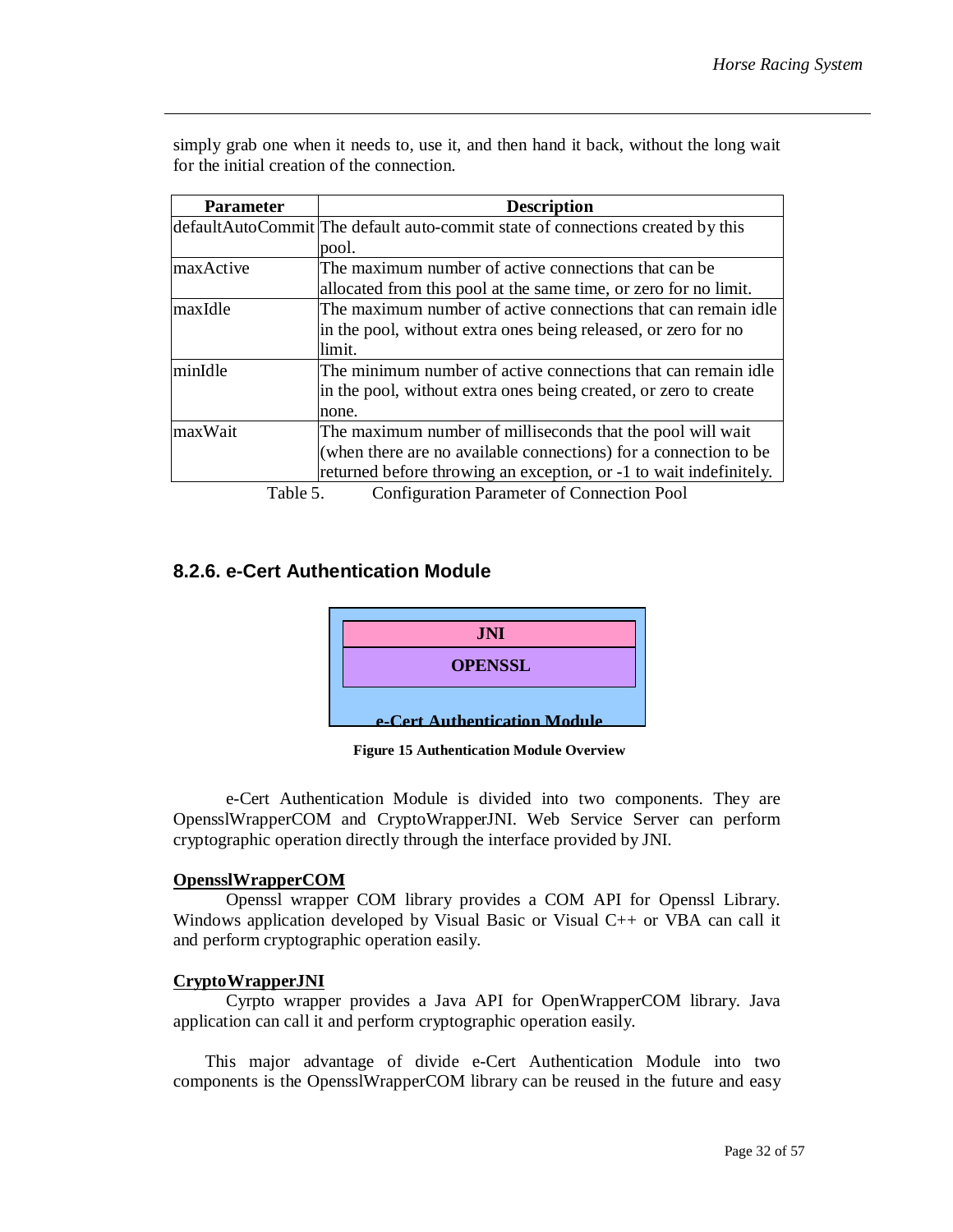for testing. The problem such as memory leakage or Java VM core dump caused by JNI can be isolated to diagnose.

#### **8.2.7. CRL Verification for Hongkong Post e-Cert**

Hongkong Post updates and publishes the following Certificate Revocation Lists (CRLs) containing information of suspended or revoked e-Certs and Bank-Certs 3 times daily at 09:15, 14:15 and 19:00 Hong Kong Time (i.e. 01:15, 06:15 and 11:00 Greenwich Mean Time (GMT or UTC)):-

- Ÿ Partitioned CRLs that contain Information of suspended or revoked certificates in groups. Each of the partitioned CRLs is available for public access at a location (URL) specified in the "CRL Distribution Points" field of each certificate issued. For e-Cert (Personal), the URL is in the form of [http://crl1.hongkongpost.gov.hk/crl/eCertCA1CRL1\\_](http://crl1.hongkongpost.gov.hk/crl/eCertCA1CRL1_)<xxxxx>.crl, where  $\langle$ xxxxx $\rangle$  is a string of five alphanumeric characters. For other types of e-Cert and Bank-Cert, the URL is *<http://crl1.hongkongpost.gov.hk/crl/eCertCA1CRL2.crl>*
- $\ddot{Y}$  Full CRL that contains Information of all suspended or revoked certificates. The Full CRL is available at : *<http://crl1.hongkongpost.gov.hk/crl/eCertCA1CRL1.crl>; or ldap://ldap1.hongkongpost.gov.hk (port 389, cn=Hongkong Post e-Cert CA 1 CRL1, o=Hongkong Post, c=HK);*

Under normal circumstances, Hongkong Post will publish the latest CRL as soon as possible after the update time. Hongkong Post may need to change the above updating and publishing schedule of the e-Cert CRL without prior notice if such changes are considered to be necessary under unforeseeable circumstances.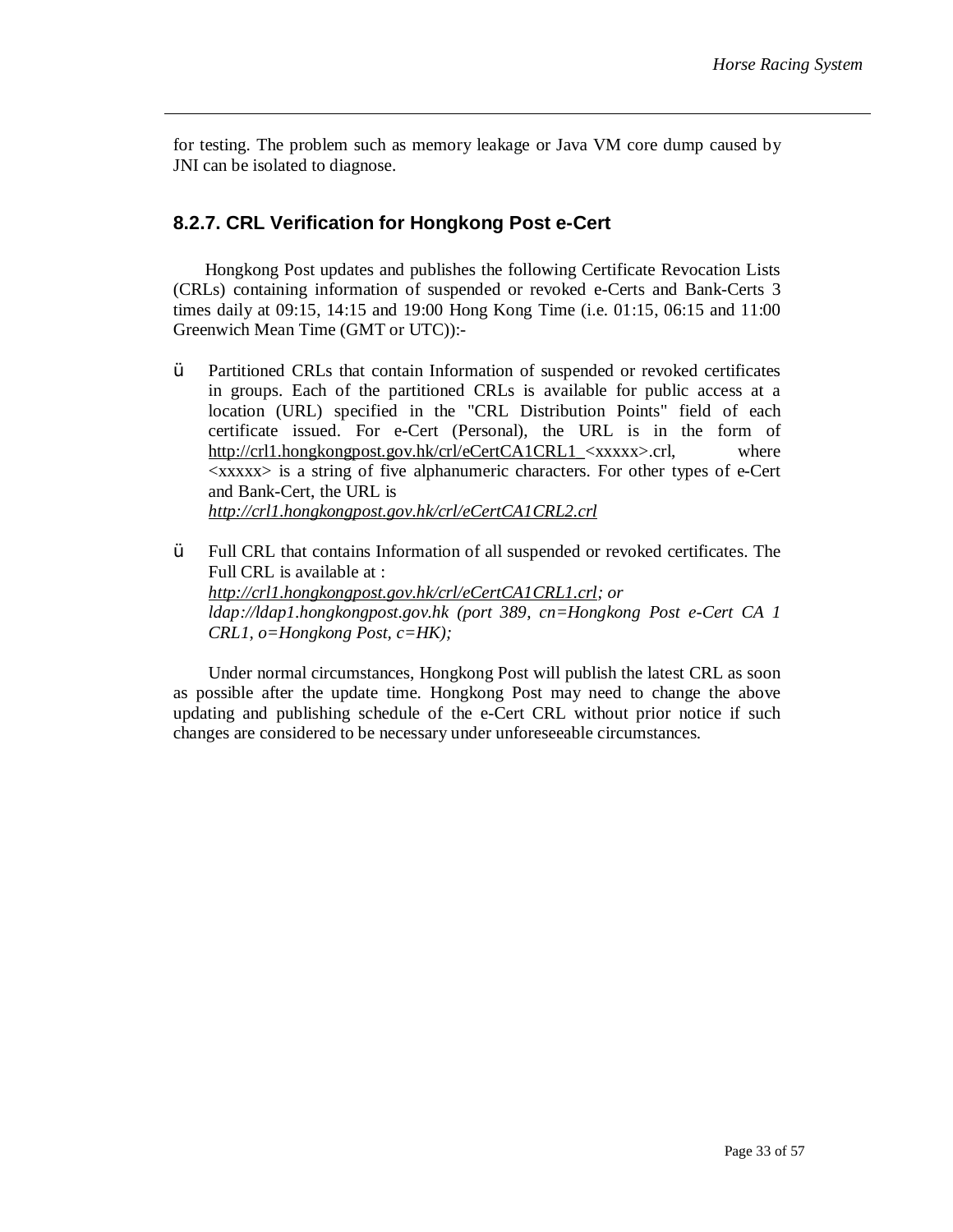#### *8.3. Workstations*

#### **8.3.1. System Overview**



**Figure 16 Workstation Overview** 

User of Horse Racing System can access resource on their workstations. To guarantee privacy, data integrity, mutual authentication and non-repudiation, PKI technology is applied to establish a secure channel.

#### **8.3.2. System Requirement**

Workstation is designed to run on Windows system. It is recommended to run on Windows 2000 service pack 4 or later. A smart card reader is needed for reader the Smart HKID card. Several software are required before running application. They are as following:

- 1.) e-Cert Control Manager (Can be download from HongKongPost web site)
- 2.) Internet Explorer 5.5 (IE 5.0 does not support 3 Des)
- 3.) Microsoft SOAP Toolkit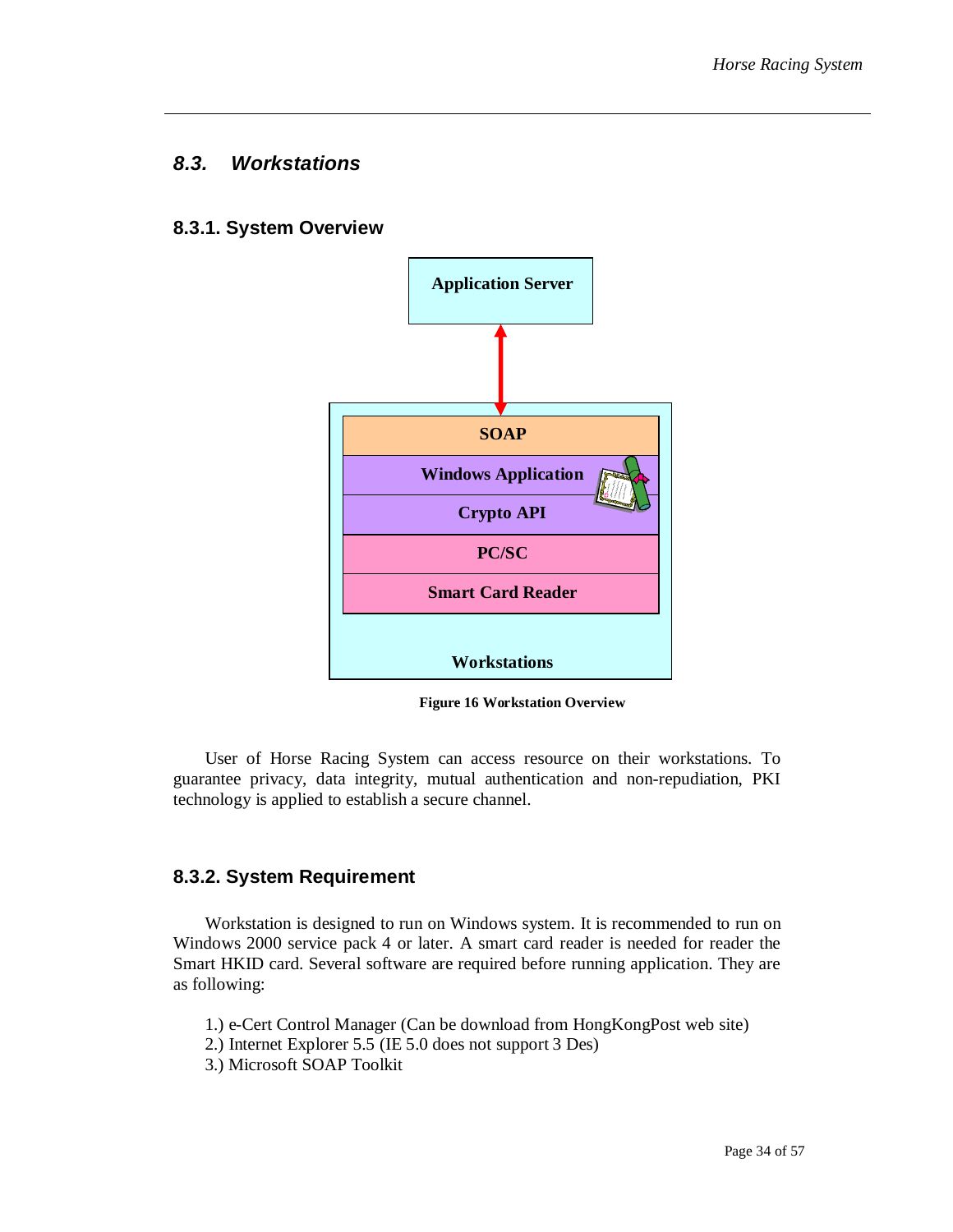#### **8.3.3. e-Cert Control Manager**

e-Cert Control Manager (Shown in Figure 17, Figure 18) is a free software provided by Hongkong Post. Customer. It can be download free from Hongkong Post web site. ([http://www.hongkongpost.gov.hk/product/download/ctlmgr/step2\\_text.html\)](http://www.hongkongpost.gov.hk/product/download/ctlmgr/step2_text.html) After installed e-Cert Control manager, a cryptographic service provider named **TrustedNet Connect 2 Smart Card CSP** is added to system. Application can manage e-Cert through Crypto API by acquiring this provider.

With e-Cert Control Manager, user can view content of e-Cert on Smart ID card, change the Personal Identity Number (PIN) of your e-Cert on Smart ID Card and manage the e-Cert and key(s) on Smart ID card (using Advanced Mode).



**Figure 17 eCert Control Manger** 

| (理状 口條                                                                                                                                                                                                              | 名解                       | 2295      | 發行者                  | 到期日       |
|---------------------------------------------------------------------------------------------------------------------------------------------------------------------------------------------------------------------|--------------------------|-----------|----------------------|-----------|
| e-Cest 管理航件<br><b>智能卡開讀器</b><br>曰<br>Gemplus GemPC430.0<br>智能卡<br>阳<br><b>MAJ HKFost e-Cert</b><br>電子國書 (未受入)<br>E- <sup>98</sup> perhoad key<br>E KONGHEF Chau H<br>(empty)<br>(equality)<br>empty)<br>用程式<br>電子読書 | <b>EL KONGHEP Chau H</b> | KONGHKP C | Houghoug Post Trisle | 26/4/2006 |
| x <br>٤l                                                                                                                                                                                                            |                          |           |                      | Ł         |

**Figure 18 eCert Control Manger (Advance Mode)**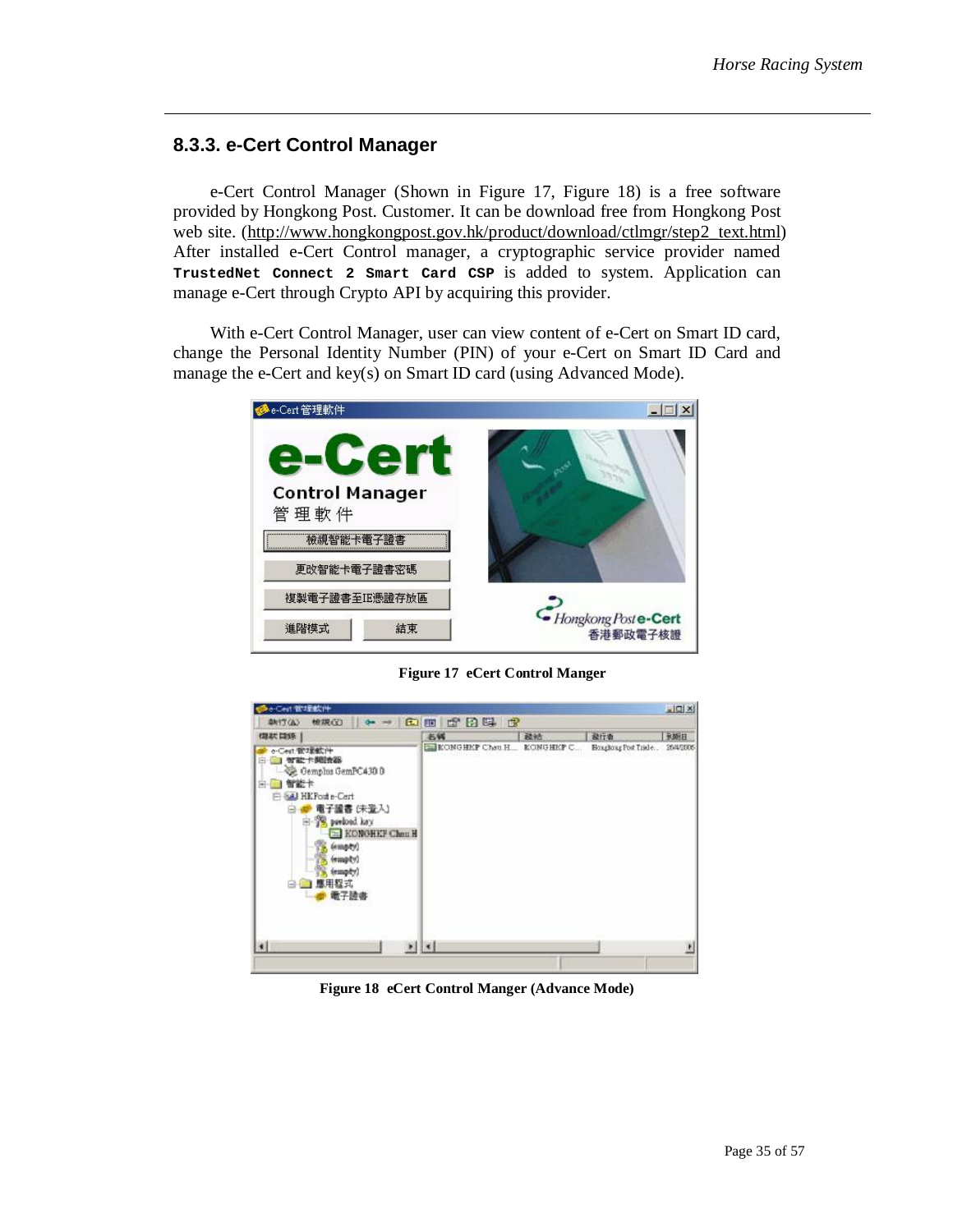#### **8.3.4. Microsoft SOAP Toolkit for Web Service Client**

Microsoft Visual Studio .NET tools make creating a Web Service surprisingly simple. The MS SOAP Toolkit, even though it is based on COM technologies, also simplifies Web Service creation (Shown in Figure 19). Three lines of source code can initialize a SOAP request. However, there are more things to think about before rolling out your first production Web Services.



Figure 19 Source code of sample Web Service client program

**The trick to thoughtful implementation of security measures is to strike a balance between securing the system and making it easy and useful for end users.** *Building an Extranet; Julie Bort, Bradley Felix ; John Wiley & Sons, Inc., 1997*

#### **8.3.5. Windows Application**

Windows application *Horse Racing Client* provides GUI for customer to view their account information and betting. Customer has to login and finish Mutual Authentication before submitting any instruction. The required certificate chain for authenticating server has been embedded into *Horse Racing Client* during installation.

Horse Racing Client provides four functions. They are login, view balance, bet and logout. Customer has to installed e-Cert Control Manager and insert Smart ID card into smart card reader before login. All exchanged data will be transfer in 3DES encrypted format.

#### **8.3.6. Crypto API**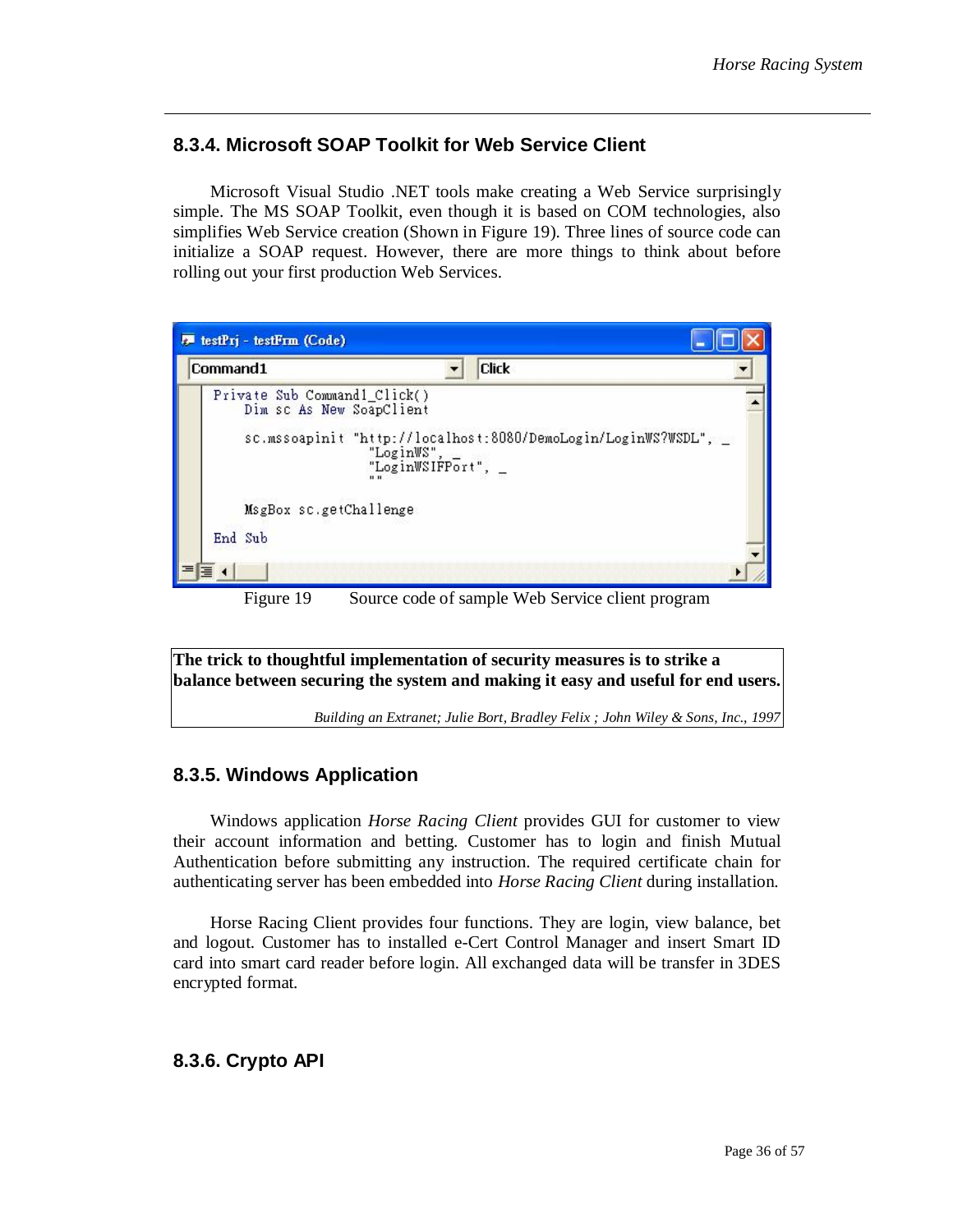Crypto API is a standard API defined by Microsoft. It is intended for use by Windows application developers. The other open standard method is PCKS11. *Horse Racing Client* will access Smart ID though Crypto API. It is because Crypto API provides flexibilities of switching cryptographic service provider without changing design. The following APIs are exported by library (HRSCryptoLib.dll) which wrapped Crypto API COM.

- 1.) BSTR Base64Encode (PBYE inArray)
- 2.) PBYTE Base64Decode (BSTR inBstr)
- 3.) PBYTE RSAEncrypt (PBYTE inArray)
- 4.) PBYTE RSADecrypt (PBYTE inArray)
- 5.) PBYTE Envelop (PBYTE inArray)
- 6.) PBYTE Develop (PBYTE inArray)

Other then Crypto API, there are another methods to access the e-Cert embedded in Smart HKID is through PKCS11.

#### PKCS #11 - Cryptographic Token Interface Standard

This standard specifies an API, called Cryptoki, to devices which hold cryptographic information and perform cryptographic functions. Cryptoki, pronounced crypto-key and short for cryptographic token interface, follows a simple object-based approach, addressing the goals of technology independence (any kind of device) and resource sharing (multiple applications accessing multiple devices), presenting to applications a common, logical view of the device called a cryptographic token.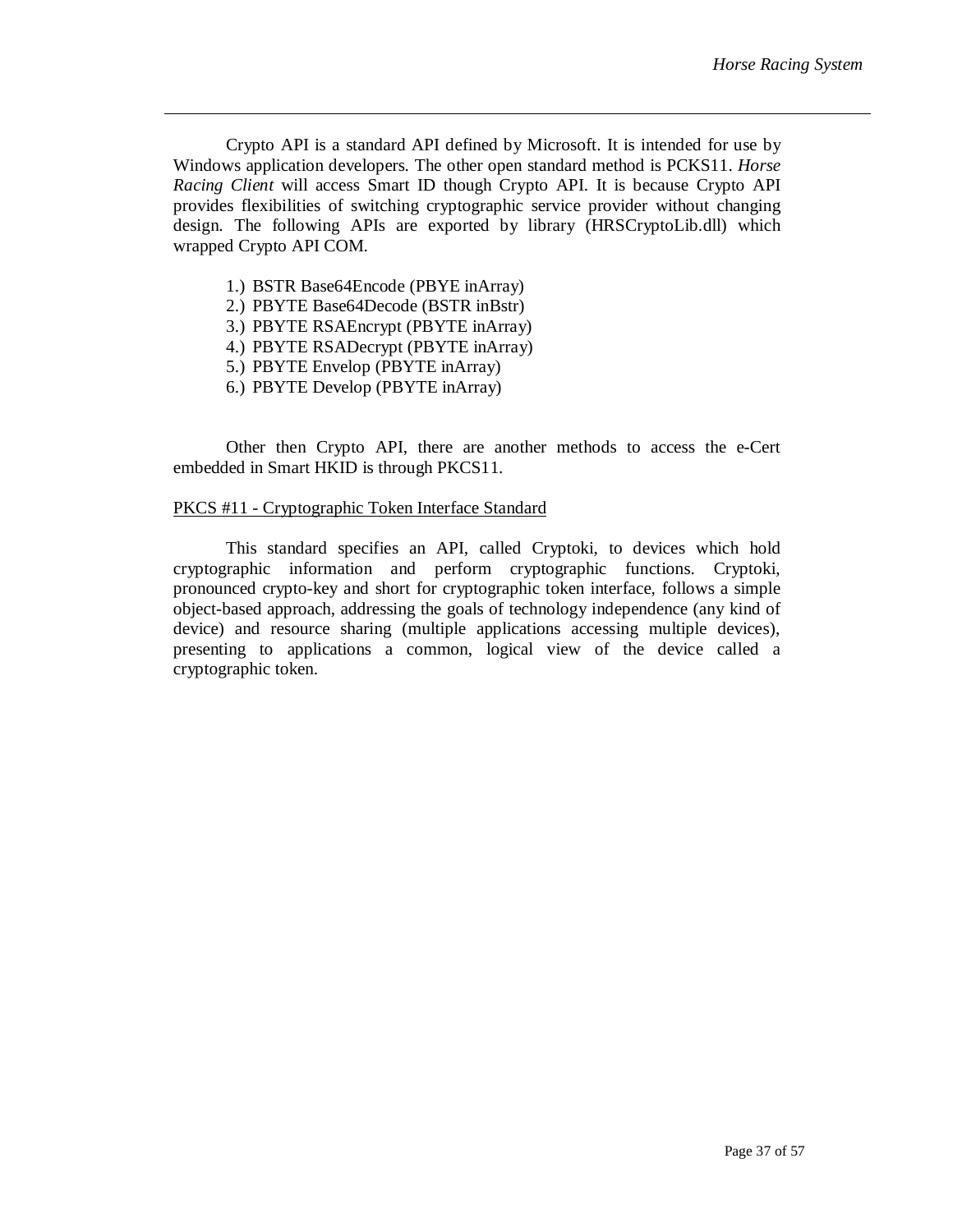#### *8.4. Terminals*

#### **8.4.1. System Overview**



**Figure 20 Terminal Overview** 



*Figure 21 Web Application for Horse Racing System* 

Terminals can access the web application provided by Application Server. This web application provides to Administrator for managing Horse Racing System. The following sections will describe the features of Horse Racing System.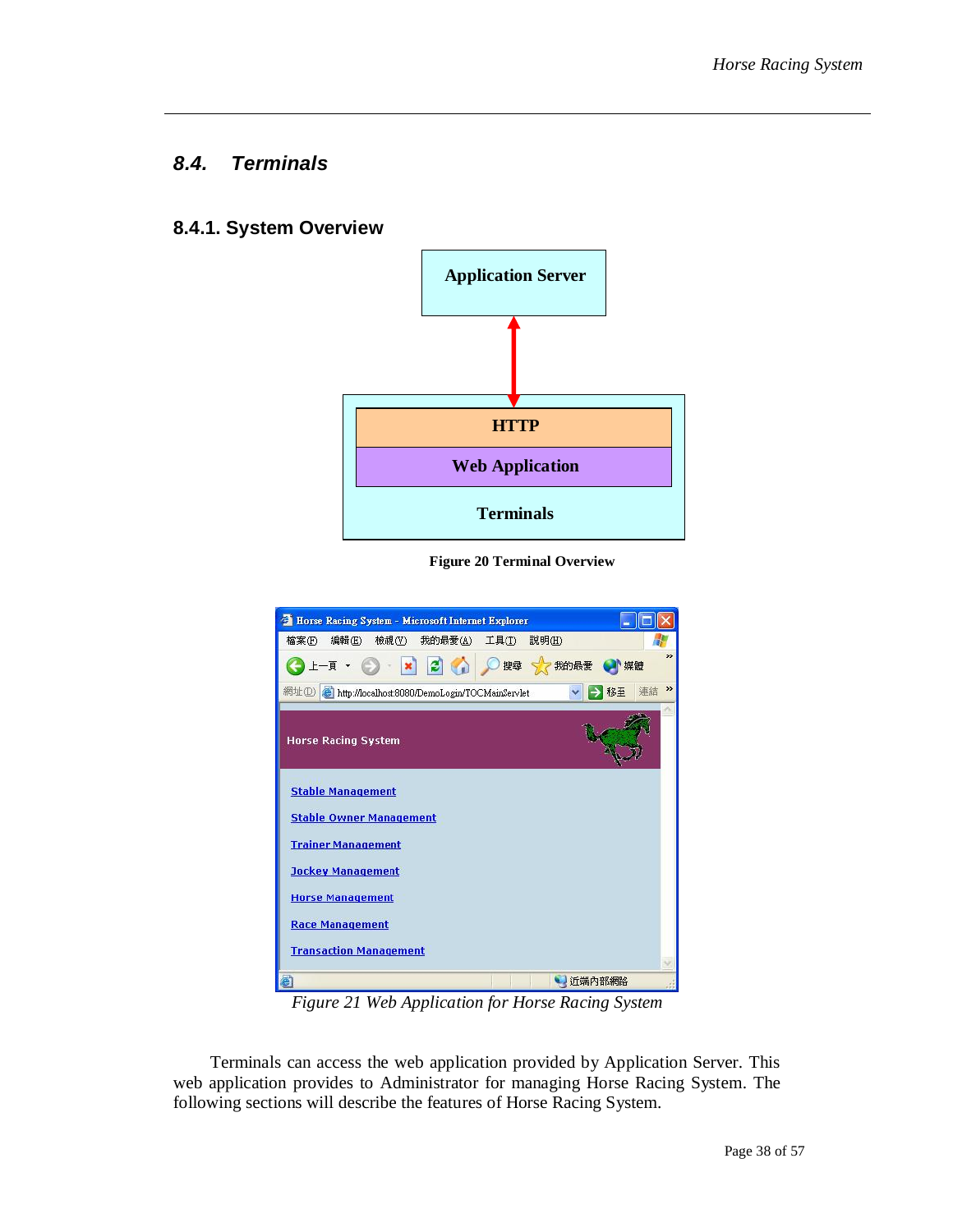#### **8.4.2. System Requirement**

Terminal is designed to run on Windows system. It is recommended to run on Windows 2000 service pack 4 or later. No special software is required.

#### **8.4.3. Stable Management**



*Figure 22 User Interface of Stable Management* 

This module provides four management functions: 1.) Add Stable – Add a new stable to database

|                          |    | Herse Racing System > Stable Management > Add Stable |  |
|--------------------------|----|------------------------------------------------------|--|
| <b>Stable ID</b>         | ÷  | 100                                                  |  |
| <b>English Name</b>      | 注  | Wilson                                               |  |
| Chinese Name             | ÷. | 威刑                                                   |  |
| Add                      |    | Concel                                               |  |
| <b>Stable Management</b> |    |                                                      |  |

*Figure 23 User Interface of Adding a new Stable*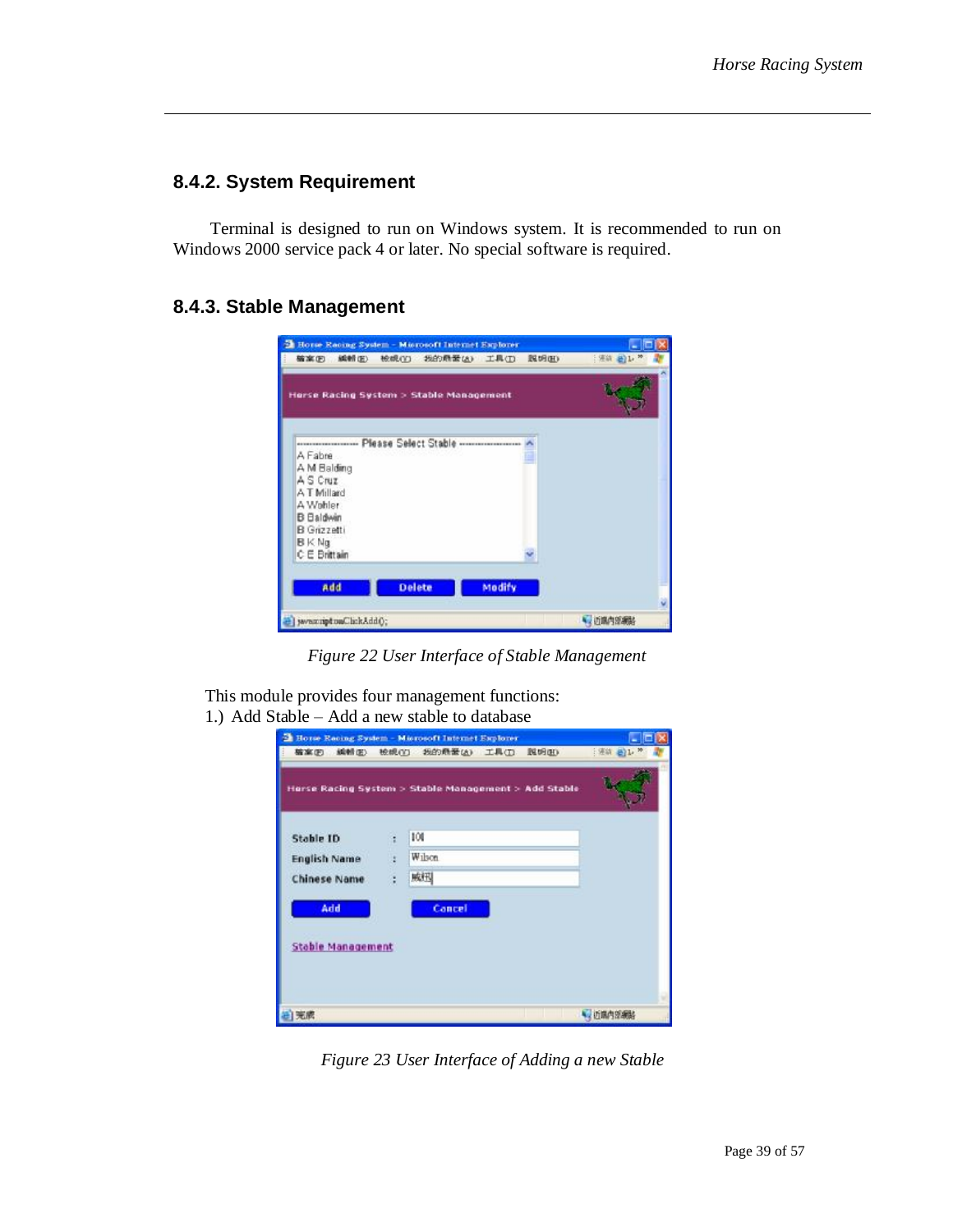

2.) Delete Stable – Delete an existing stable from database

*Figure 24 User Interface of Delete a new Stable* 

3.) Modify Stable – Modify the stable information. Including the related horses, jockeys, trainers and stable owners.

| Horse Racing System - Microsoft Internet Explorer       |                         | <b>箱案(E) 編輯(E) 檢視(Y) 我的商業(A) 工具(I)</b> | 脱明田 | $h$ $L$ $\infty$ |
|---------------------------------------------------------|-------------------------|----------------------------------------|-----|------------------|
| Horse Racing System > Stable Management > Modify Stable |                         |                                        |     |                  |
| <b>English Name</b>                                     | Wilson<br>$\mathcal{A}$ |                                        |     |                  |
| <b>Chinese Name</b><br>Modify                           | 威迅<br>$\mathcal{C}$     | Cancel                                 |     |                  |
| <b>Stable Management</b>                                |                         |                                        |     |                  |
|                                                         |                         |                                        |     |                  |
|                                                         |                         |                                        |     | 4 近端内部编          |

*Figure 25 User Interface of Modifying a Stable* 

4.) Search Stable – Search a stable from database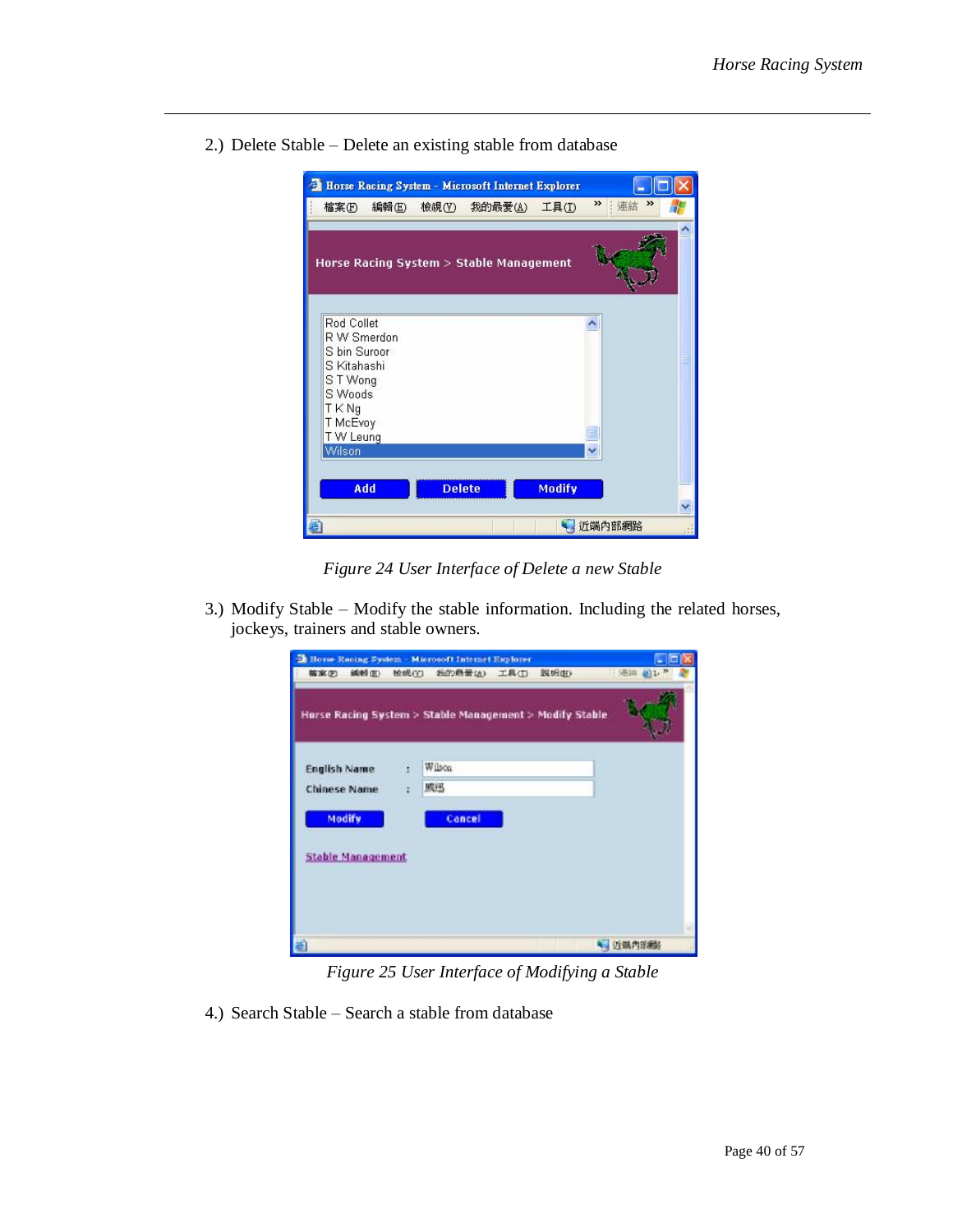#### **8.4.4. Race Management**

This module provides four management functions:



*Figure 26 User Interface of Race Management* 

1.) Add Race – Add a new race to database.

|                    |                | Race Racing System > Race Management > Add Race |
|--------------------|----------------|-------------------------------------------------|
| Race ID            | $\ddot{\cdot}$ | Race001                                         |
| Race Date          | ś              | $02 - 1$ 04 $- 1$ 2004 $-$                      |
| Number             | ÷              | $1 - 4$                                         |
| <b>Race State</b>  | ΧĖ.            | Cancel                                          |
| Venue              | ×.             | Happy Valley                                    |
| Track              | ä              | All Weather Track                               |
| <b>Track State</b> | G.             | (All) Fast                                      |
| Course             | $\bar{z}$      | A+2 Course                                      |
|                    |                |                                                 |
| Add                |                | <b>Cancel</b>                                   |

*Figure 26 User Interface of Adding a new Race*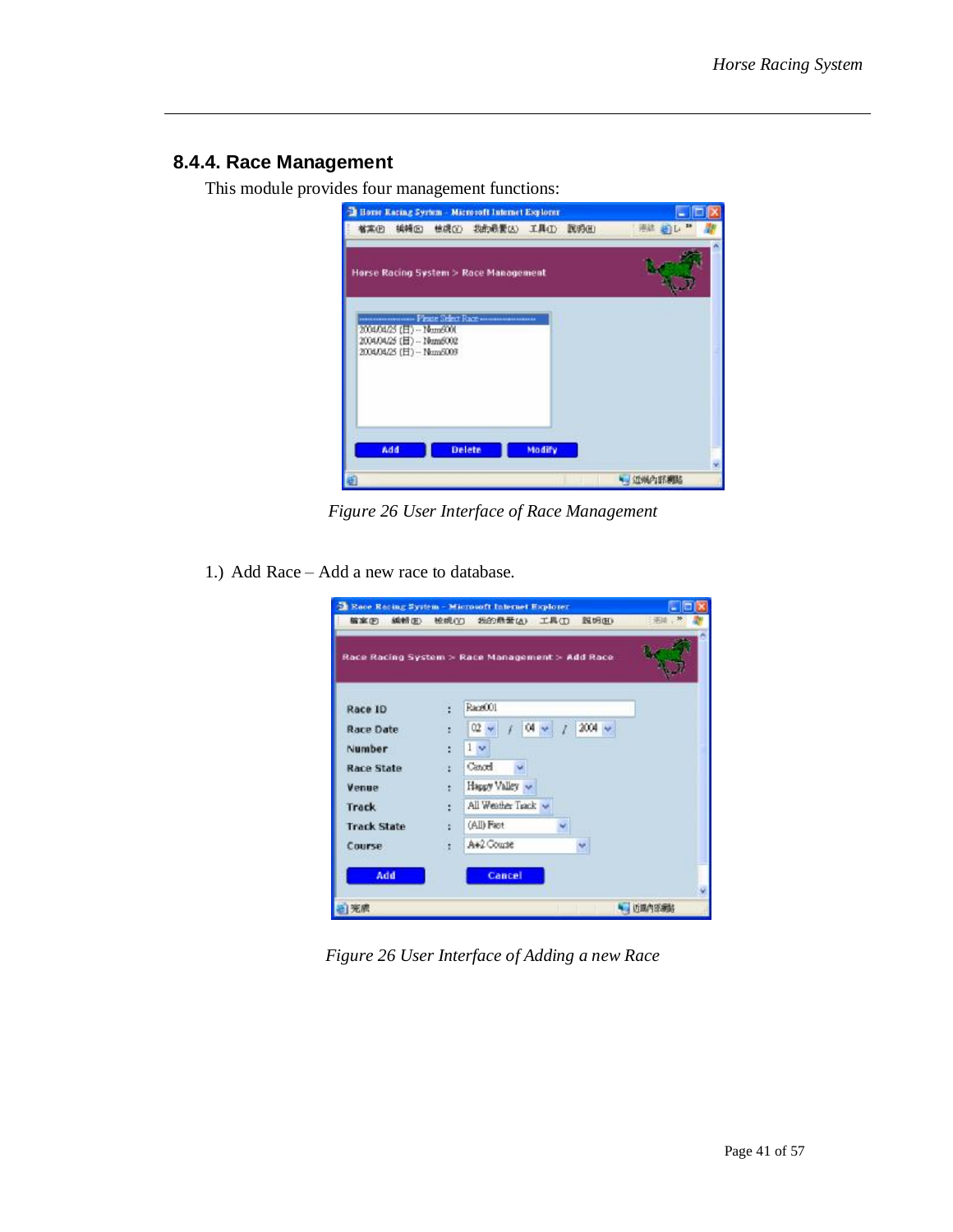- <sup>2</sup> Horse Racing System Microsoft Internet Explorer In 檔案(F) 編輯(E) 檢視(Y) 我的最愛(A) 工具(T) > 連結 » Horse Racing System > Race Management  $2004.04.02 \, (\pm) - 1$  $\begin{array}{l} 2004.04/25 \; (\boxbox{${\Xi}$}) - \text{Num6001} \\ 2004.04/25 \; (\boxbox{${\Xi}$}) - \text{Num6002} \\ 2004.04/25 \; (\boxbox{${\Xi}$}) - \text{Num6003} \end{array}$ **Modify** Add **Delete** javascriptonClickModify(); 「近端内部網路
- 2.) Delete Race Delete an existing from database.

*Figure 27 User Interface of Deleting a Race* 

3.) Modify Race – Modify the race information. Including the related horses and Jockey, race status and race result.

|                           | Race Racing System - Microsoft Internet Explorer   |  |
|---------------------------|----------------------------------------------------|--|
|                           | 著案(E) 議報(E) 檢視(I) 我的最爱(A) 工具(I) 說明(H)              |  |
|                           | Race Racing System > Race Management > Modify Race |  |
| <b>Race Date</b>          | $2004 -$<br>$02 -$<br>$04 -$                       |  |
| Number:                   | $1 -$<br>ċ.                                        |  |
| Race State                | <b>Cancel</b><br>÷.                                |  |
| Venue                     | Happy Valley<br>÷                                  |  |
| Track                     | All Westher Track<br>ž.                            |  |
| <b>Track State</b>        | (AII) Fast<br>đν.                                  |  |
| Course                    | A+2 Coude                                          |  |
| Madify<br>Race Management | Cancel                                             |  |
| 自克威                       | 数据内部调谐                                             |  |

*Figure 28 User Interface of Modifying a Race* 

4.) Search Race – Search a race from database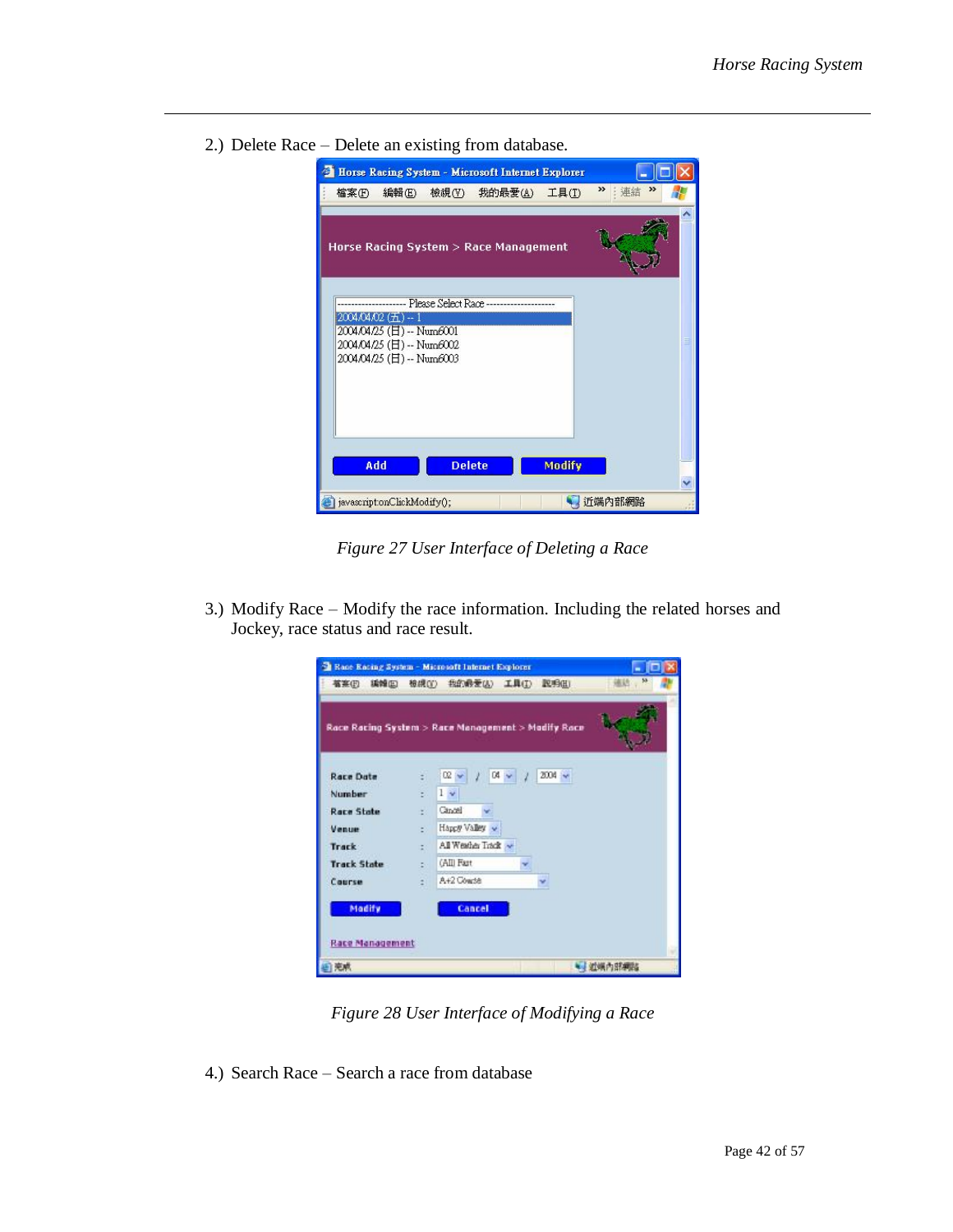#### **8.4.5. Jockey Management**

This module provides four management functions and the user interface is similar to Stable Management:

- 1.) Add Jockey Add a new jockey to database.
- 2.) Delete Jockey Remove an existing jockey from database.
- 3.) Modify Jockey Modify the jockey information.
- 4.) Search Jockey Search the jockey from database.

#### **8.4.6. Horse Management**

This module provides four management functions and the user interface is similar to Stable Management:

- 1.) Add Horse Add a new horse to database
- 2.) Delete Horse Delete an existing horse from database.
- 3.) Modify Horse Modify the horse information.
- 4.) Search Horse Search a horse from database.

#### **8.4.7. Trainer Management**

This module provides four management functions and the user interface is similar to Stable Management:

- 1.) Add Trainer Add a new trainer to database.
- 2.) Delete Trainer Delete an existing trainer from database.
- 3.) Modify Trainer Modify the trainer information.
- 4.) Search Trainer Search a trainer from database.

#### **8.4.8. Stable Owner Management**

This module provides four management functions and the user interface is similar to Stable Management:

- 1.) Add Stable Owner Add a new stable owner to database.
- 2.) Delete Stable Owner Delete an existing stable owner from database.
- 3.) Modify Stable Owner Modify stable owner information.
- 4.) Search Stable Owner Search a stable owner from database.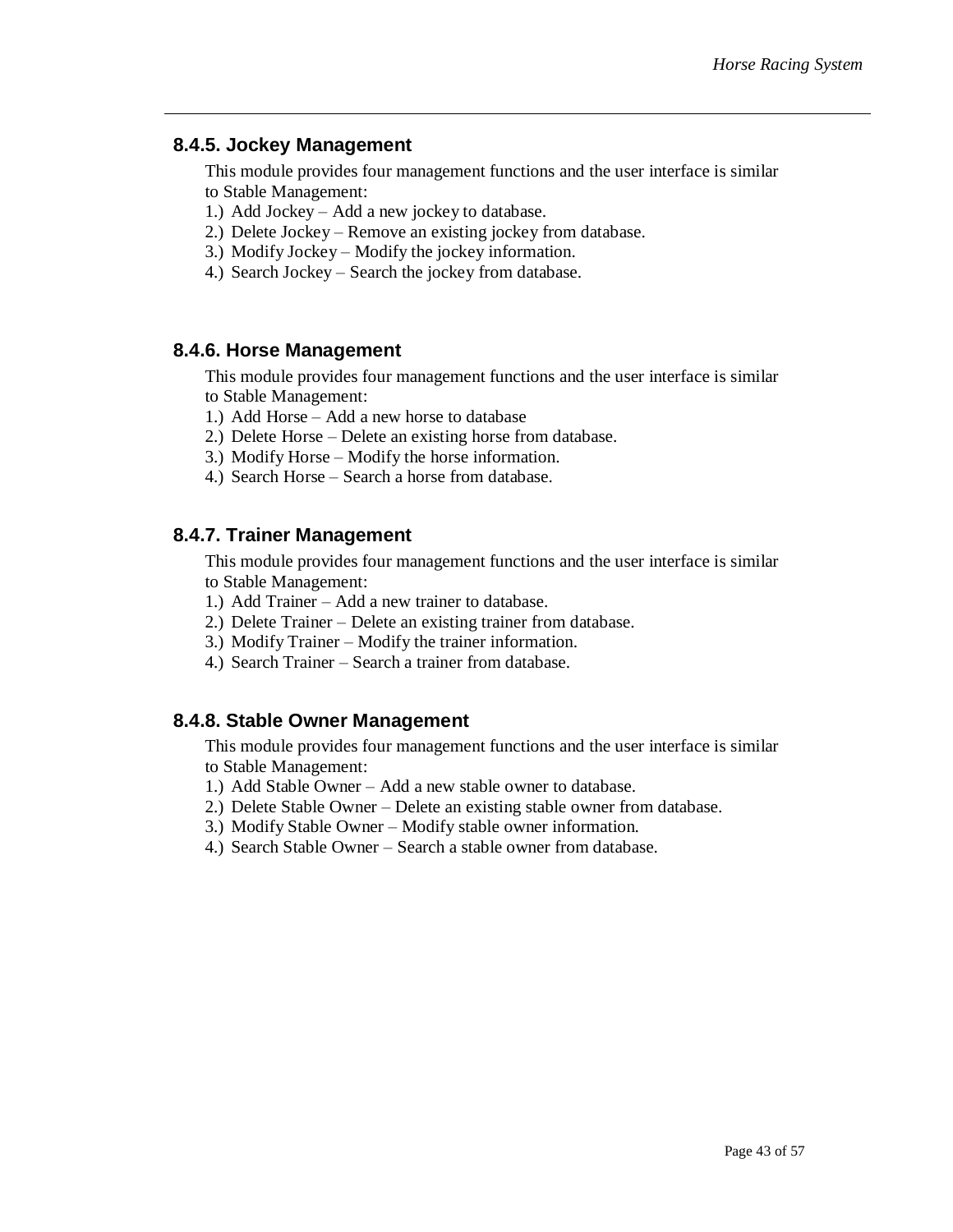#### *8.5. Database Server*

#### **8.5.1. System Overview**



**Figure 22 Database Server Overview**

High Availability (HA) is becoming a must-have requirement for e-businesses that cannot af-ford system down time. Oracle Real Application Clusters are the multinode extension to Oracle database server. They enable e-businesses to build a multinode database server that are highly available and highly scalable. ORAC architecture makes Oracle cluster databases highly available while functioning as highly scalable database servers. Horse Racing System can be made more available when building a highly available application system. It is proven that Oracle cluster database, with active instances on all nodes, is also a much better choice for database fail-over solution than those offered at operating system level for generic application fail-over. This is a real mission critical solution

#### What is Oracle database failover?

Oracle database files and resources are protected by monitoring key Oracle processes and file systems. When an Oracle database or dependent resources is detected not to respond, LifeKeeper initiates a recovery scenario that attempts recovery on the local server. If this recovery fails, then the database is recovered on the remote server.

The core LifeKeeper product assumes that shared storage will ensure data availability. If no shared storage is available then data availability must be ensured via LifeKeeper Data Replication.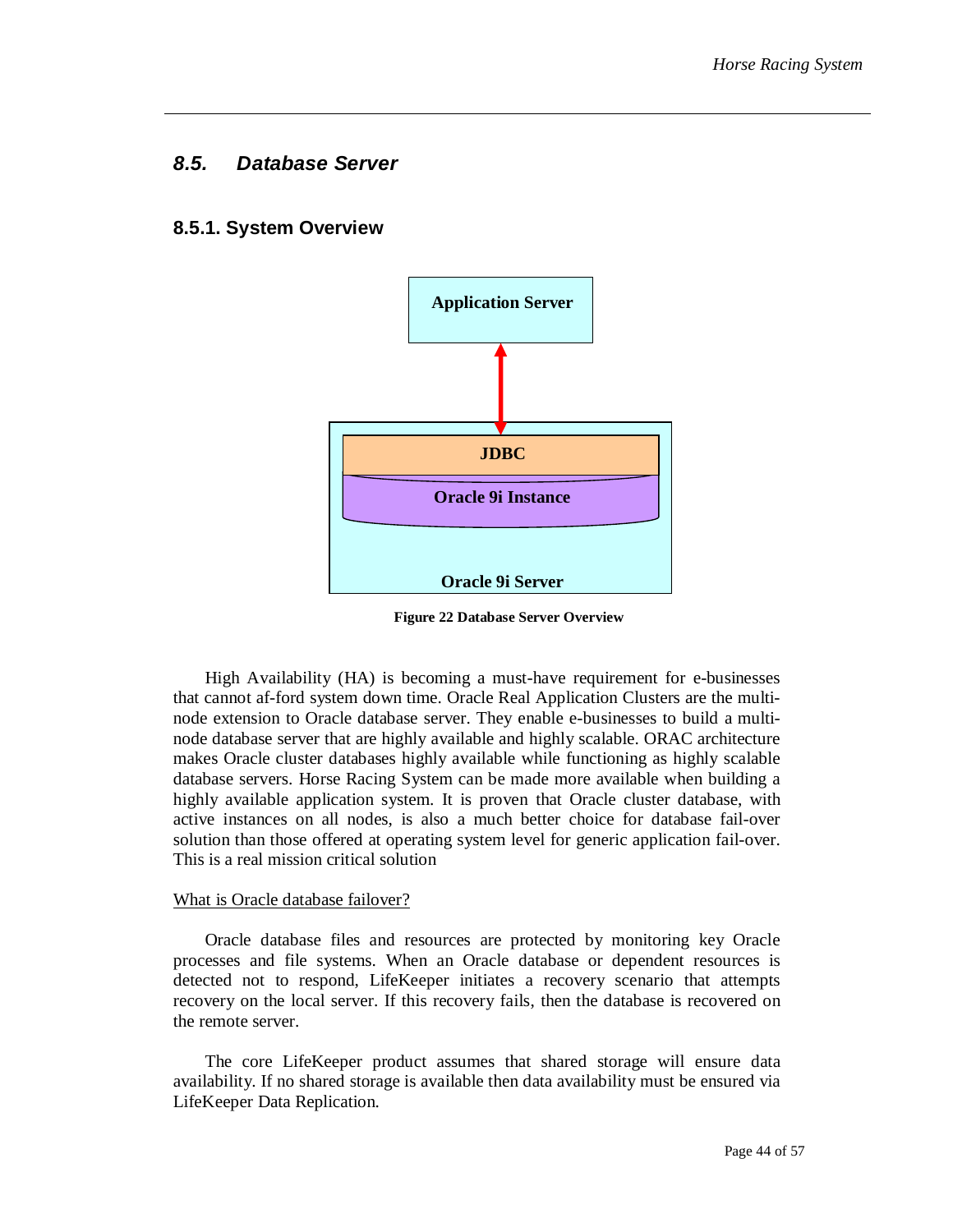#### **8.5.2. System Requirement**

Database server is designed to run on Windows system. It is recommend that the running machine at least have 1G RAM assigned for Oracle. Otherwise, database server performance will be degraded.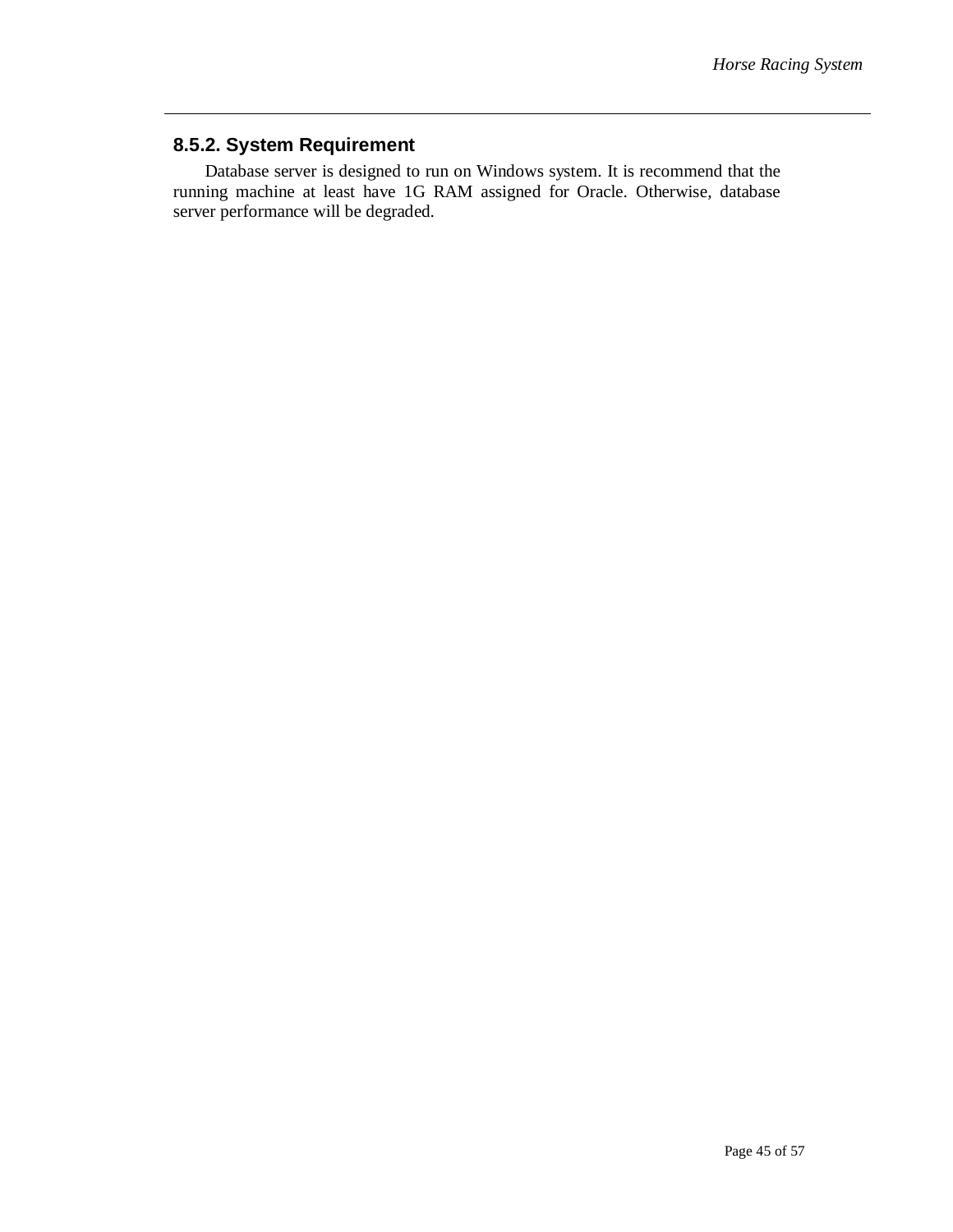

### *8.6. UDDI Registry Server*

**Figure 23 UDDI Registry Server Overview**

Universal Description, Discovery, and Integration (UDDI) provides the means for registering and finding information about businesses and the Web services they support. In UDDI Registry Server, information is stored in a registry. A registry is a central database of businesses and Web service specifications.

The information in a UDDI registry is a combination of white pages, yellow pages, and green pages data. These provide business contact information, categorize businesses and services, and provide technical specifications of services, respectively.



*Figure 24 The work flow of Web Service*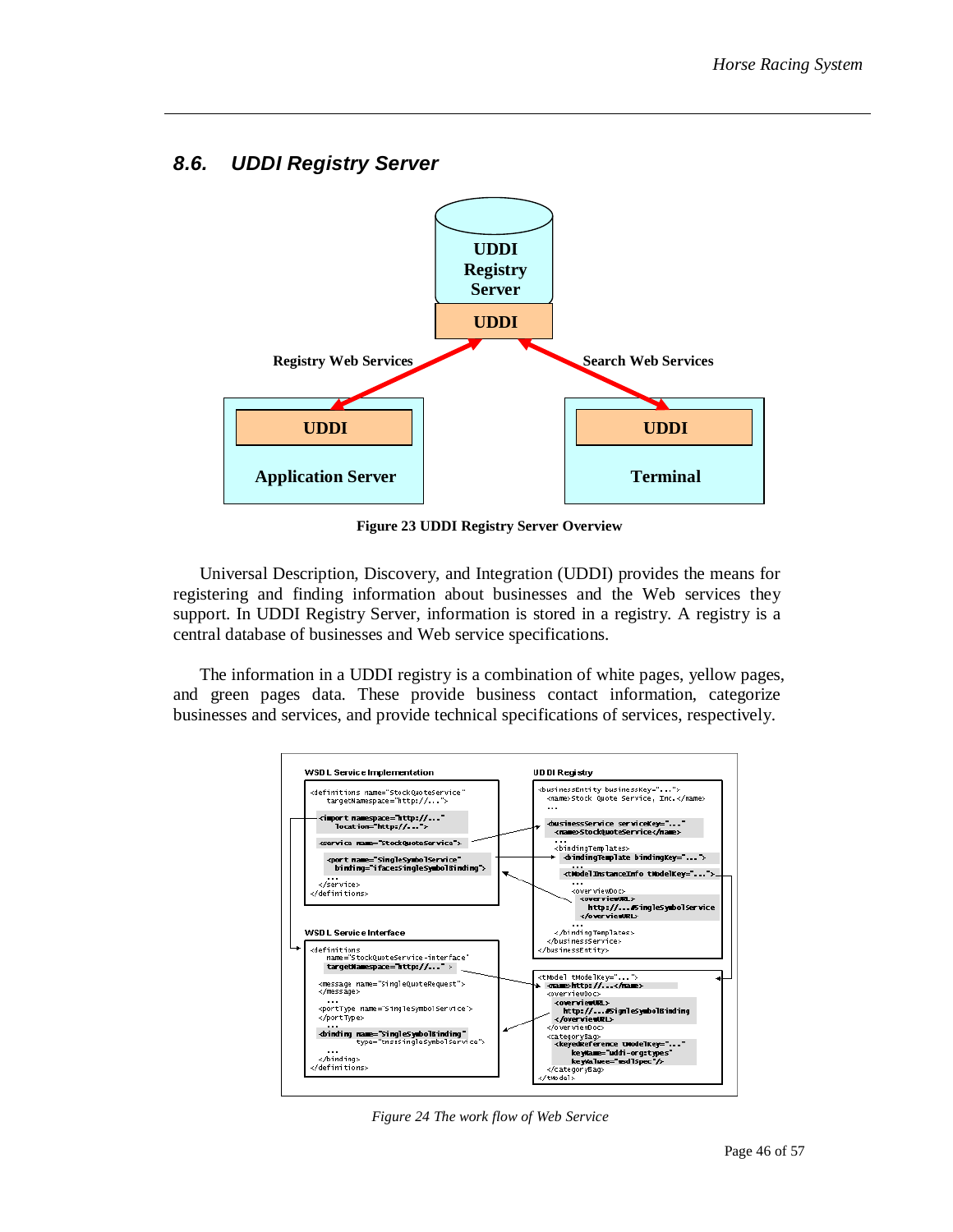### *8.7. Firewall*

#### **8.7.1. Introduction**

Firewalls were built to stop fires from spreading. It typically guards an internal network against malicious access from the outside and stopped intruders from passing into the network.

#### **8.7.2. Software Firewall**

Software firewall differs from vender to vender, but all firewalls have an underlying operating system. This operating system can be used for other services entirely, but it is important to understand that incorporating other services into your firewall will increase the chance of a successful intrusion. It is encouraged to have a standalone machine for firewall duties.

#### **8.7.3. Hardware Firewall**

Hardware firewall is generally no different from any other workstation or server except that it has two or more network cards. It is useful to know that a firewall has all the functionality of a network router (it routes data as well as filtering it) and can therefore replace an expensive router if needed.

#### **8.7.4. Zone Alarm**

Zone Alarm is a free product of Zone Labs. It is a software firewall with configurable control list for Windows Service. In Horse Racing System, Zone Alarm will act as a firewall and block all network traffic except HTTP. This approach will further enhance the security level of Horse Racing System.

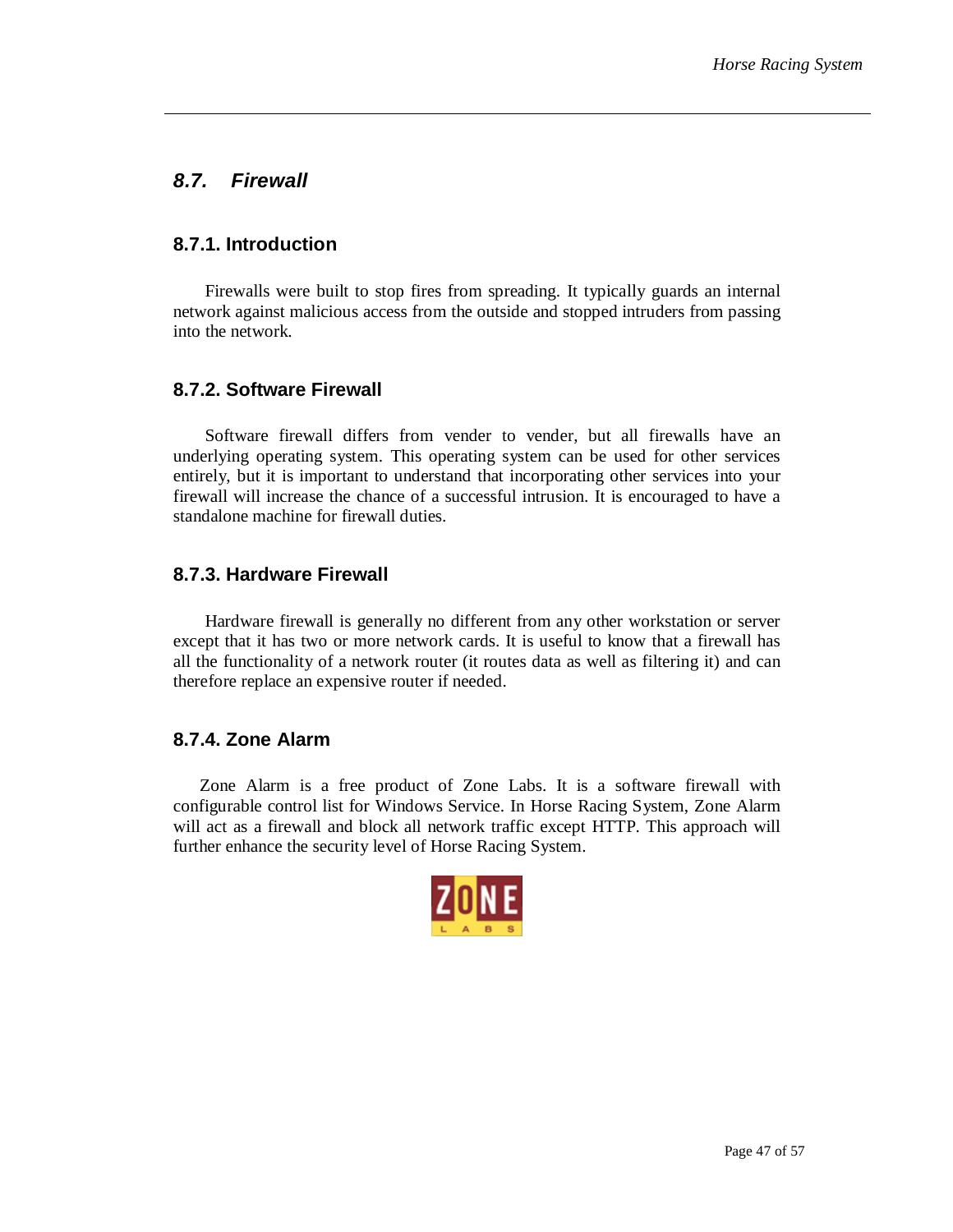

#### *8.8. Database Scheme*

*Figure 25 Schema of Horse Racing System*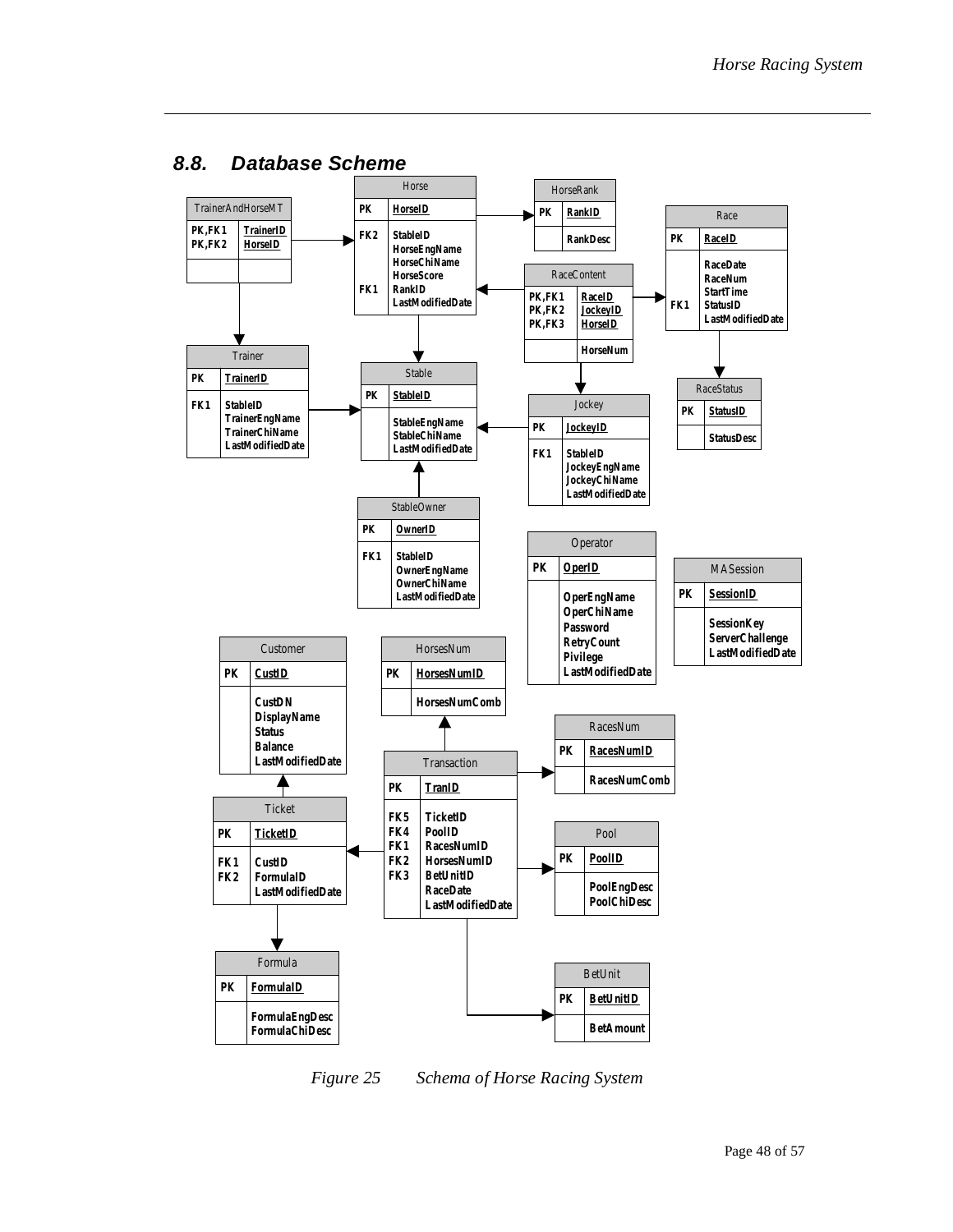#### **8.8.1. Code Table**

In order to reduce the complexity of database scheme, several code tables have been created and simplify the programming logic. Each code table contains a static list of entries which is not likely to be change. They are

1.) RaceStatus

Each RaceStatusID stands for race status with Chinese and English description.

2.) RacesNum

This table lists out the possible combination of race number for each transaction. Base on game rules, each transaction bet up to 6 races and 10 races per day. That means the total possible outcomes are  $10nCr1 + 10nCr2 +$  $10nCr3 + 10nCr4 + 10nCr5 + 10nCr6$ .

3.) HorsesNum

This table lists out the possible combination of horse number for each transaction. Base on game rules, each transaction bet up to 3 races and 14 horses per race. That means the total possible outcomes are  $14nCr1 + 14nCr2$  $+ 14nCr3.$ 

4.) Pool

Eleven types of Pool are available for betting. Details please refer to [http://www.hongkongjockeyclub.com/english/betting/guide\\_qualifications.htm](http://www.hongkongjockeyclub.com/english/betting/guide_qualifications.htm)

5.) BetUnit

17 types of Bet Unit are available for betting. The valid Bet Unit range will depends on the Pool.

6.) BetFormula

40 types of formula are available for filling ticket. Each formula can create a or more transaction for each ticket.

For the details of code table, please refer to Section 9 Appendix.

#### **8.8.2. Mapping Table**

Figure 6 and Figure 7 show several object has 1 to many or many to many relationship. In order to save their relationship effectively, four mapping tables are created. They are

- Ÿ TrainerAndHorseMT
- Ÿ RaceContent
- Ÿ CustomerAndTicketMT
- Ÿ TicketAndTranMT

For the details of object relationship, please refers to next topic (Section 8.9 UML Diagram).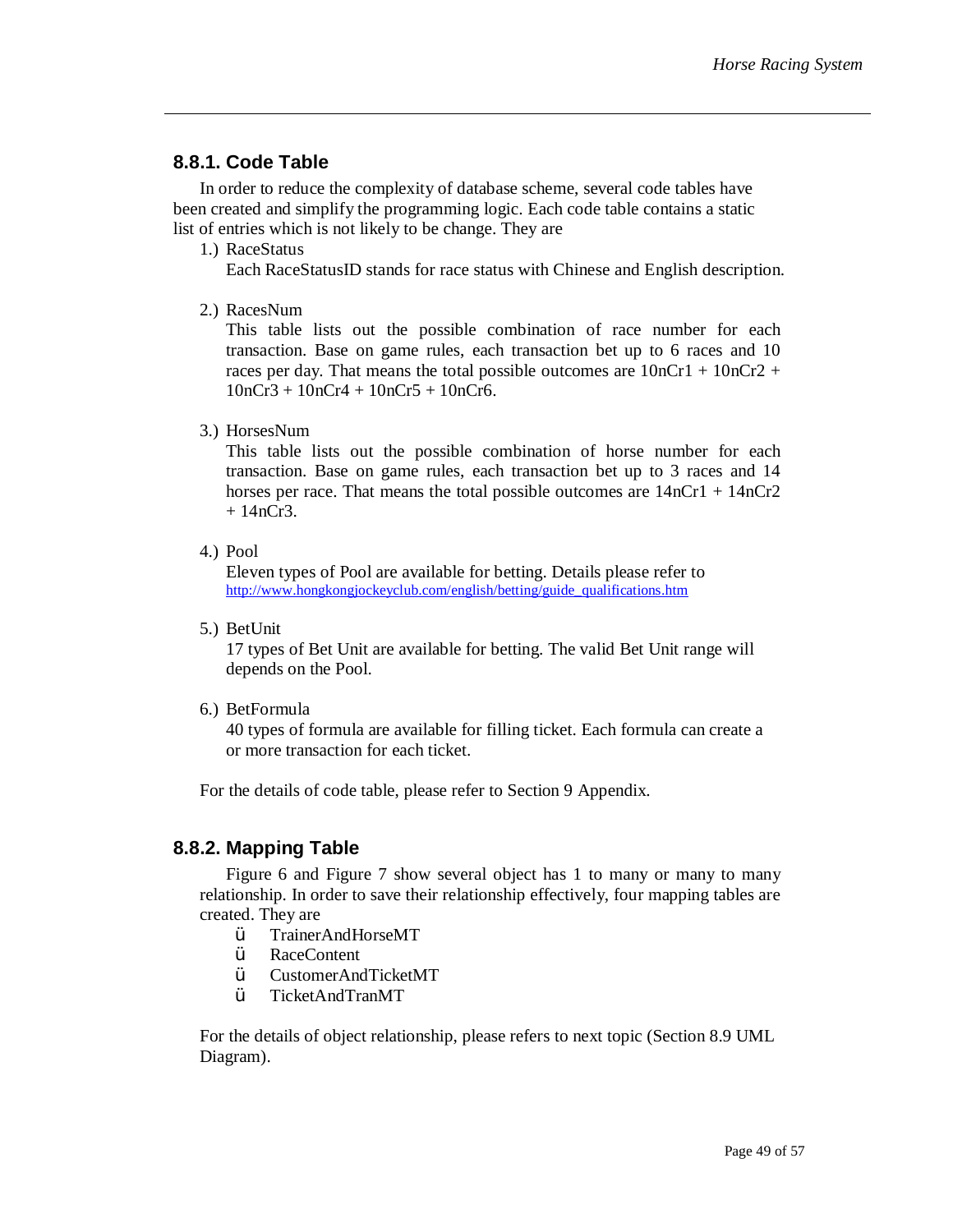### *8.9. UML Diagram*



We can derive stable management object relationships from Figure 26:

- 1. A Stable has many Trainers, Horses, Jockeys and Stable Owner.
- 2. A Trainer serves a Stable and trains many Horses.
- 3. A Horse belongs to a Stable and can be trained by many Trainers.
- 4. A Stable Owner has a Stable.
- 5. A Race has many pairs of Horse and Jockey.
- 6. Trainer, Horse, Jockey and Stable Owner have common characteristics and can be derived from JCObject.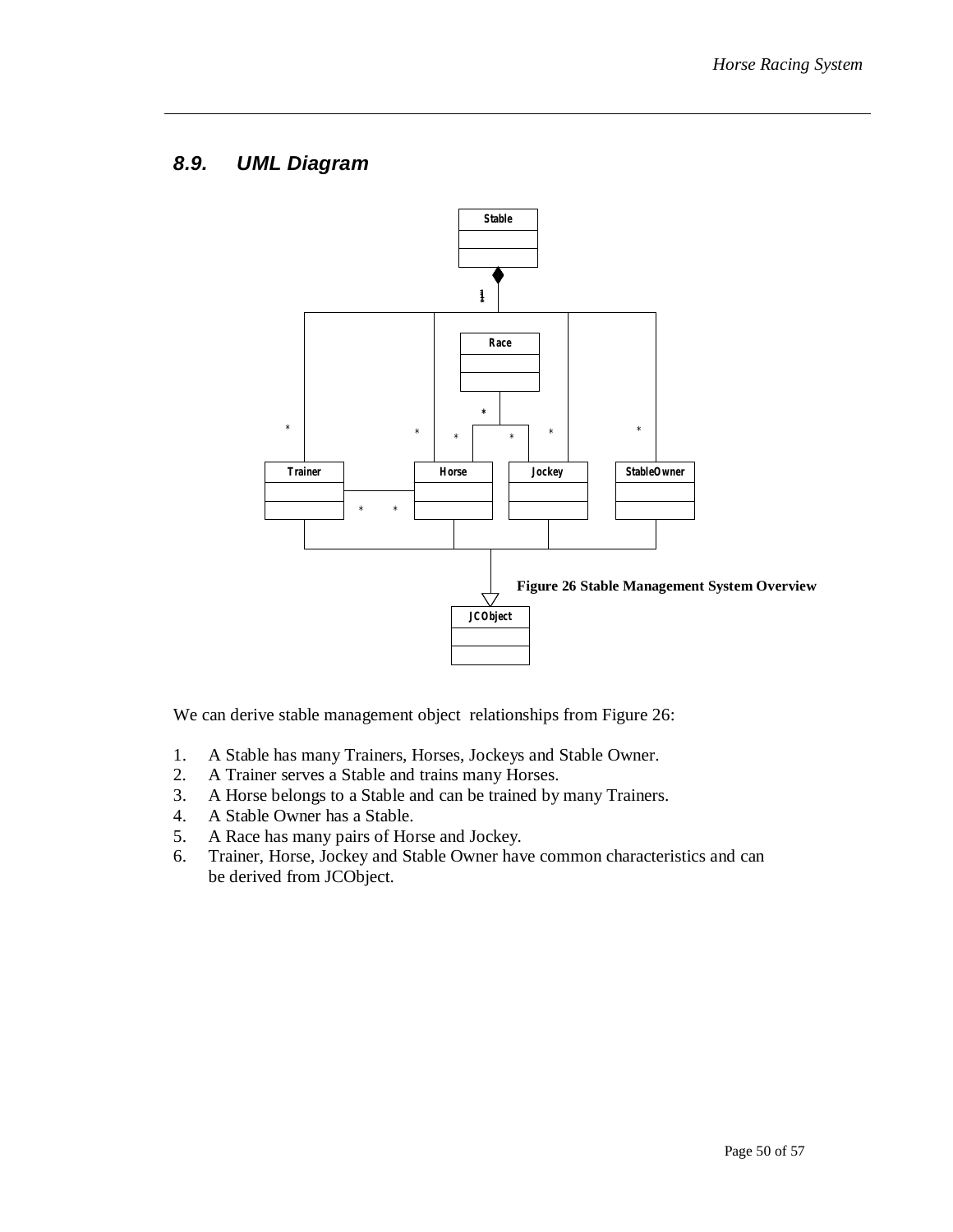

We can derive betting system objects relationships from Figure 27:

- 1. Each Customer has many Tickets.
- 2. Each Ticket represents many Transitions.
- 3. Each Transaction involves Set of Horse Number, Set of Races Number, Pool and Bet Unit.
- 4. Set of Races Number is a finite set which define in Section 9.1 CodeTable of RacesNum.
- 5. Set of Horse Number is a finite set which defined in Section 9.2 Code Table of HorsesNum.
- 6. Set of Pool is a finite set which defined in Section 9.3 Code Table of Pool.
- 7. Set of Bet Unit is a finite set which defined in Section 9.4 Code Table of BetUnit.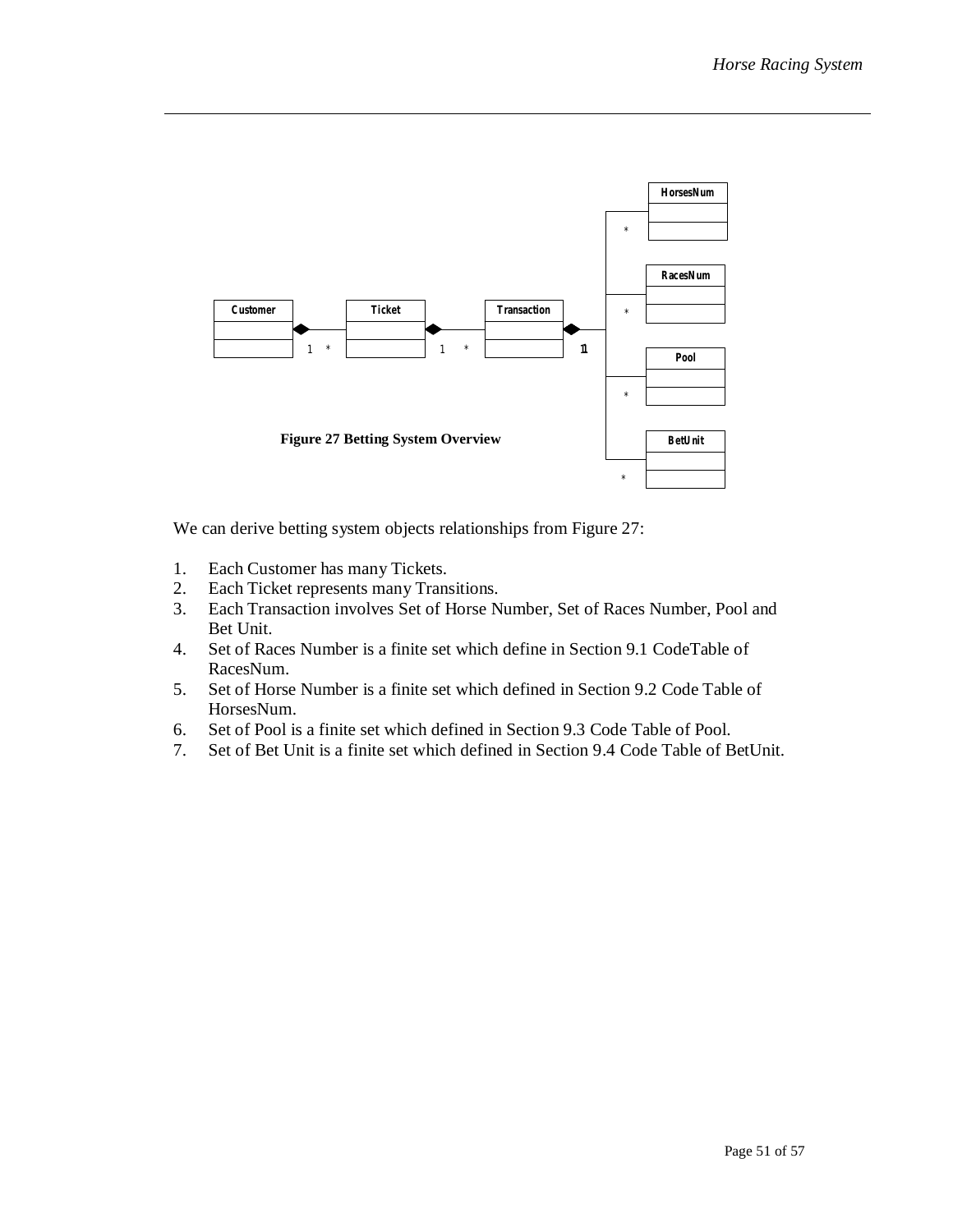#### *8.10. Workflow*

#### **8.10.1. Mutual Authentication**



**Figure 28 Flow Chat of Mutual Authentication** 

Mutual Authentication protects system from middle-man-attack.

- 1.) Client on workstation send a challenge request to server
- 2.) Server generates a challenge and saves to Database along with session ID.
- 3.) Return challenge with session ID.
- 4.) Client sign the challenge and send back to server along with session ID, certificate.
- 5.) Client will also generate a challenge and send to server.
- 6.) Server receive signature on server challenge and verify against with database copy.
- 7.) After verify successfully, server sign the client challenge and send back to client with encrypted session key.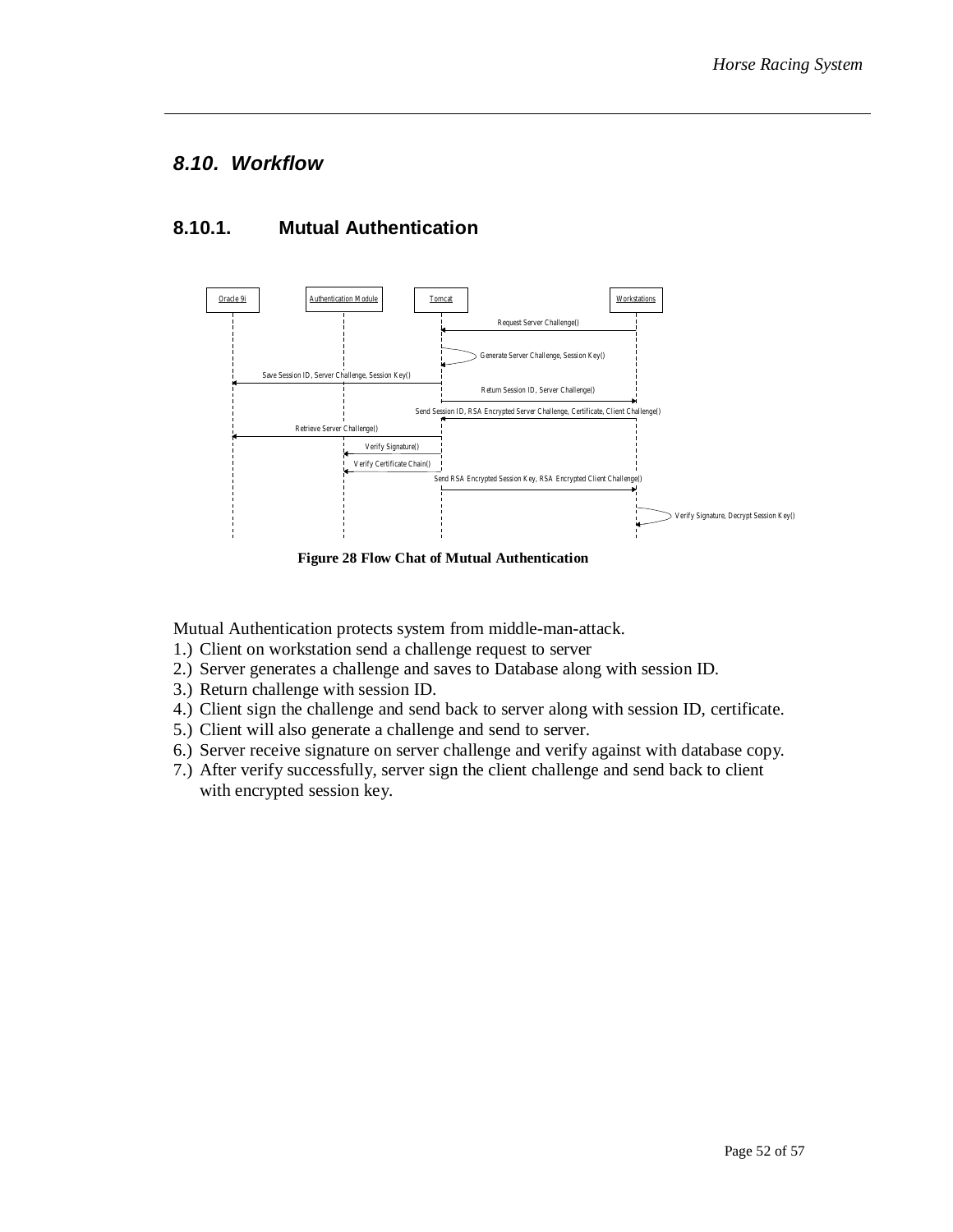### **8.10.2. Secure Data Exchange**



**Figure 29 Flow Chat of Secure Data Exchange** 

To protect data privacy and integrity

- 1.) Workstation send 3DES encrypted instruction with checksum to server
- 2.) Server retrieve corresponding session key. Decrypt instruction and validate the integrity.
- 3.) Proceed the instruction
- 4.) Send 3DES encrypted result to workstation.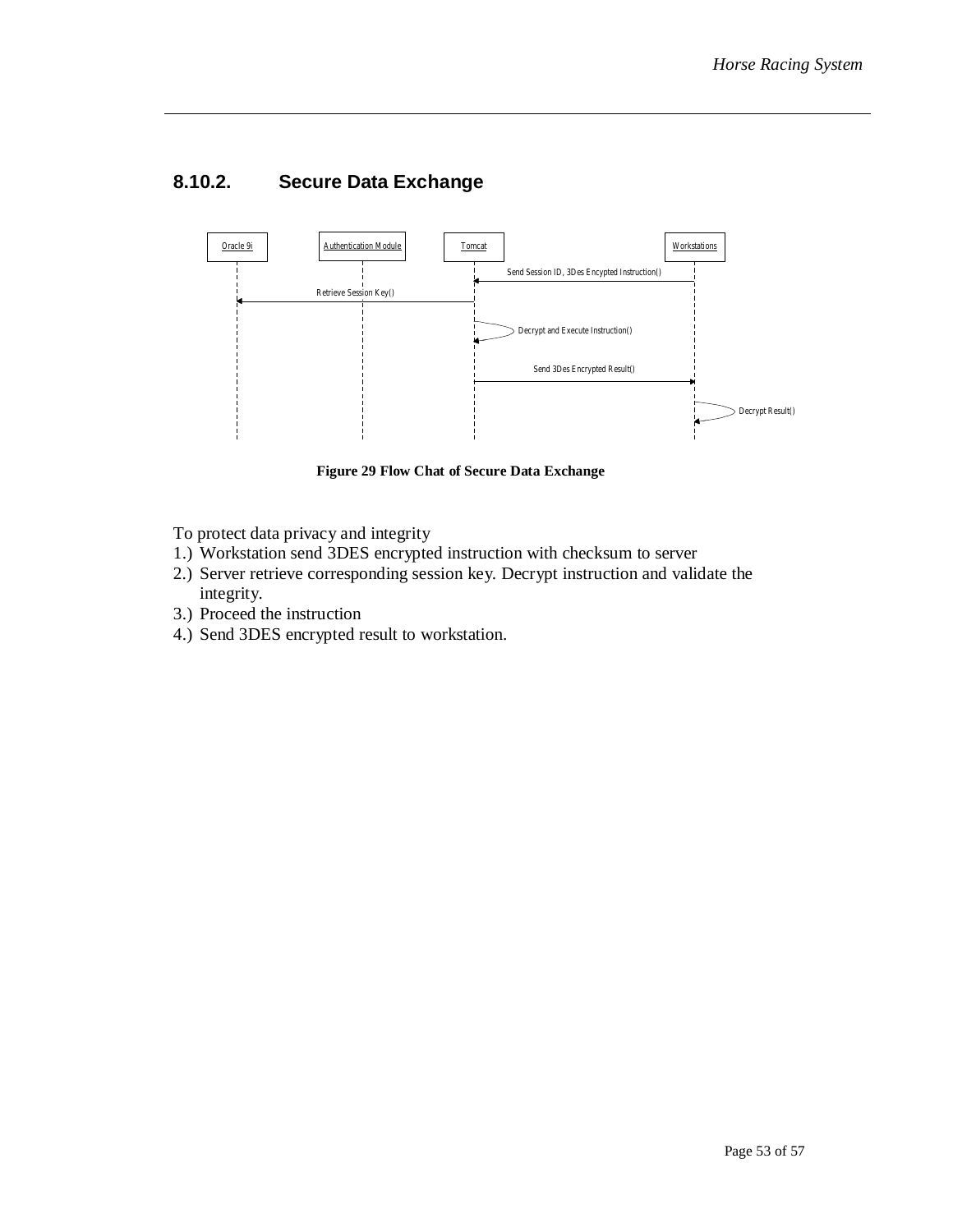### **8.10.3. Session Clean Up**



**Figure 30 Flow Chat of Session Clean Up** 

- To maintain the cleanness of database, session clean up is require.
- 1.) Client sends logout instruction to server.
- 2.) Server retrieve session key from database. Decrypt instruction and validate the integrity.
- 3.) Remove Mutual Authentication session from database.
- 4.) Send 3DES encrypted result to workstation.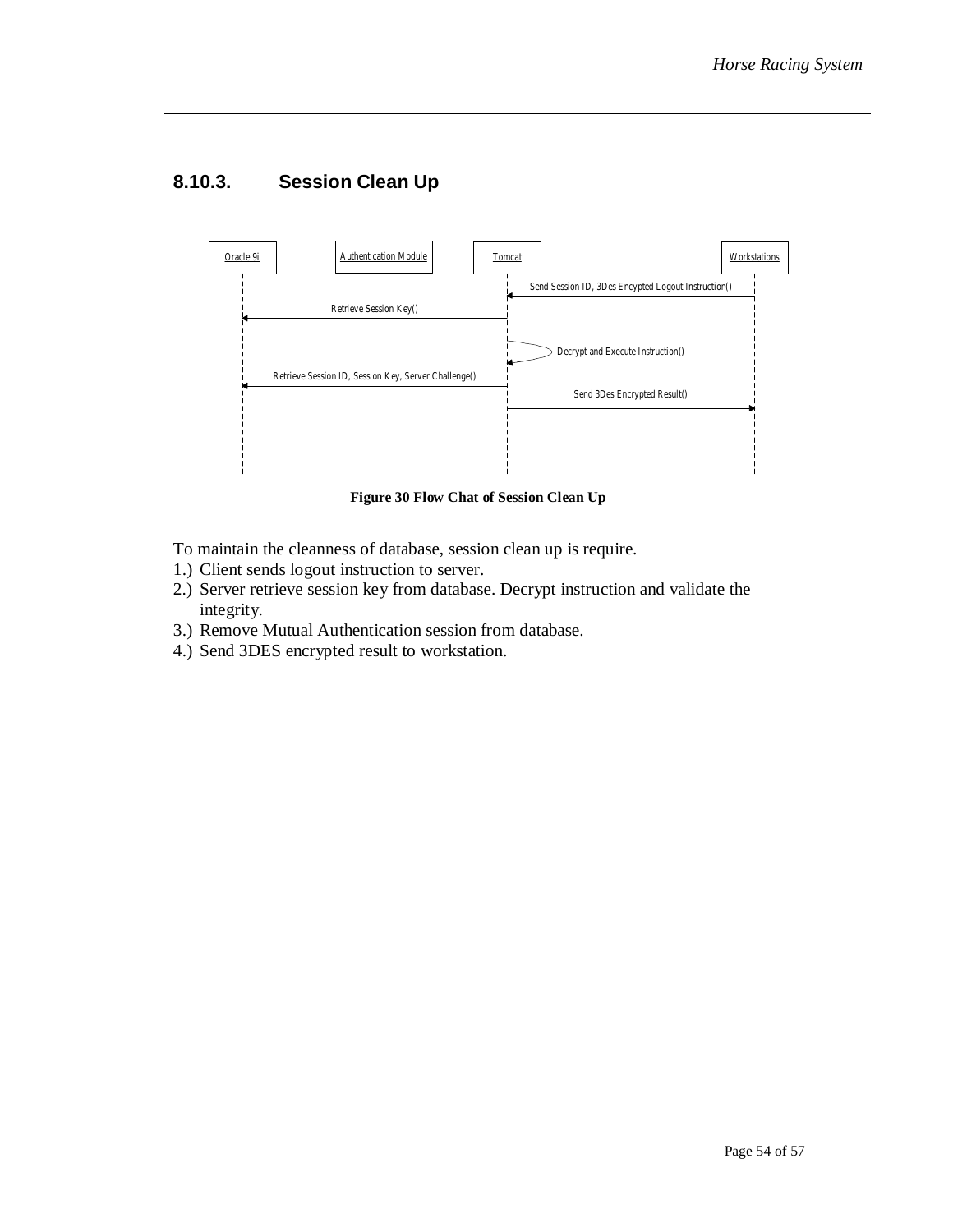## **9. Appendix**

### *9.1. Code Table of RacesNum*

(Please see file Appendix I)

# *9.2. Code Table of HorsesNum*

(Please see file Appendix II)

### *9.3. Code Table of Pool*

| PoolID | PoolEngDesc    | PoolChiDesc |
|--------|----------------|-------------|
| 1      | Win            | 獨嬴          |
| 2      | Place          | 位置          |
| 3      | Quinella       | 連嬴          |
| 4      | Quinella Place | 位置Q         |
| 5      | <b>Tierce</b>  | 三重彩         |
| 6      | Trio           | 單T          |
| 7      | Double Trio    | 孖 T         |
| 8      | Triple Trio    | $\Xi$ T     |
| 9      | Double         | 孖寶          |
| 10     | Treble         | 三寶          |
| 11     | Six Up         |             |

### *9.4. Code Table of Formula*

|    | FormulaID FormulaEngDesc FormulaChiDesc |        |
|----|-----------------------------------------|--------|
| 1  | 2x1                                     | 2x1    |
| 2  | 2x3                                     | 2x3    |
| 3  | 3x1                                     | 3x1    |
| 4  | 3x3                                     | 3x3    |
| 5  | 3x4                                     | 3x4    |
| 6  | 3x6                                     | 3x6    |
| 7  | 3x7                                     | 3x7    |
| 8  | Single                                  | 單式     |
| 9  | Multiple                                | 複式     |
| 10 | <b>Banker</b>                           | 單式馬胆   |
| 11 | <b>Banker Multiple</b>                  | 複式馬胆   |
| 12 | Multi-Banker                            | 指定位置馬胆 |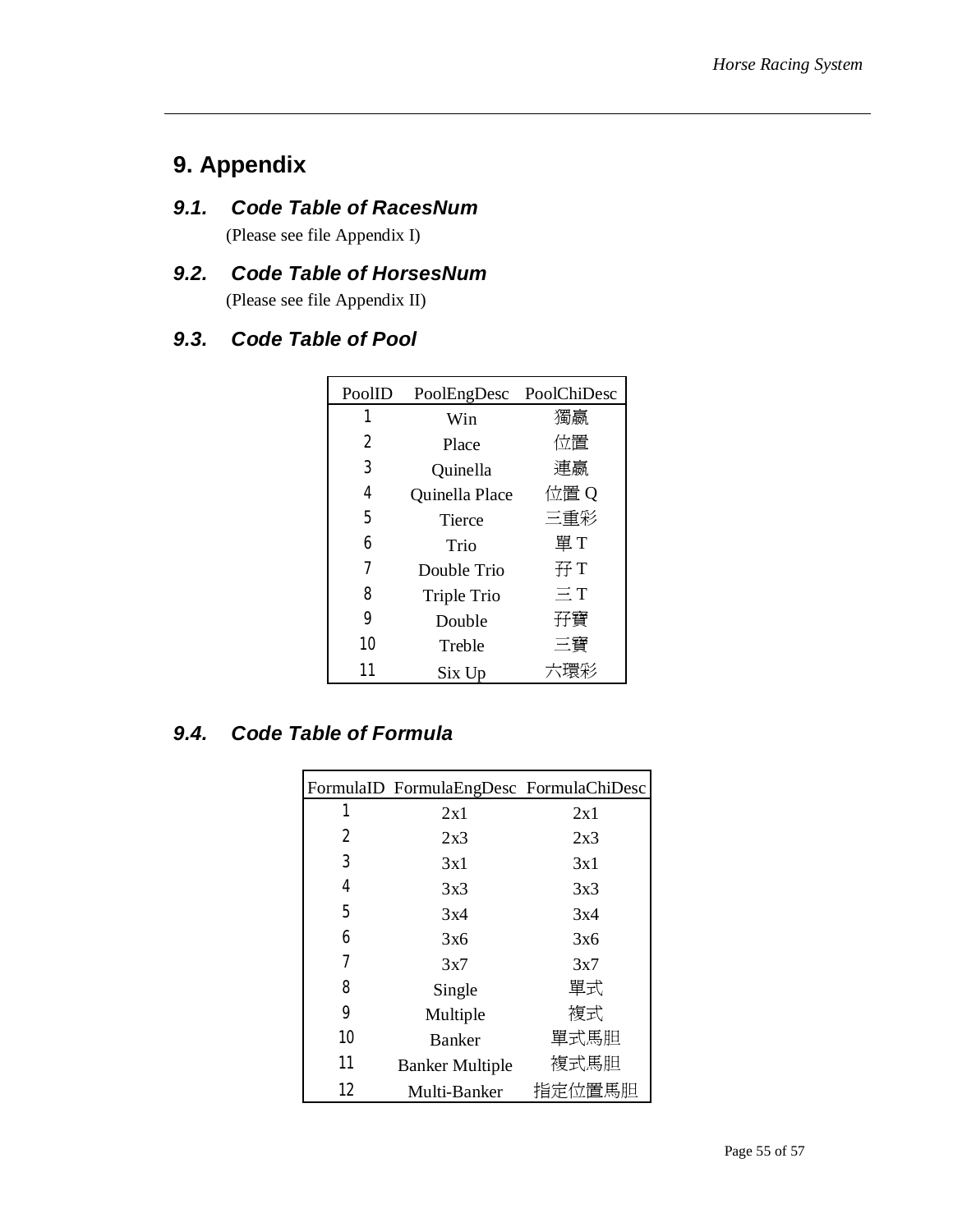### *9.5. Code Table of BetUnit*

|                | BetUnitID BetUnitDesc |
|----------------|-----------------------|
| 1              | $\overline{c}$        |
| $\overline{c}$ | 3                     |
| 3              | $\overline{4}$        |
| 4              | 5                     |
| 5              | 10                    |
| 6              | $20\,$                |
| 7              | 50                    |
| 8              | 100                   |
| 9              | 200                   |
| 10             | 500                   |
| 11             | 1000                  |
| 12             | 2000                  |
| 13             | 5000                  |
| 14             | 10000                 |
| 15             | 20000                 |
| 16             | 40000                 |
| 17             | 50000                 |